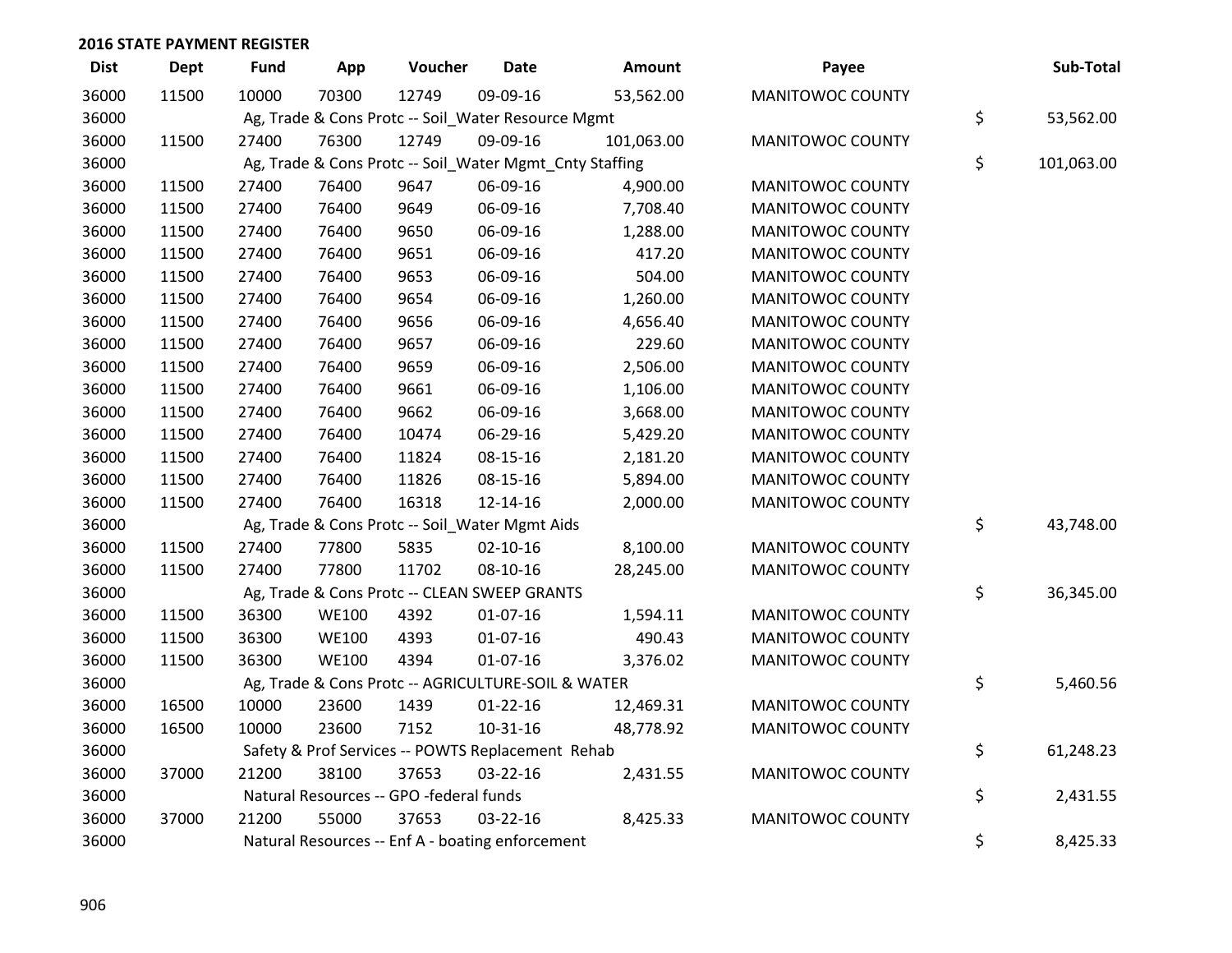| <b>Dist</b> | <b>Dept</b> | <b>Fund</b> | App          | Voucher                                             | <b>Date</b>    | <b>Amount</b> | Payee                      | Sub-Total        |
|-------------|-------------|-------------|--------------|-----------------------------------------------------|----------------|---------------|----------------------------|------------------|
| 36000       | 37000       | 21200       | 55200        | 94360                                               | 09-28-16       | 6,942.44      | <b>MANITOWOC COUNTY</b>    |                  |
| 36000       |             |             |              | Natural Resources -- Enf A - snow enforcement       |                |               |                            | \$<br>6,942.44   |
| 36000       | 37000       | 21200       | 56300        | 82768                                               | 08-11-16       | 3,550.00      | MANITOWOC COUNTY           |                  |
| 36000       |             |             |              | Natural Resources -- ResAids - county cons aids     |                |               |                            | \$<br>3,550.00   |
| 36000       | 37000       | 21200       | 57500        | 79288                                               | 07-28-16       | 62,053.61     | MANITOWOC COUNTY           |                  |
| 36000       |             |             |              | Natural Resources -- RA- snowmobile trail areas     |                |               |                            | \$<br>62,053.61  |
| 36000       | 37000       | 21200       | 58900        | 102394                                              | $11 - 18 - 16$ | 1,203.09      | MANITOWOC COUNTY           |                  |
| 36000       |             |             |              | Natural Resources -- Resource aids - distribution o |                |               |                            | \$<br>1,203.09   |
| 36000       | 37000       | 36300       | TA100        | 86916                                               | 08-24-16       | 6,312.50      | MANITOWOC COUNTY           |                  |
| 36000       | 37000       | 36300       | TA100        | 97391                                               | 10-07-16       | 75,000.00     | MANITOWOC COUNTY           |                  |
| 36000       | 37000       | 36300       | TA100        | 97393                                               | 10-07-16       | 5,556.00      | MANITOWOC COUNTY           |                  |
| 36000       | 37000       | 36300       | <b>TA100</b> | 97398                                               | 10-07-16       | 2,497.00      | MANITOWOC COUNTY           |                  |
| 36000       | 37000       | 36300       | <b>TA100</b> | 115806                                              | 12-23-16       | 2,497.00      | MANITOWOC COUNTY           |                  |
| 36000       | 37000       | 36300       | <b>TA100</b> | 116650                                              | 12-27-16       | 5,556.00      | MANITOWOC COUNTY           |                  |
| 36000       |             |             |              | Natural Resources -- LAND ACQUISITION               |                |               |                            | \$<br>97,418.50  |
| 36000       | 39500       | 21100       | 16700        | 38541                                               | 10-18-16       | 9,344.00      | MANITOWOC COUNTY           |                  |
| 36000       | 39500       | 21100       | 16700        | 49410                                               | 11-14-16       | 9,765.34      | MANITOWOC COUNTY           |                  |
| 36000       | 39500       | 21100       | 16700        | 60071                                               | 12-08-16       | 8,471.49      | MANITOWOC COUNTY           |                  |
| 36000       |             |             |              | Transportation -- Eldly&Dsbl Cap Aidsf              |                |               |                            | \$<br>27,580.83  |
| 36000       | 39500       | 21100       | 18500        | 33575                                               | 09-30-16       | 1,078.24      | MANITOWOC COUNTY           |                  |
| 36000       | 39500       | 21100       | 18500        | 58874                                               | 12-05-16       | 1,221.15      | MANITOWOC COUNTY           |                  |
| 36000       | 39500       | 21100       | 18500        | 60620                                               | 12-12-16       | 668.58        | MANITOWOC COUNTY           |                  |
| 36000       |             |             |              | Transportation -- Hwy Sfty Loc Aid Ffd              |                |               |                            | \$<br>2,967.97   |
| 36000       | 39500       | 21100       | 19000        | 145                                                 | 07-05-16       | 563,704.80    | MANITOWOC COUNTY           |                  |
| 36000       | 39500       | 21100       | 19000        | 29099                                               | 10-03-16       | 281,852.43    | MANITOWOC COUNTY           |                  |
| 36000       |             |             |              | Transportation -- Trans Aids To Co.-Sf              |                |               |                            | \$<br>845,557.23 |
| 36000       | 39500       | 21100       | 16700        | 78398                                               | 04-06-16       | 9,954.12      | MANITOWOC CO               |                  |
| 36000       |             |             |              | Transportation -- Eldly&Dsbl Cap Aidsf              |                |               |                            | \$<br>9,954.12   |
| 36000       | 39500       | 21100       | 16800        | 88036                                               | 05-06-16       | 207,701.00    | <b>COUNTY OF MANITOWOC</b> |                  |
| 36000       |             |             |              | Transportation -- Eldly&Disa Co/Aid Sf              |                |               |                            | \$<br>207,701.00 |
| 36000       | 39500       | 21100       | 18500        | 70603                                               | $01 - 11 - 16$ | 1,117.11      | TREAS MANITOWOC CO         |                  |
| 36000       | 39500       | 21100       | 18500        | 71712                                               | $01 - 22 - 16$ | 1,293.58      | TREAS MANITOWOC CO         |                  |
| 36000       | 39500       | 21100       | 18500        | 72843                                               | 02-04-16       | 983.94        | TREAS MANITOWOC CO         |                  |
| 36000       | 39500       | 21100       | 18500        | 75932                                               | 03-09-16       | 1,546.97      | TREAS MANITOWOC CO         |                  |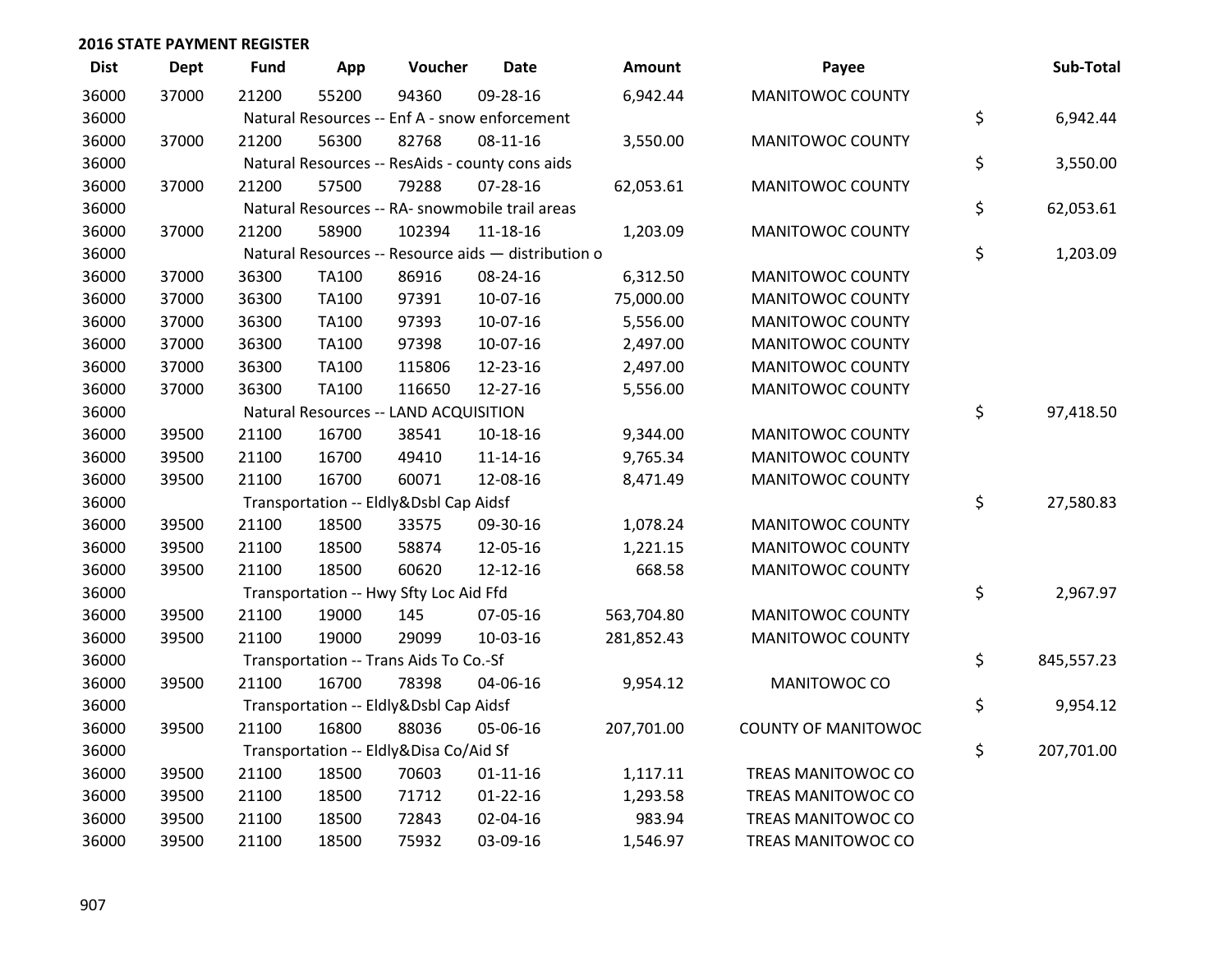| <b>Dist</b> | <b>Dept</b> | <b>Fund</b> | App   | Voucher                                       | <b>Date</b>                                   | <b>Amount</b> | Payee                      | Sub-Total        |
|-------------|-------------|-------------|-------|-----------------------------------------------|-----------------------------------------------|---------------|----------------------------|------------------|
| 36000       | 39500       | 21100       | 18500 | 78322                                         | 04-05-16                                      | 1,431.77      | TREAS MANITOWOC CO         |                  |
| 36000       | 39500       | 21100       | 18500 | 82610                                         | 05-23-16                                      | 1,365.89      | <b>TREAS MANITOWOC CO</b>  |                  |
| 36000       | 39500       | 21100       | 18500 | 84677                                         | 06-16-16                                      | 750.56        | TREAS MANITOWOC CO         |                  |
| 36000       | 39500       | 21100       | 18500 | 86260                                         | $07 - 01 - 16$                                | 935.31        | TREAS MANITOWOC CO         |                  |
| 36000       |             |             |       | Transportation -- Hwy Sfty Loc Aid Ffd        |                                               |               |                            | \$<br>9,425.13   |
| 36000       | 39500       | 21100       | 19000 | 74036                                         | $01 - 04 - 16$                                | 281,852.40    | <b>COUNTY OF MANITOWOC</b> |                  |
| 36000       |             |             |       | Transportation -- Trans Aids To Co.-Sf        |                                               |               |                            | \$<br>281,852.40 |
| 36000       | 39500       | 21100       | 27800 | 88008                                         | $07-14-16$                                    | 98,926.98     | TREAS MANITOWOC CO         |                  |
| 36000       |             |             |       | Transportation -- Loc Rd Imp Prg St Fd        |                                               |               |                            | \$<br>98,926.98  |
| 36000       | 41000       | 10000       | 11600 | 92044                                         | 11-29-16                                      | 56,480.00     | MANITOWOC COUNTY           |                  |
| 36000       |             |             |       | Corrections -- Reimbursing counties for proba |                                               |               |                            | \$<br>56,480.00  |
| 36000       | 41000       | 10000       | 31300 | 21612                                         | $01 - 20 - 16$                                | 4,361.00      | MANITOWOC COUNTY           |                  |
| 36000       | 41000       | 10000       | 31300 | 26737                                         | 02-05-16                                      | 1,439.00      | MANITOWOC COUNTY           |                  |
| 36000       | 41000       | 10000       | 31300 | 28417                                         | $02 - 12 - 16$                                | 5,994.00      | MANITOWOC COUNTY           |                  |
| 36000       |             |             |       |                                               | Corrections -- Community youth and family aid |               |                            | \$<br>11,794.00  |
| 36000       | 43500       | 10000       | 15000 | 36964                                         | 03-31-16                                      | 2,875.00      | MANITOWOC COUNTY           |                  |
| 36000       | 43500       | 10000       | 15000 | 38511                                         | 04-07-16                                      | 250.00        | MANITOWOC COUNTY           |                  |
| 36000       | 43500       | 10000       | 15000 | 50113                                         | 06-02-16                                      | 1,128.08      | MANITOWOC COUNTY           |                  |
| 36000       | 43500       | 10000       | 15000 | 50167                                         | 06-02-16                                      | 250.00        | MANITOWOC COUNTY           |                  |
| 36000       | 43500       | 10000       | 15000 | 53210                                         | 06-30-16                                      | 250.00        | MANITOWOC COUNTY           |                  |
| 36000       | 43500       | 10000       | 15000 | 61739                                         | 07-29-16                                      | 4,127.17      | MANITOWOC COUNTY           |                  |
| 36000       | 43500       | 10000       | 15000 | 69178                                         | 08-29-16                                      | 504.40        | MANITOWOC COUNTY           |                  |
| 36000       | 43500       | 10000       | 15000 | 82811                                         | 10-28-16                                      | 615.35        | MANITOWOC COUNTY           |                  |
| 36000       |             |             |       | Health Services -- Federal project aids       |                                               |               |                            | \$<br>10,000.00  |
| 36000       | 43500       | 10000       | 97500 | 33445                                         | 03-17-16                                      | 26.72         | MANITOWOC COUNTY           |                  |
| 36000       | 43500       | 10000       | 97500 | 33446                                         | 03-17-16                                      | 167.43        | MANITOWOC COUNTY           |                  |
| 36000       | 43500       | 10000       | 97500 | 41561                                         | $04 - 25 - 16$                                | 15.11         | MANITOWOC COUNTY           |                  |
| 36000       | 43500       | 10000       | 97500 | 56619                                         | 07-01-16                                      | 74.28         | MANITOWOC COUNTY           |                  |
| 36000       | 43500       | 10000       | 97500 | 71848                                         | 09-01-16                                      | 109.38        | MANITOWOC COUNTY           |                  |
| 36000       |             |             |       |                                               | Health Services -- 975- GENERAL RCPT/CLRING   |               |                            | \$<br>392.92     |
| 36000       | 43500       | 10000       | 00000 | 90613                                         | $01 - 02 - 16$                                | 8,453.00      | MANITOWOC CO               |                  |
| 36000       | 43500       | 10000       | 00000 | 90614                                         | $01 - 04 - 16$                                | 161,815.00    | MANITOWOC CO               |                  |
| 36000       | 43500       | 10000       | 00000 | 90616                                         | $02 - 01 - 16$                                | 187,520.00    | MANITOWOC CO               |                  |
| 36000       | 43500       | 10000       | 00000 | 90618                                         | 03-01-16                                      | 207,767.00    | MANITOWOC CO               |                  |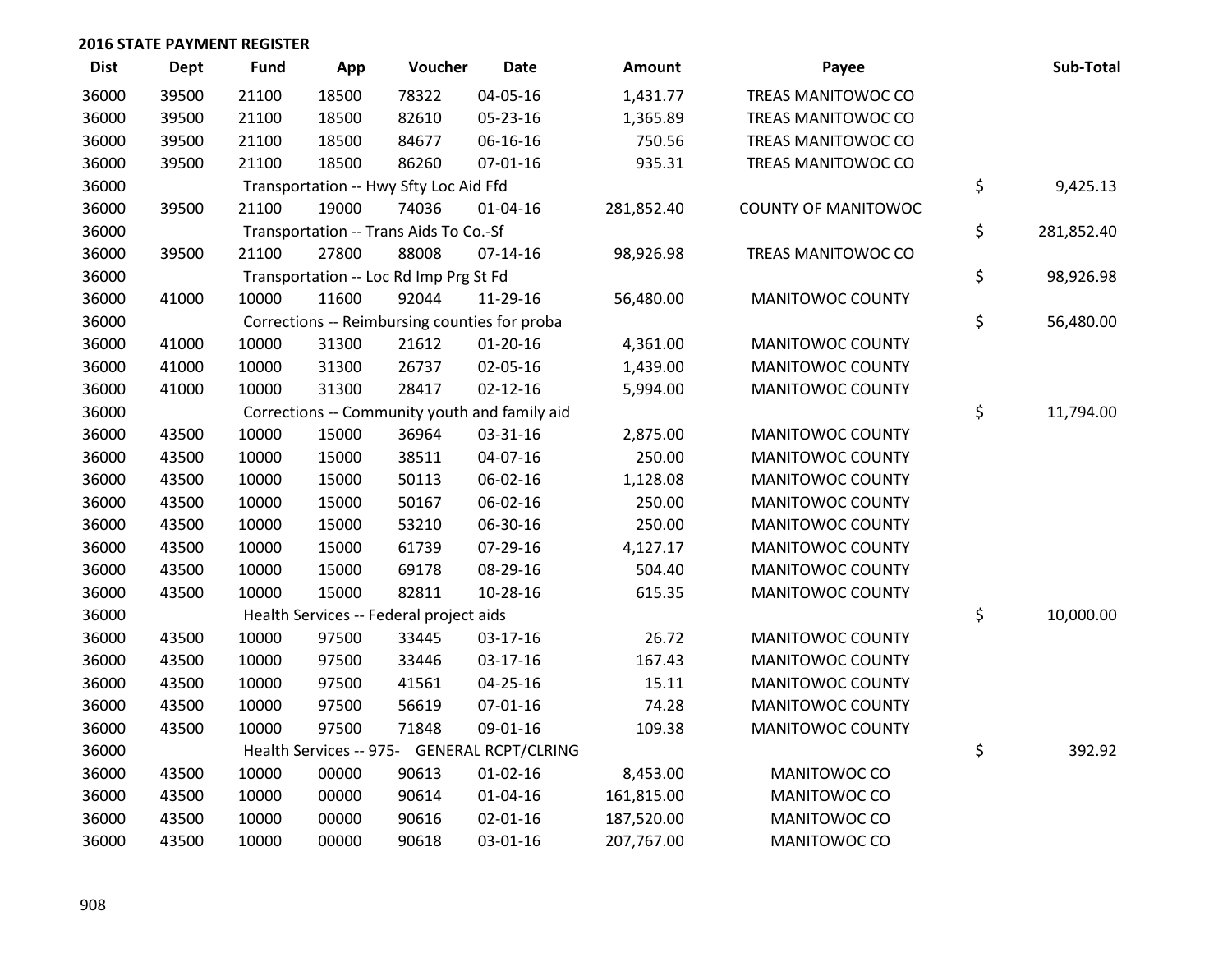| <b>Dist</b> | <b>Dept</b> | <b>Fund</b> | App                         | Voucher                                   | <b>Date</b>    | Amount       | Payee                   | Sub-Total          |
|-------------|-------------|-------------|-----------------------------|-------------------------------------------|----------------|--------------|-------------------------|--------------------|
| 36000       | 43500       | 10000       | 00000                       | 90622                                     | $04 - 01 - 16$ | 378,388.00   | MANITOWOC CO            |                    |
| 36000       | 43500       | 10000       | 00000                       | 90624                                     | 05-02-16       | 130,227.00   | MANITOWOC CO            |                    |
| 36000       | 43500       | 10000       | 00000                       | 90625                                     | 05-03-16       | 350,796.00   | MANITOWOC CO            |                    |
| 36000       | 43500       | 10000       | 00000                       | 90627                                     | 06-01-16       | 183,467.00   | MANITOWOC CO            |                    |
| 36000       | 43500       | 10000       | 00000                       | 90700                                     | $07 - 01 - 16$ | 206,318.00   | MANITOWOC CO            |                    |
| 36000       | 43500       | 10000       | 00000                       | 90701                                     | 08-01-16       | 2,411,299.00 | MANITOWOC CO            |                    |
| 36000       | 43500       | 10000       | 00000                       | 90702                                     | 09-01-16       | 215,715.00   | MANITOWOC CO            |                    |
| 36000       | 43500       | 10000       | 00000                       | 90704                                     | 10-01-16       | 234,279.00   | MANITOWOC CO            |                    |
| 36000       | 43500       | 10000       | 00000                       | 90705                                     | 11-01-16       | 128,996.00   | MANITOWOC CO            |                    |
| 36000       | 43500       | 10000       | 00000                       | 90706                                     | 12-01-16       | 139,027.00   | MANITOWOC CO            |                    |
| 36000       |             |             |                             | Health Services -- State/Fed Aids         |                |              |                         | \$<br>4,944,067.00 |
| 36000       | 45500       | 10000       | 22100                       | 14327                                     | $07 - 22 - 16$ | 3,910.00     | MANITOWOC COUNTY        |                    |
| 36000       |             |             |                             | Justice -- Crime laboratories, DNA        |                |              |                         | \$<br>3,910.00     |
| 36000       | 45500       | 10000       | 22500                       | 6350                                      | $02 - 16 - 16$ | 10,119.00    | MANITOWOC COUNTY        |                    |
| 36000       |             |             |                             | Justice -- Drug crimes enforcement, local |                |              |                         | \$<br>10,119.00    |
| 36000       | 45500       | 10000       | 23100                       | 6119                                      | $02 - 11 - 16$ | 3,073.21     | MANITOWOC COUNTY        |                    |
| 36000       | 45500       | 10000       | 23100                       | 12991                                     | 06-27-16       | 4,452.22     | MANITOWOC COUNTY        |                    |
| 36000       | 45500       | 10000       | 23100                       | 17639                                     | $10-12-16$     | 13,920.00    | MANITOWOC COUNTY        |                    |
| 36000       |             |             |                             | Justice -- Law enforcement train, local   |                |              |                         | \$<br>21,445.43    |
| 36000       | 45500       | 10000       | 25100                       | 9633                                      | 05-09-16       | 14,624.00    | MANITOWOC COUNTY        |                    |
| 36000       | 45500       | 10000       | 25100                       | 10017                                     | 05-19-16       | 542.96       | MANITOWOC COUNTY        |                    |
| 36000       | 45500       | 10000       | 25100                       | 10487                                     | 05-31-16       | 1,259.27     | <b>MANITOWOC COUNTY</b> |                    |
| 36000       | 45500       | 10000       | 25100                       | 15714                                     | 08-24-16       | 1,645.85     | MANITOWOC COUNTY        |                    |
| 36000       | 45500       | 10000       | 25100                       | 16028                                     | 09-09-16       | 18,000.00    | MANITOWOC COUNTY        |                    |
| 36000       | 45500       | 10000       | 25100                       | 19854                                     | 11-30-16       | 456.57       | MANITOWOC COUNTY        |                    |
| 36000       |             |             |                             | Justice -- Federal aid, local assistance  |                |              |                         | \$<br>36,528.65    |
| 36000       | 45500       | 10000       | 27200                       | 6235                                      | $02 - 16 - 16$ | 1,163.33     | MANITOWOC COUNTY        |                    |
| 36000       | 45500       | 10000       | 27200                       | 9769                                      | 05-19-16       | 341.46       | MANITOWOC COUNTY        |                    |
| 36000       | 45500       | 10000       | 27200                       | 15546                                     | 08-25-16       | 460.77       | MANITOWOC COUNTY        |                    |
| 36000       |             |             | Justice -- Gifts and grants |                                           |                |              |                         | \$<br>1,965.56     |
| 36000       | 45500       | 10000       | 53200                       | 7611                                      | 03-14-16       | 18,698.65    | MANITOWOC COUNTY        |                    |
| 36000       | 45500       | 10000       | 53200                       | 14441                                     | $07 - 22 - 16$ | 18,392.00    | MANITOWOC COUNTY        |                    |
| 36000       |             |             |                             | Justice -- Crime victim witness assist    |                |              |                         | \$<br>37,090.65    |
| 36000       | 46500       | 10000       | 30200                       | 4600                                      | $01-19-16$     | 2,046.32     | MANITOWOC COUNTY        |                    |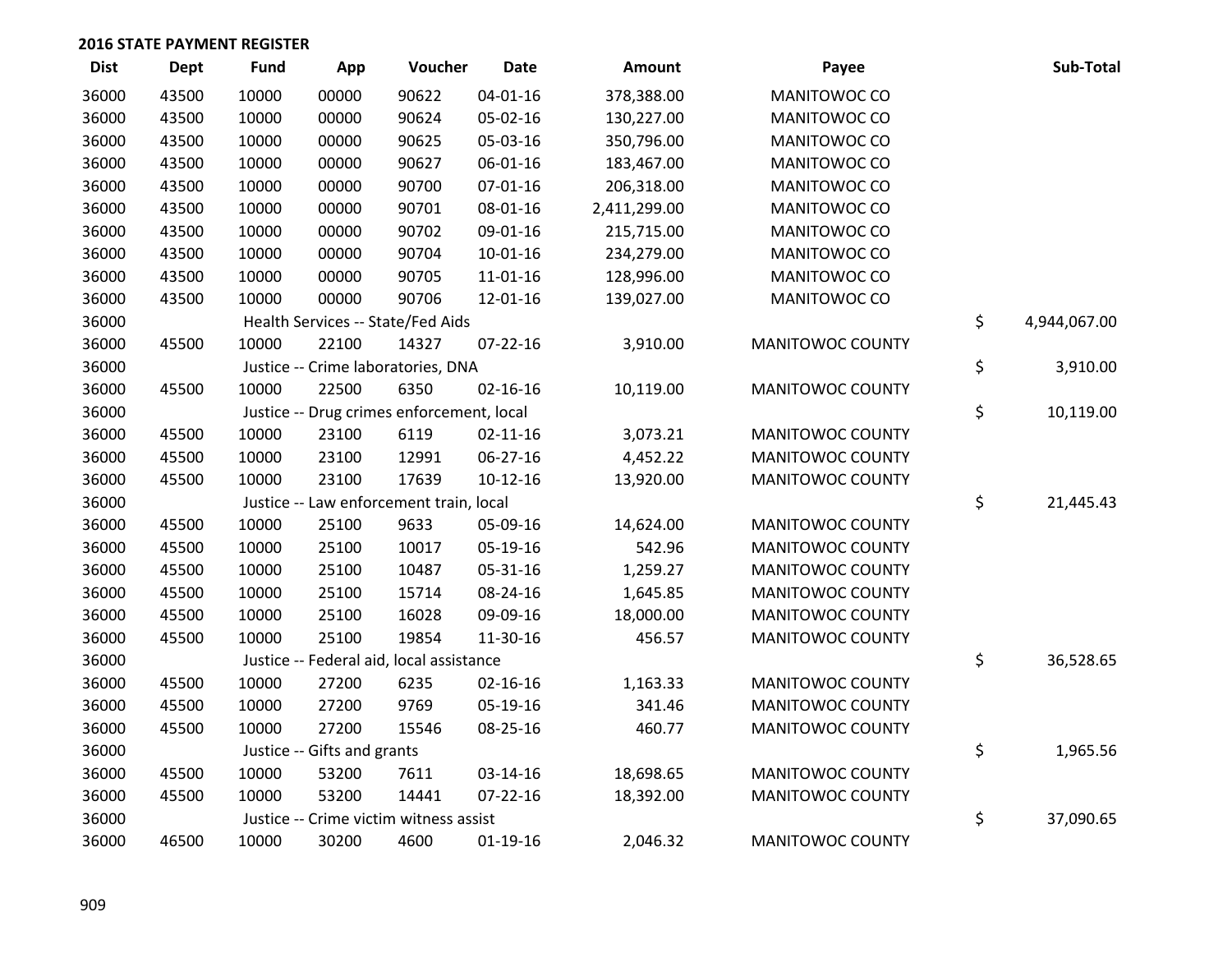| <b>Dist</b> | <b>Dept</b> | Fund  | App                           | Voucher                                           | Date                                             | Amount     | Payee                   | Sub-Total        |
|-------------|-------------|-------|-------------------------------|---------------------------------------------------|--------------------------------------------------|------------|-------------------------|------------------|
| 36000       |             |       |                               |                                                   | Military Affairs -- Local Gov Vol Workers Comp   |            |                         | \$<br>2,046.32   |
| 36000       | 46500       | 10000 | 30800                         | 17784                                             | $11 - 15 - 16$                                   | 7,437.25   | MANITOWOC COUNTY        |                  |
| 36000       |             |       |                               |                                                   | Military Affairs -- Emergency response equipment |            |                         | \$<br>7,437.25   |
| 36000       | 46500       | 10000 | 33700                         | 12939                                             | $07 - 20 - 16$                                   | 12,087.00  | MANITOWOC COUNTY        |                  |
| 36000       | 46500       | 10000 | 33700                         | 18615                                             | 12-06-16                                         | 12,087.00  | MANITOWOC COUNTY        |                  |
| 36000       |             |       |                               | Military Affairs -- Local emer planning grants    |                                                  |            |                         | \$<br>24,174.00  |
| 36000       | 46500       | 10000 | 34200                         | 5050                                              | $01-27-16$                                       | 27,856.23  | MANITOWOC COUNTY        |                  |
| 36000       | 46500       | 10000 | 34200                         | 5600                                              | 02-04-16                                         | 12,344.50  | MANITOWOC COUNTY        |                  |
| 36000       | 46500       | 10000 | 34200                         | 13878                                             | 08-16-16                                         | 27,704.42  | MANITOWOC COUNTY        |                  |
| 36000       | 46500       | 10000 | 34200                         | 15540                                             | 09-26-16                                         | 1,412.12   | MANITOWOC COUNTY        |                  |
| 36000       | 46500       | 10000 | 34200                         | 15651                                             | 09-22-16                                         | 14,783.42  | MANITOWOC COUNTY        |                  |
| 36000       | 46500       | 10000 | 34200                         | 18685                                             | 12-06-16                                         | 27,704.41  | MANITOWOC COUNTY        |                  |
| 36000       |             |       |                               | Military Affairs -- Federal aid, local assistance |                                                  |            |                         | \$<br>111,805.10 |
| 36000       | 48500       | 15200 | 12700                         | 7796                                              | 03-07-16                                         | 325.00     | MANITOWOC COUNTY        |                  |
| 36000       | 48500       | 15200 | 12700                         | 13980                                             | 06-30-16                                         | 975.00     | MANITOWOC COUNTY        |                  |
| 36000       |             |       |                               | Veterans Affairs -- Grants to counties            |                                                  |            |                         | \$<br>1,300.00   |
| 36000       | 48500       | 58200 | 26700                         | 7796                                              | 03-07-16                                         | 1,462.50   | MANITOWOC COUNTY        |                  |
| 36000       | 48500       | 58200 | 26700                         | 13980                                             | 06-30-16                                         | 4,387.50   | MANITOWOC COUNTY        |                  |
| 36000       | 48500       | 58300 | 37000                         | 7796                                              | 03-07-16                                         | 1,462.50   | MANITOWOC COUNTY        |                  |
| 36000       | 48500       | 58300 | 37000                         | 13980                                             | 06-30-16                                         | 4,387.50   | MANITOWOC COUNTY        |                  |
| 36000       |             |       |                               | Veterans Affairs -- County grants                 |                                                  |            |                         | \$<br>11,700.00  |
| 36000       | 50500       | 10000 | 14200                         | 34109                                             | 11-16-16                                         | 116,412.50 | MANITOWOC COUNTY        |                  |
| 36000       |             |       | Administration -- Federal aid |                                                   |                                                  |            |                         | \$<br>116,412.50 |
| 36000       | 50500       | 10000 | 15500                         | 8188                                              | $01 - 14 - 16$                                   | 7,740.00   | MANITOWOC COUNTY        |                  |
| 36000       | 50500       | 10000 | 15500                         | 11506                                             | $02 - 17 - 16$                                   | 12,944.00  | <b>MANITOWOC COUNTY</b> |                  |
| 36000       | 50500       | 10000 | 15500                         | 12799                                             | 03-02-16                                         | 10,032.00  | MANITOWOC COUNTY        |                  |
| 36000       | 50500       | 10000 | 15500                         | 16308                                             | $04 - 15 - 16$                                   | 9,857.00   | MANITOWOC COUNTY        |                  |
| 36000       | 50500       | 10000 | 15500                         | 17671                                             | 04-29-16                                         | 7,079.00   | MANITOWOC COUNTY        |                  |
| 36000       | 50500       | 10000 | 15500                         | 20757                                             | 06-01-16                                         | 6,933.00   | MANITOWOC COUNTY        |                  |
| 36000       | 50500       | 10000 | 15500                         | 23221                                             | 06-30-16                                         | 7,390.00   | MANITOWOC COUNTY        |                  |
| 36000       | 50500       | 10000 | 15500                         | 26081                                             | 07-29-16                                         | 591.00     | MANITOWOC COUNTY        |                  |
| 36000       | 50500       | 10000 | 15500                         | 28804                                             | 09-01-16                                         | 2,485.00   | MANITOWOC COUNTY        |                  |
| 36000       | 50500       | 10000 | 15500                         | 31039                                             | 09-29-16                                         | 5,404.00   | MANITOWOC COUNTY        |                  |
| 36000       | 50500       | 10000 | 15500                         | 33865                                             | $10-31-16$                                       | 11,191.00  | <b>MANITOWOC COUNTY</b> |                  |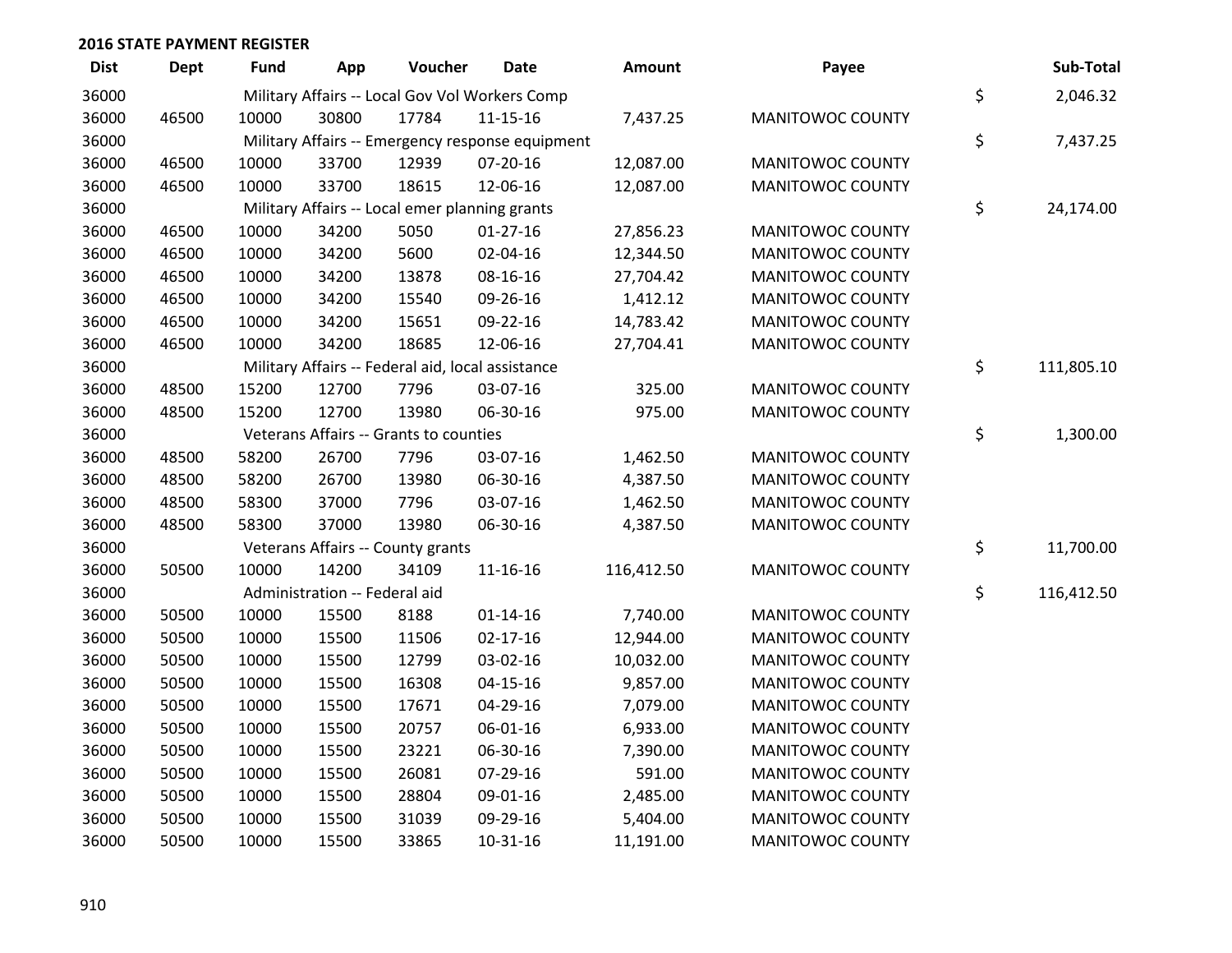| <b>Dist</b> | <b>Dept</b> | <b>Fund</b> | App                                  | Voucher                                         | <b>Date</b>                                      | Amount       | Payee                   | Sub-Total           |
|-------------|-------------|-------------|--------------------------------------|-------------------------------------------------|--------------------------------------------------|--------------|-------------------------|---------------------|
| 36000       | 50500       | 10000       | 15500                                | 37667                                           | 12-15-16                                         | 10,146.00    | <b>MANITOWOC COUNTY</b> |                     |
| 36000       |             |             |                                      | Administration -- Federal aid, local assistance |                                                  |              |                         | \$<br>91,792.00     |
| 36000       | 50500       | 23500       | 37100                                | 8188                                            | $01 - 14 - 16$                                   | 6,521.00     | MANITOWOC COUNTY        |                     |
| 36000       | 50500       | 23500       | 37100                                | 11506                                           | $02 - 17 - 16$                                   | 10,332.00    | <b>MANITOWOC COUNTY</b> |                     |
| 36000       | 50500       | 23500       | 37100                                | 12799                                           | 03-02-16                                         | 8,545.00     | <b>MANITOWOC COUNTY</b> |                     |
| 36000       | 50500       | 23500       | 37100                                | 16308                                           | $04 - 15 - 16$                                   | 8,318.00     | MANITOWOC COUNTY        |                     |
| 36000       | 50500       | 23500       | 37100                                | 17671                                           | 04-29-16                                         | 5,917.00     | MANITOWOC COUNTY        |                     |
| 36000       | 50500       | 23500       | 37100                                | 20757                                           | 06-01-16                                         | 5,493.00     | MANITOWOC COUNTY        |                     |
| 36000       | 50500       | 23500       | 37100                                | 23221                                           | 06-30-16                                         | 3,676.00     | <b>MANITOWOC COUNTY</b> |                     |
| 36000       | 50500       | 23500       | 37100                                | 28804                                           | 09-01-16                                         | 4,000.00     | MANITOWOC COUNTY        |                     |
| 36000       | 50500       | 23500       | 37100                                | 31039                                           | 09-29-16                                         | 6,772.00     | MANITOWOC COUNTY        |                     |
| 36000       | 50500       | 23500       | 37100                                | 33865                                           | 10-31-16                                         | 3,502.00     | MANITOWOC COUNTY        |                     |
| 36000       | 50500       | 23500       | 37100                                | 37667                                           | 12-15-16                                         | 8,242.00     | MANITOWOC COUNTY        |                     |
| 36000       |             |             |                                      |                                                 | Administration -- Low-income assistance grants   |              |                         | \$<br>71,318.00     |
| 36000       | 50500       | 26900       | 16600                                | 13228                                           | 04-04-16                                         | 1,000.00     | MANITOWOC COUNTY        |                     |
| 36000       | 50500       | 26900       | 16600                                | 13434                                           | 04-04-16                                         | 4,816.00     | MANITOWOC COUNTY        |                     |
| 36000       | 50500       | 26900       | 16600                                | 22457                                           | $07 - 25 - 16$                                   | 25,000.00    | MANITOWOC COUNTY        |                     |
| 36000       | 50500       | 26900       | 16600                                | 29922                                           | 12-05-16                                         | 25,000.00    | MANITOWOC COUNTY        |                     |
| 36000       |             |             | Administration -- Land               |                                                 |                                                  |              |                         | \$<br>55,816.00     |
| 36000       | 83500       | 10000       | 10500                                | 6216                                            | $07 - 25 - 16$                                   | 661,081.38   | MANITOWOC COUNTY        |                     |
| 36000       | 83500       | 10000       | 10500                                | 13738                                           | $11 - 21 - 16$                                   | 2,174,784.13 | MANITOWOC COUNTY        |                     |
| 36000       |             |             |                                      | Revenue -- County and Municipal Aid             |                                                  |              |                         | \$<br>2,835,865.51  |
| 36000       | 83500       | 10000       | 10900                                | 7228                                            | $07 - 25 - 16$                                   | 98,183.00    | MANITOWOC COUNTY        |                     |
| 36000       |             |             |                                      | Revenue -- State Aid, Tax Exempt Proprty        |                                                  |              |                         | \$<br>98,183.00     |
| 36000       | 83500       | 10000       | 11000                                | 13738                                           | 11-21-16                                         | 1,574,293.27 | MANITOWOC COUNTY        |                     |
| 36000       |             |             |                                      | Revenue -- Public Utility Distribution          |                                                  |              |                         | \$<br>1,574,293.27  |
| 36000       | 83500       | 10000       | 30200                                | 5045                                            | $07 - 25 - 16$                                   | 1,114,764.49 | MANITOWOC COUNTY        |                     |
| 36000       | 83500       | 10000       | 30200                                | 5189                                            | $07 - 25 - 16$                                   | 5,033,211.40 | MANITOWOC COUNTY        |                     |
| 36000       |             |             |                                      | Revenue -- School Lvy Tx/First Dollar Cr        |                                                  |              |                         | \$<br>6,147,975.89  |
| 36000       | 83500       | 52100       | 36300                                | 3448                                            | 03-28-16                                         | 1,342,940.69 | MANITOWOC COUNTY        |                     |
| 36000       |             |             |                                      | Revenue -- Lottery & Gaming Credit              |                                                  |              |                         | \$<br>1,342,940.69  |
| 36000       |             |             | <b>District Total Appropriations</b> |                                                 |                                                  |              |                         | \$<br>19,594,269.71 |
| 36002       | 16500       | 10000       | 22500                                | 4182                                            | 06-27-16                                         | 5,969.30     | CATO, TOWN OF           |                     |
| 36002       |             |             |                                      |                                                 | Safety & Prof Services -- Fire dues distribution |              |                         | \$<br>5,969.30      |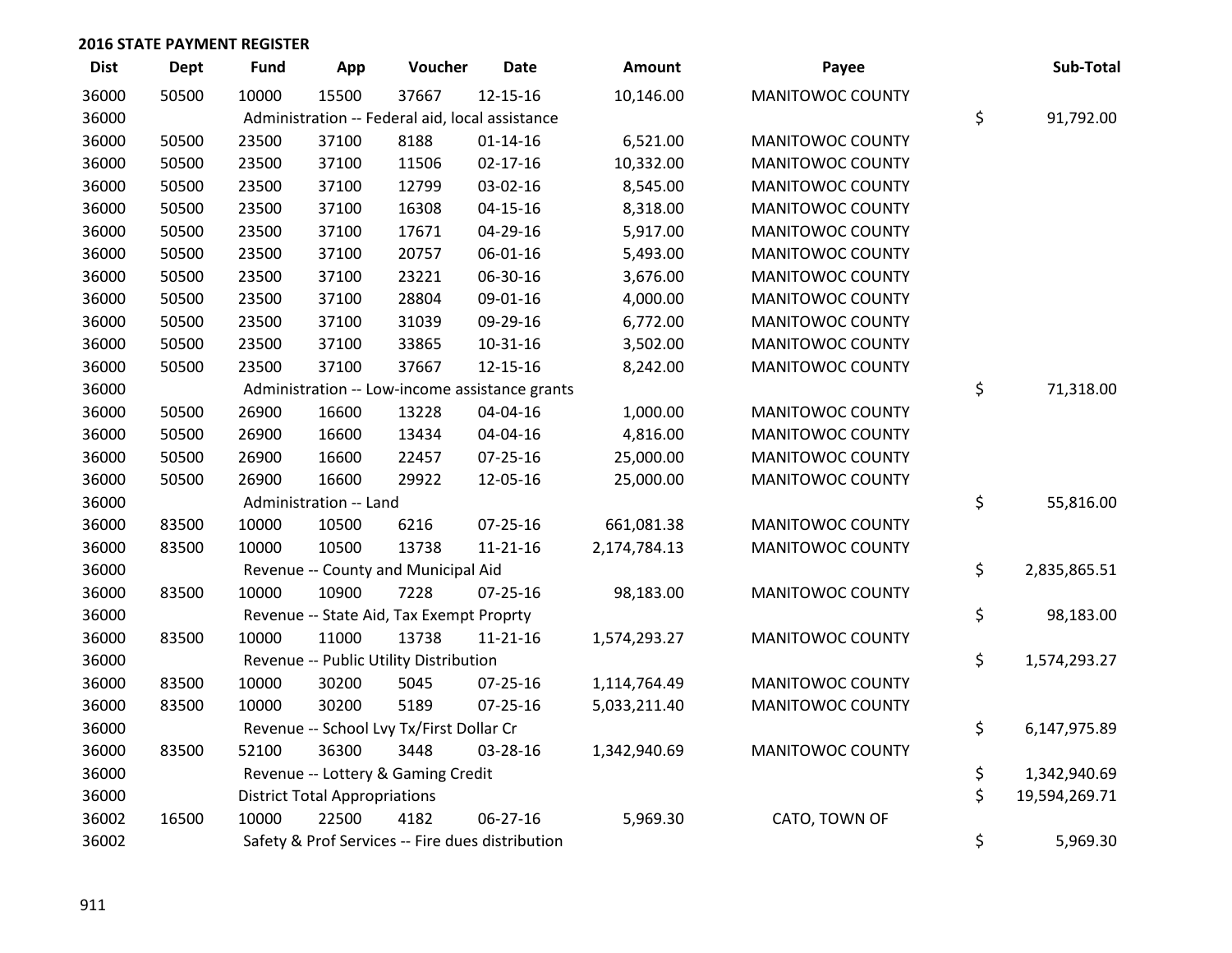| <b>Dist</b> | <b>Dept</b> | Fund  | App                                  | Voucher                                             | Date           | Amount    | Payee                | Sub-Total        |
|-------------|-------------|-------|--------------------------------------|-----------------------------------------------------|----------------|-----------|----------------------|------------------|
| 36002       | 37000       | 21200 | 16600                                | 63546                                               | 06-20-16       | 239.50    | CATO, TOWN OF        |                  |
| 36002       |             |       |                                      | Natural Resources -- Gen program ops-state funds-FR |                |           |                      | \$<br>239.50     |
| 36002       | 37000       | 21200 | 57100                                | 63546                                               | 06-20-16       | 107.62    | CATO, TOWN OF        |                  |
| 36002       |             |       |                                      | Natural Resources -- ResAids - cnty forst, cl & mfl |                |           |                      | \$<br>107.62     |
| 36002       | 37000       | 27400 | 67000                                | 55686                                               | $05 - 27 - 16$ | 5,636.52  | CATO, TOWN OF        |                  |
| 36002       |             |       |                                      | Natural Resources -- Fin asst for responsible units |                |           |                      | \$<br>5,636.52   |
| 36002       | 37000       | 27400 | 67300                                | 55686                                               | 05-27-16       | 412.23    | CATO, TOWN OF        |                  |
| 36002       |             |       |                                      | Natural Resources -- Recycling consolidation grants |                |           |                      | \$<br>412.23     |
| 36002       | 39500       | 21100 | 19100                                | 1056                                                | 07-05-16       | 36,399.06 | CATO, TOWN OF        |                  |
| 36002       | 39500       | 21100 | 19100                                | 30128                                               | 10-03-16       | 36,399.06 | CATO, TOWN OF        |                  |
| 36002       | 39500       | 21100 | 19100                                | 76875                                               | $01 - 04 - 16$ | 36,399.06 | TOWN OF CATO         |                  |
| 36002       | 39500       | 21100 | 19100                                | 84875                                               | 04-04-16       | 36,399.06 | TOWN OF CATO         |                  |
| 36002       |             |       |                                      | Transportation -- Trns Aids To Mnc.-Sf              |                |           |                      | \$<br>145,596.24 |
| 36002       | 83500       | 10000 | 10500                                | 6186                                                | $07 - 25 - 16$ | 8,284.56  | CATO, TOWN OF        |                  |
| 36002       | 83500       | 10000 | 10500                                | 13708                                               | $11 - 21 - 16$ | 46,768.79 | CATO, TOWN OF        |                  |
| 36002       |             |       |                                      | Revenue -- County and Municipal Aid                 |                |           |                      | \$<br>55,053.35  |
| 36002       | 83500       | 10000 | 10900                                | 8084                                                | $07 - 25 - 16$ | 278.00    | CATO, TOWN OF        |                  |
| 36002       |             |       |                                      | Revenue -- State Aid, Tax Exempt Proprty            |                |           |                      | \$<br>278.00     |
| 36002       | 83500       | 10000 | 11000                                | 13708                                               | $11 - 21 - 16$ | 190.80    | CATO, TOWN OF        |                  |
| 36002       |             |       |                                      | Revenue -- Public Utility Distribution              |                |           |                      | \$<br>190.80     |
| 36002       |             |       | <b>District Total Appropriations</b> |                                                     |                |           |                      | \$<br>213,483.56 |
| 36004       | 16500       | 10000 | 22500                                | 4183                                                | 06-27-16       | 2,541.37  | CENTERVILLE, TOWN OF |                  |
| 36004       |             |       |                                      | Safety & Prof Services -- Fire dues distribution    |                |           |                      | \$<br>2,541.37   |
| 36004       | 37000       | 10000 | 50300                                | 30737                                               | $02 - 17 - 16$ | 34,267.85 | CENTERVILLE, TOWN OF |                  |
| 36004       | 37000       | 10000 | 50300                                | 30738                                               | $02 - 17 - 16$ | 2,108.98  | CENTERVILLE, TOWN OF |                  |
| 36004       |             |       |                                      | Natural Resources -- Aids in lieu of taxes - gener  |                |           |                      | \$<br>36,376.83  |
| 36004       | 37000       | 21200 | 16600                                | 63547                                               | 06-20-16       | 151.67    | CENTERVILLE, TOWN OF |                  |
| 36004       |             |       |                                      | Natural Resources -- Gen program ops-state funds-FR |                |           |                      | \$<br>151.67     |
| 36004       | 37000       | 21200 | 57100                                | 63547                                               | 06-20-16       | 90.04     | CENTERVILLE, TOWN OF |                  |
| 36004       |             |       |                                      | Natural Resources -- ResAids - cnty forst, cl & mfl |                |           |                      | \$<br>90.04      |
| 36004       | 37000       | 27400 | 67000                                | 56391                                               | $05 - 27 - 16$ | 3,114.41  | CENTERVILLE, TOWN OF |                  |
| 36004       |             |       |                                      | Natural Resources -- Fin asst for responsible units |                |           |                      | \$<br>3,114.41   |
| 36004       | 37000       | 27400 | 67300                                | 56391                                               | $05 - 27 - 16$ | 168.66    | CENTERVILLE, TOWN OF |                  |
| 36004       |             |       |                                      | Natural Resources -- Recycling consolidation grants |                |           |                      | \$<br>168.66     |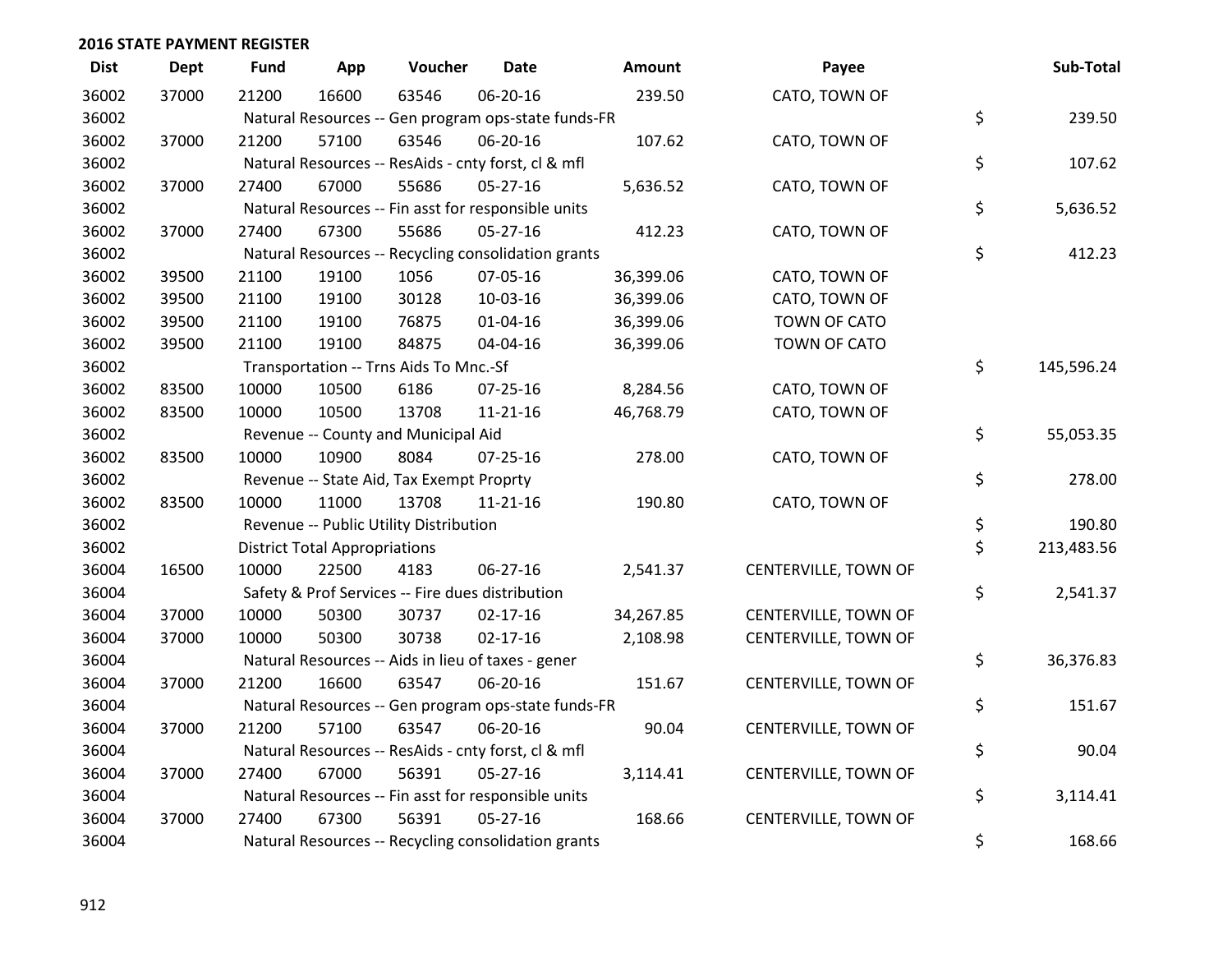| <b>Dist</b> | Dept  | <b>Fund</b> | App                                  | Voucher                                | Date                                                | <b>Amount</b> | Payee                | Sub-Total        |
|-------------|-------|-------------|--------------------------------------|----------------------------------------|-----------------------------------------------------|---------------|----------------------|------------------|
| 36004       | 39500 | 21100       | 19100                                | 1057                                   | 07-05-16                                            | 21,007.08     | CENTERVILLE, TOWN OF |                  |
| 36004       | 39500 | 21100       | 19100                                | 30129                                  | 10-03-16                                            | 21,007.08     | CENTERVILLE, TOWN OF |                  |
| 36004       | 39500 | 21100       | 19100                                | 76876                                  | $01 - 04 - 16$                                      | 21,007.08     | TOWN OF CENTERVILLE  |                  |
| 36004       | 39500 | 21100       | 19100                                | 84876                                  | 04-04-16                                            | 21,007.08     | TOWN OF CENTERVILLE  |                  |
| 36004       |       |             |                                      | Transportation -- Trns Aids To Mnc.-Sf |                                                     |               |                      | \$<br>84,028.32  |
| 36004       | 83500 | 10000       | 10500                                | 6187                                   | 07-25-16                                            | 1,847.83      | CENTERVILLE, TOWN OF |                  |
| 36004       | 83500 | 10000       | 10500                                | 13709                                  | 11-21-16                                            | 10,467.44     | CENTERVILLE, TOWN OF |                  |
| 36004       |       |             |                                      | Revenue -- County and Municipal Aid    |                                                     |               |                      | \$<br>12,315.27  |
| 36004       | 83500 | 10000       | 11000                                | 13709                                  | $11 - 21 - 16$                                      | 3.63          | CENTERVILLE, TOWN OF |                  |
| 36004       |       |             |                                      | Revenue -- Public Utility Distribution |                                                     |               |                      | \$<br>3.63       |
| 36004       | 83500 | 10000       | 50100                                | 2579                                   | $01-29-16$                                          | 175.38        | CENTERVILLE, TOWN OF |                  |
| 36004       |       |             |                                      | Revenue -- Payments for municipal svcs |                                                     |               |                      | \$<br>175.38     |
| 36004       |       |             | <b>District Total Appropriations</b> |                                        |                                                     |               |                      | \$<br>138,965.58 |
| 36006       | 16500 | 10000       | 22500                                | 5199                                   | 07-06-16                                            | 3,836.89      | TOWN OF COOPERSTOWN  |                  |
| 36006       |       |             |                                      |                                        | Safety & Prof Services -- Fire dues distribution    |               |                      | \$<br>3,836.89   |
| 36006       | 37000 | 10000       | 50300                                | 30745                                  | 02-17-16                                            | 2,173.41      | TOWN OF COOPERSTOWN  |                  |
| 36006       | 37000 | 10000       | 50300                                | 30746                                  | $02 - 17 - 16$                                      | 2,094.48      | TOWN OF COOPERSTOWN  |                  |
| 36006       |       |             |                                      |                                        | Natural Resources -- Aids in lieu of taxes - gener  |               |                      | \$<br>4,267.89   |
| 36006       | 37000 | 21200       | 16600                                | 63548                                  | 06-20-16                                            | 567.21        | TOWN OF COOPERSTOWN  |                  |
| 36006       |       |             |                                      |                                        | Natural Resources -- Gen program ops-state funds-FR |               |                      | \$<br>567.21     |
| 36006       | 37000 | 21200       | 57100                                | 63548                                  | 06-20-16                                            | 254.86        | TOWN OF COOPERSTOWN  |                  |
| 36006       |       |             |                                      |                                        | Natural Resources -- ResAids - cnty forst, cl & mfl |               |                      | \$<br>254.86     |
| 36006       | 37000 | 27400       | 67000                                | 56164                                  | 05-27-16                                            | 6,407.17      | TOWN OF COOPERSTOWN  |                  |
| 36006       |       |             |                                      |                                        | Natural Resources -- Fin asst for responsible units |               |                      | \$<br>6,407.17   |
| 36006       | 37000 | 27400       | 67300                                | 56164                                  | 05-27-16                                            | 340.21        | TOWN OF COOPERSTOWN  |                  |
| 36006       |       |             |                                      |                                        | Natural Resources -- Recycling consolidation grants |               |                      | \$<br>340.21     |
| 36006       | 39500 | 21100       | 19100                                | 1058                                   | 07-05-16                                            | 34,037.41     | TOWN OF COOPERSTOWN  |                  |
| 36006       | 39500 | 21100       | 19100                                | 30130                                  | 10-03-16                                            | 34,037.43     | TOWN OF COOPERSTOWN  |                  |
| 36006       | 39500 | 21100       | 19100                                | 76877                                  | $01 - 04 - 16$                                      | 34,037.41     | TOWN OF COOPERSTOWN  |                  |
| 36006       | 39500 | 21100       | 19100                                | 84877                                  | 04-04-16                                            | 34,037.41     | TOWN OF COOPERSTOWN  |                  |
| 36006       |       |             |                                      | Transportation -- Trns Aids To Mnc.-Sf |                                                     |               |                      | \$<br>136,149.66 |
| 36006       | 83500 | 10000       | 10500                                | 6188                                   | $07 - 25 - 16$                                      | 7,409.31      | TOWN OF COOPERSTOWN  |                  |
| 36006       | 83500 | 10000       | 10500                                | 13710                                  | $11 - 21 - 16$                                      | 41,986.11     | TOWN OF COOPERSTOWN  |                  |
| 36006       |       |             |                                      | Revenue -- County and Municipal Aid    |                                                     |               |                      | \$<br>49,395.42  |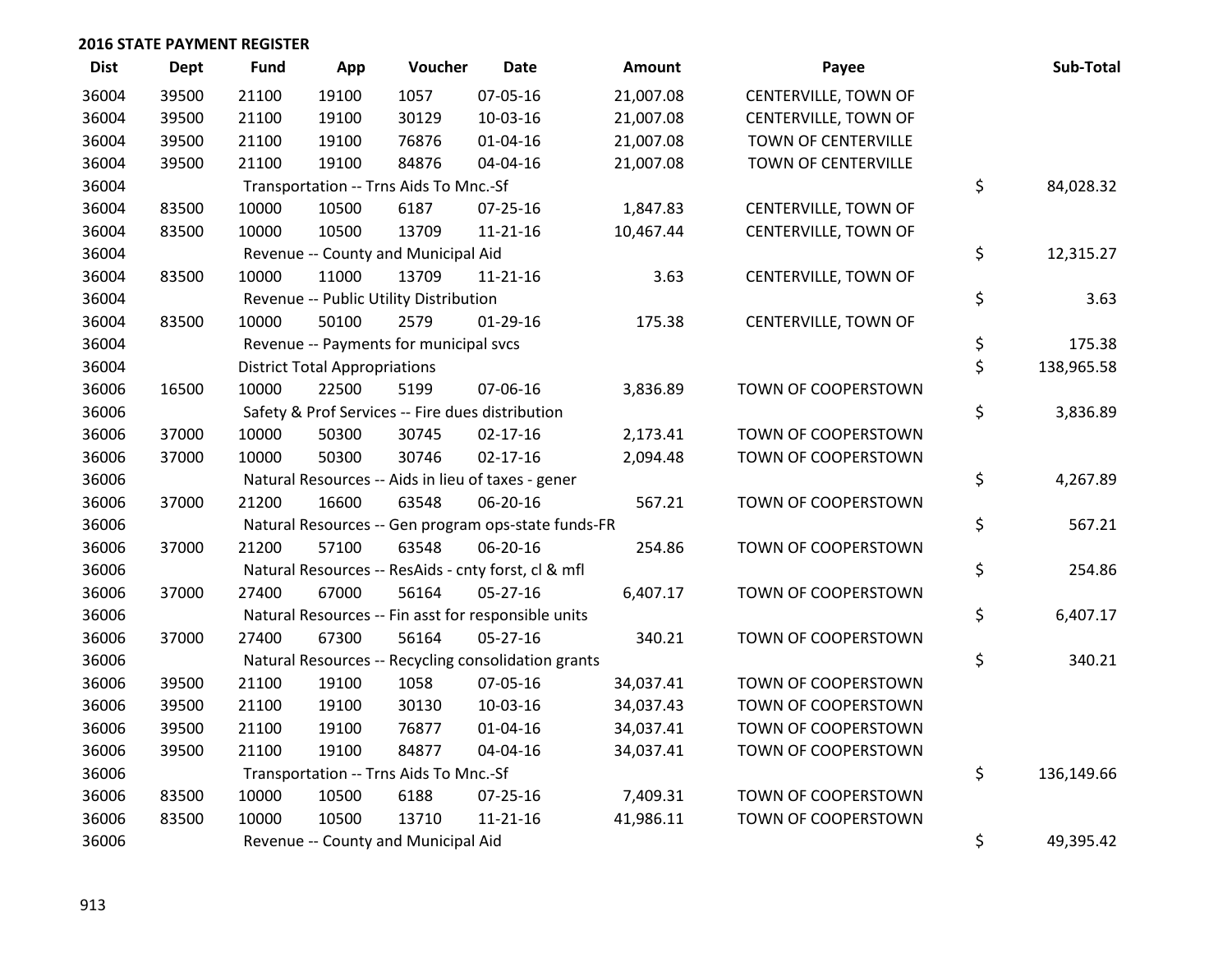| <b>Dist</b> | <b>Dept</b> | <b>Fund</b> | App                                  | Voucher                                             | <b>Date</b>    | Amount    | Payee                   | Sub-Total        |
|-------------|-------------|-------------|--------------------------------------|-----------------------------------------------------|----------------|-----------|-------------------------|------------------|
| 36006       | 83500       | 10000       | 10900                                | 8085                                                | $07 - 25 - 16$ | 16.00     | TOWN OF COOPERSTOWN     |                  |
| 36006       |             |             |                                      | Revenue -- State Aid, Tax Exempt Proprty            |                |           |                         | \$<br>16.00      |
| 36006       | 83500       | 10000       | 50100                                | 2580                                                | $01-29-16$     | 371.41    | TOWN OF COOPERSTOWN     |                  |
| 36006       |             |             |                                      | Revenue -- Payments for municipal svcs              |                |           |                         | \$<br>371.41     |
| 36006       |             |             | <b>District Total Appropriations</b> |                                                     |                |           |                         | \$<br>201,606.72 |
| 36008       | 16500       | 10000       | 22500                                | 4184                                                | 06-27-16       | 3,028.80  | <b>TOWN OF EATON</b>    |                  |
| 36008       |             |             |                                      | Safety & Prof Services -- Fire dues distribution    |                |           |                         | \$<br>3,028.80   |
| 36008       | 37000       | 10000       | 50300                                | 30753                                               | $02 - 17 - 16$ | 764.90    | TOWN OF EATON           |                  |
| 36008       | 37000       | 10000       | 50300                                | 46402                                               | $04 - 21 - 16$ | 821.97    | <b>TOWN OF EATON</b>    |                  |
| 36008       |             |             |                                      | Natural Resources -- Aids in lieu of taxes - gener  |                |           |                         | \$<br>1,586.87   |
| 36008       | 37000       | 21200       | 16600                                | 63549                                               | 06-20-16       | 863.54    | TOWN OF EATON           |                  |
| 36008       |             |             |                                      | Natural Resources -- Gen program ops-state funds-FR |                |           |                         | \$<br>863.54     |
| 36008       | 37000       | 21200       | 57100                                | 63549                                               | 06-20-16       | 396.03    | <b>TOWN OF EATON</b>    |                  |
| 36008       |             |             |                                      | Natural Resources -- ResAids - cnty forst, cl & mfl |                |           |                         | \$<br>396.03     |
| 36008       | 37000       | 21200       | 57900                                | 46401                                               | $04 - 21 - 16$ | 556.99    | <b>TOWN OF EATON</b>    |                  |
| 36008       |             |             |                                      | Natural Resources -- Aids in lieu of taxes - sum s  |                |           |                         | \$<br>556.99     |
| 36008       | 37000       | 21200       | 58900                                | 102395                                              | 11-18-16       | 1,144.25  | <b>TOWN OF EATON</b>    |                  |
| 36008       |             |             |                                      | Natural Resources -- Resource aids - distribution o |                |           |                         | \$<br>1,144.25   |
| 36008       | 37000       | 27400       | 67000                                | 55951                                               | $05 - 27 - 16$ | 3,799.25  | <b>TOWN OF EATON</b>    |                  |
| 36008       |             |             |                                      | Natural Resources -- Fin asst for responsible units |                |           |                         | \$<br>3,799.25   |
| 36008       | 39500       | 21100       | 19100                                | 1059                                                | 07-05-16       | 25,779.91 | TOWN OF EATON           |                  |
| 36008       | 39500       | 21100       | 19100                                | 30131                                               | $10-03-16$     | 25,779.93 | <b>TOWN OF EATON</b>    |                  |
| 36008       | 39500       | 21100       | 19100                                | 76878                                               | $01 - 04 - 16$ | 25,779.91 | TOWN OF EATON           |                  |
| 36008       | 39500       | 21100       | 19100                                | 84878                                               | 04-04-16       | 25,779.91 | TOWN OF EATON           |                  |
| 36008       |             |             |                                      | Transportation -- Trns Aids To Mnc.-Sf              |                |           |                         | \$<br>103,119.66 |
| 36008       | 83500       | 10000       | 10500                                | 6189                                                | $07 - 25 - 16$ | 4,042.78  | <b>TOWN OF EATON</b>    |                  |
| 36008       | 83500       | 10000       | 10500                                | 13711                                               | $11 - 21 - 16$ | 22,909.10 | TOWN OF EATON           |                  |
| 36008       |             |             |                                      | Revenue -- County and Municipal Aid                 |                |           |                         | \$<br>26,951.88  |
| 36008       | 83500       | 10000       | 10900                                | 8086                                                | $07 - 25 - 16$ | 75.00     | TOWN OF EATON           |                  |
| 36008       |             |             |                                      | Revenue -- State Aid, Tax Exempt Proprty            |                |           |                         | \$<br>75.00      |
| 36008       |             |             | <b>District Total Appropriations</b> |                                                     |                |           |                         | \$<br>141,522.27 |
| 36010       | 16500       | 10000       | 22500                                | 5200                                                | 07-07-16       | 4,009.54  | <b>TOWN OF FRANKLIN</b> |                  |
| 36010       |             |             |                                      | Safety & Prof Services -- Fire dues distribution    |                |           |                         | \$<br>4,009.54   |
| 36010       | 37000       | 21200       | 16600                                | 63550                                               | 06-20-16       | 413.50    | <b>TOWN OF FRANKLIN</b> |                  |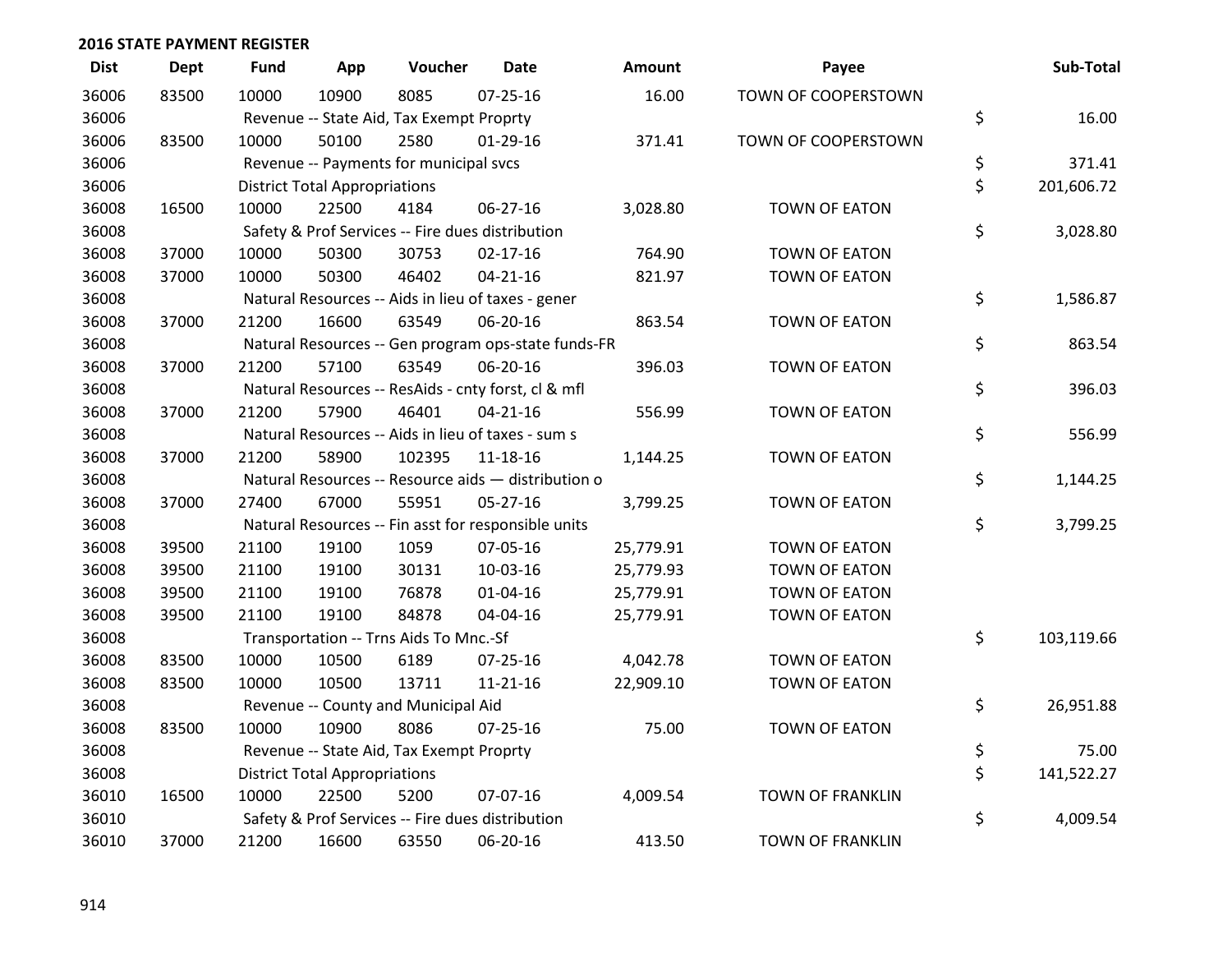| <b>Dist</b> | <b>Dept</b> | <b>Fund</b> | App                                  | Voucher                                             | Date           | <b>Amount</b> | Payee                   | Sub-Total        |
|-------------|-------------|-------------|--------------------------------------|-----------------------------------------------------|----------------|---------------|-------------------------|------------------|
| 36010       |             |             |                                      | Natural Resources -- Gen program ops-state funds-FR |                |               |                         | \$<br>413.50     |
| 36010       | 37000       | 21200       | 57100                                | 63550                                               | 06-20-16       | 192.20        | <b>TOWN OF FRANKLIN</b> |                  |
| 36010       |             |             |                                      | Natural Resources -- ResAids - cnty forst, cl & mfl |                |               |                         | \$<br>192.20     |
| 36010       | 37000       | 21200       | 58900                                | 102396                                              | 11-18-16       | 24.78         | <b>TOWN OF FRANKLIN</b> |                  |
| 36010       |             |             |                                      | Natural Resources -- Resource aids - distribution o |                |               |                         | \$<br>24.78      |
| 36010       | 39500       | 21100       | 19100                                | 1060                                                | 07-05-16       | 35,887.09     | <b>TOWN OF FRANKLIN</b> |                  |
| 36010       | 39500       | 21100       | 19100                                | 30132                                               | 10-03-16       | 35,887.11     | <b>TOWN OF FRANKLIN</b> |                  |
| 36010       | 39500       | 21100       | 19100                                | 76879                                               | $01 - 04 - 16$ | 35,887.09     | TOWN OF FRANKLIN        |                  |
| 36010       | 39500       | 21100       | 19100                                | 84879                                               | 04-04-16       | 35,887.09     | TOWN OF FRANKLIN        |                  |
| 36010       |             |             |                                      | Transportation -- Trns Aids To Mnc.-Sf              |                |               |                         | \$<br>143,548.38 |
| 36010       | 83500       | 10000       | 10500                                | 6190                                                | $07 - 25 - 16$ | 3,178.18      | <b>TOWN OF FRANKLIN</b> |                  |
| 36010       | 83500       | 10000       | 10500                                | 13712                                               | $11 - 21 - 16$ | 42,680.53     | <b>TOWN OF FRANKLIN</b> |                  |
| 36010       |             |             |                                      | Revenue -- County and Municipal Aid                 |                |               |                         | \$<br>45,858.71  |
| 36010       | 83500       | 10000       | 11000                                | 13712                                               | $11 - 21 - 16$ | 1,249.15      | <b>TOWN OF FRANKLIN</b> |                  |
| 36010       |             |             |                                      | Revenue -- Public Utility Distribution              |                |               |                         | \$<br>1,249.15   |
| 36010       |             |             | <b>District Total Appropriations</b> |                                                     |                |               |                         | \$<br>195,296.26 |
| 36012       | 16500       | 10000       | 22500                                | 4185                                                | 06-27-16       | 4,151.66      | <b>TOWN OF GIBSON</b>   |                  |
| 36012       |             |             |                                      | Safety & Prof Services -- Fire dues distribution    |                |               |                         | \$<br>4,151.66   |
| 36012       | 37000       | 10000       | 50300                                | 28987                                               | $02 - 12 - 16$ | 1,496.98      | TOWN OF GIBSON          |                  |
| 36012       |             |             |                                      | Natural Resources -- Aids in lieu of taxes - gener  |                |               |                         | \$<br>1,496.98   |
| 36012       | 37000       | 21200       | 16600                                | 63551                                               | 06-20-16       | 831.30        | <b>TOWN OF GIBSON</b>   |                  |
| 36012       |             |             |                                      | Natural Resources -- Gen program ops-state funds-FR |                |               |                         | \$<br>831.30     |
| 36012       | 37000       | 21200       | 57100                                | 63551                                               | 06-20-16       | 395.83        | <b>TOWN OF GIBSON</b>   |                  |
| 36012       |             |             |                                      | Natural Resources -- ResAids - cnty forst, cl & mfl |                |               |                         | \$<br>395.83     |
| 36012       | 37000       | 21200       | 58900                                | 102397                                              | 11-18-16       | 335.70        | <b>TOWN OF GIBSON</b>   |                  |
| 36012       |             |             |                                      | Natural Resources -- Resource aids - distribution o |                |               |                         | \$<br>335.70     |
| 36012       | 37000       | 27400       | 67000                                | 55464                                               | $05 - 27 - 16$ | 3,099.34      | TOWN OF GIBSON          |                  |
| 36012       |             |             |                                      | Natural Resources -- Fin asst for responsible units |                |               |                         | \$<br>3,099.34   |
| 36012       | 37000       | 27400       | 67300                                | 55464                                               | $05 - 27 - 16$ | 351.21        | TOWN OF GIBSON          |                  |
| 36012       |             |             |                                      | Natural Resources -- Recycling consolidation grants |                |               |                         | \$<br>351.21     |
| 36012       | 39500       | 21100       | 19100                                | 1061                                                | 07-05-16       | 32,853.84     | <b>TOWN OF GIBSON</b>   |                  |
| 36012       | 39500       | 21100       | 19100                                | 30133                                               | 10-03-16       | 32,853.84     | TOWN OF GIBSON          |                  |
| 36012       | 39500       | 21100       | 19100                                | 76880                                               | $01 - 04 - 16$ | 32,853.84     | TOWN OF GIBSON          |                  |
| 36012       | 39500       | 21100       | 19100                                | 84880                                               | 04-04-16       | 32,853.84     | <b>TOWN OF GIBSON</b>   |                  |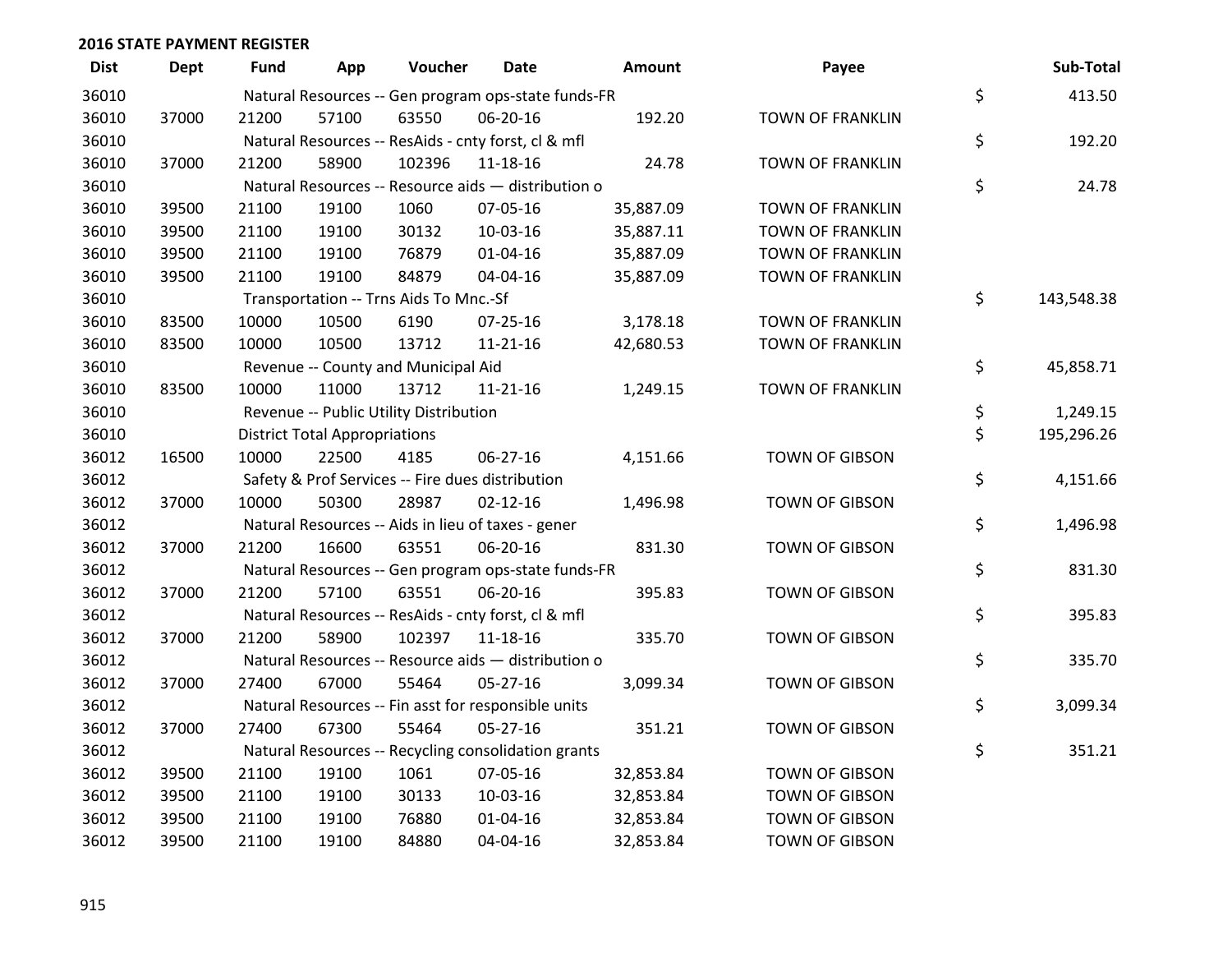| <b>Dist</b> | <b>Dept</b> | <b>Fund</b> | App                                  | Voucher                                  | Date                                                | <b>Amount</b> | Payee                  | Sub-Total        |
|-------------|-------------|-------------|--------------------------------------|------------------------------------------|-----------------------------------------------------|---------------|------------------------|------------------|
| 36012       |             |             |                                      | Transportation -- Trns Aids To Mnc.-Sf   |                                                     |               |                        | \$<br>131,415.36 |
| 36012       | 83500       | 10000       | 10500                                | 6191                                     | $07 - 25 - 16$                                      | 15,165.18     | <b>TOWN OF GIBSON</b>  |                  |
| 36012       | 83500       | 10000       | 10500                                | 13713                                    | $11 - 21 - 16$                                      | 85,936.01     | <b>TOWN OF GIBSON</b>  |                  |
| 36012       |             |             |                                      | Revenue -- County and Municipal Aid      |                                                     |               |                        | \$<br>101,101.19 |
| 36012       | 83500       | 10000       | 10900                                | 8087                                     | $07 - 25 - 16$                                      | 44.00         | <b>TOWN OF GIBSON</b>  |                  |
| 36012       |             |             |                                      | Revenue -- State Aid, Tax Exempt Proprty |                                                     |               |                        | \$<br>44.00      |
| 36012       |             |             | <b>District Total Appropriations</b> |                                          |                                                     |               |                        | \$<br>243,222.57 |
| 36014       | 16500       | 10000       | 22500                                | 4186                                     | 06-27-16                                            | 6,723.01      | TOWN OF KOSSUTH        |                  |
| 36014       |             |             |                                      |                                          | Safety & Prof Services -- Fire dues distribution    |               |                        | \$<br>6,723.01   |
| 36014       | 37000       | 10000       | 50300                                | 30515                                    | $02 - 17 - 16$                                      | 1,279.92      | TOWN OF KOSSUTH        |                  |
| 36014       |             |             |                                      |                                          | Natural Resources -- Aids in lieu of taxes - gener  |               |                        | \$<br>1,279.92   |
| 36014       | 37000       | 21200       | 16600                                | 63552                                    | 06-20-16                                            | 431.61        | TOWN OF KOSSUTH        |                  |
| 36014       |             |             |                                      |                                          | Natural Resources -- Gen program ops-state funds-FR |               |                        | \$<br>431.61     |
| 36014       | 37000       | 21200       | 57100                                | 63552                                    | 06-20-16                                            | 193.95        | <b>TOWN OF KOSSUTH</b> |                  |
| 36014       |             |             |                                      |                                          | Natural Resources -- ResAids - cnty forst, cl & mfl |               |                        | \$<br>193.95     |
| 36014       | 37000       | 27400       | 67000                                | 56355                                    | $05 - 27 - 16$                                      | 1,460.46      | TOWN OF KOSSUTH        |                  |
| 36014       |             |             |                                      |                                          | Natural Resources -- Fin asst for responsible units |               |                        | \$<br>1,460.46   |
| 36014       | 37000       | 27400       | 67300                                | 56355                                    | 05-27-16                                            | 545.27        | TOWN OF KOSSUTH        |                  |
| 36014       |             |             |                                      |                                          | Natural Resources -- Recycling consolidation grants |               |                        | \$<br>545.27     |
| 36014       | 39500       | 21100       | 19100                                | 1062                                     | 07-05-16                                            | 35,754.97     | TOWN OF KOSSUTH        |                  |
| 36014       | 39500       | 21100       | 19100                                | 30134                                    | 10-03-16                                            | 35,754.99     | <b>TOWN OF KOSSUTH</b> |                  |
| 36014       | 39500       | 21100       | 19100                                | 76881                                    | $01 - 04 - 16$                                      | 35,754.97     | <b>TOWN OF KOSSUTH</b> |                  |
| 36014       | 39500       | 21100       | 19100                                | 84881                                    | 04-04-16                                            | 35,754.97     | TOWN OF KOSSUTH        |                  |
| 36014       |             |             |                                      | Transportation -- Trns Aids To Mnc.-Sf   |                                                     |               |                        | \$<br>143,019.90 |
| 36014       | 83500       | 10000       | 10500                                | 6192                                     | $07 - 25 - 16$                                      | 5,753.73      | <b>TOWN OF KOSSUTH</b> |                  |
| 36014       | 83500       | 10000       | 10500                                | 13714                                    | $11 - 21 - 16$                                      | 32,470.35     | TOWN OF KOSSUTH        |                  |
| 36014       |             |             |                                      | Revenue -- County and Municipal Aid      |                                                     |               |                        | \$<br>38,224.08  |
| 36014       | 83500       | 10000       | 10900                                | 8088                                     | $07 - 25 - 16$                                      | 160.00        | TOWN OF KOSSUTH        |                  |
| 36014       |             |             |                                      | Revenue -- State Aid, Tax Exempt Proprty |                                                     |               |                        | \$<br>160.00     |
| 36014       |             |             | <b>District Total Appropriations</b> |                                          |                                                     |               |                        | \$<br>192,038.20 |
| 36016       | 16500       | 10000       | 22500                                | 4187                                     | 06-27-16                                            | 5,316.28      | <b>TOWN OF LIBERTY</b> |                  |
| 36016       |             |             |                                      |                                          | Safety & Prof Services -- Fire dues distribution    |               |                        | \$<br>5,316.28   |
| 36016       | 37000       | 21200       | 16600                                | 63553                                    | 06-20-16                                            | 800.69        | <b>TOWN OF LIBERTY</b> |                  |
| 36016       |             |             |                                      |                                          | Natural Resources -- Gen program ops-state funds-FR |               |                        | \$<br>800.69     |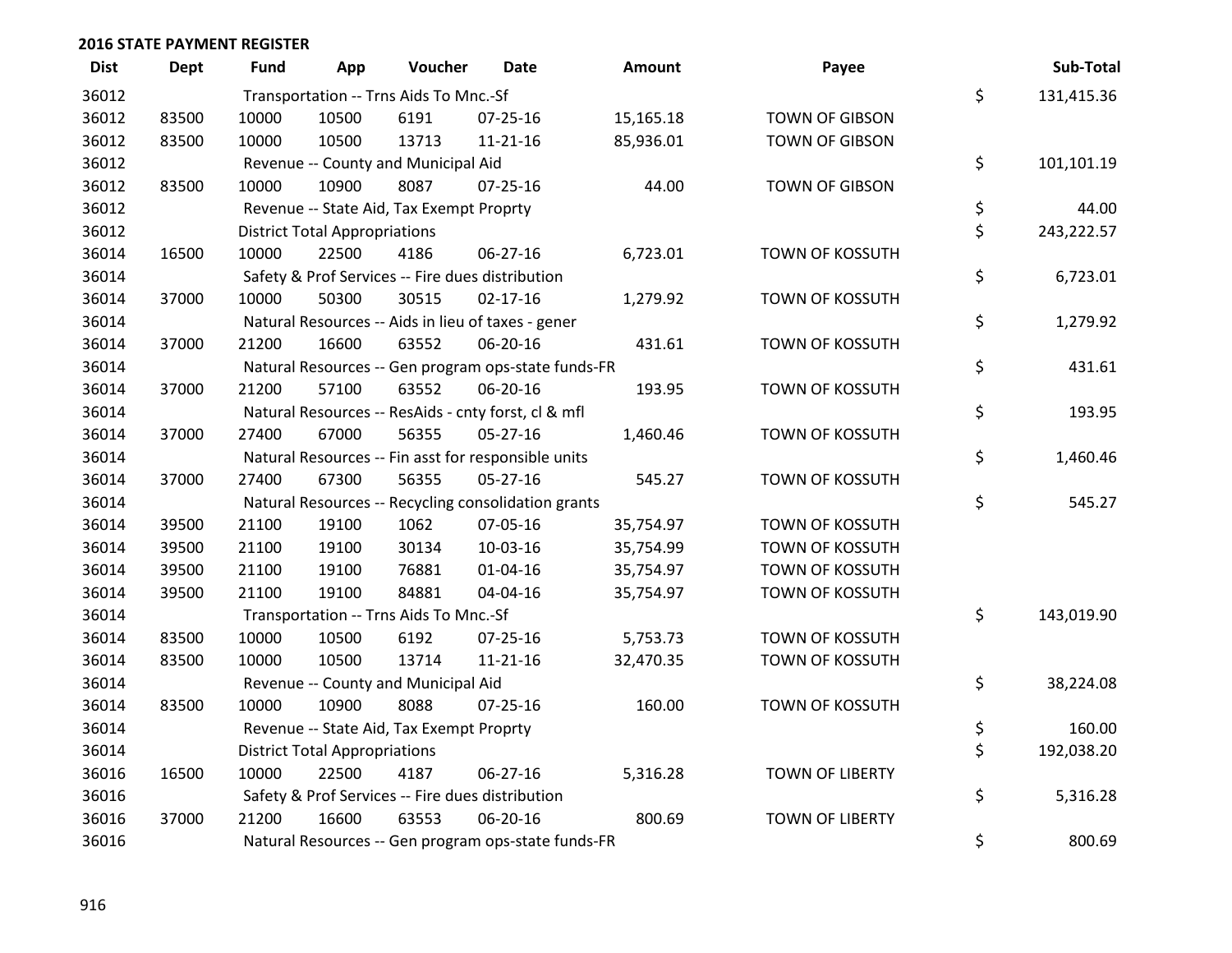| <b>Dist</b> | <b>Dept</b> | <b>Fund</b> | App                                  | Voucher                                             | <b>Date</b>    | Amount    | Payee                  | Sub-Total        |
|-------------|-------------|-------------|--------------------------------------|-----------------------------------------------------|----------------|-----------|------------------------|------------------|
| 36016       | 37000       | 21200       | 57100                                | 63553                                               | 06-20-16       | 428.06    | <b>TOWN OF LIBERTY</b> |                  |
| 36016       |             |             |                                      | Natural Resources -- ResAids - cnty forst, cl & mfl |                |           |                        | \$<br>428.06     |
| 36016       | 37000       | 27400       | 67000                                | 56392                                               | 05-27-16       | 5,339.07  | <b>TOWN OF LIBERTY</b> |                  |
| 36016       |             |             |                                      | Natural Resources -- Fin asst for responsible units |                |           |                        | \$<br>5,339.07   |
| 36016       | 37000       | 27400       | 67300                                | 56392                                               | 05-27-16       | 334.71    | <b>TOWN OF LIBERTY</b> |                  |
| 36016       |             |             |                                      | Natural Resources -- Recycling consolidation grants |                |           |                        | \$<br>334.71     |
| 36016       | 39500       | 21100       | 19100                                | 1063                                                | 07-05-16       | 33,107.07 | <b>TOWN OF LIBERTY</b> |                  |
| 36016       | 39500       | 21100       | 19100                                | 30135                                               | 10-03-16       | 33,107.07 | <b>TOWN OF LIBERTY</b> |                  |
| 36016       | 39500       | 21100       | 19100                                | 76882                                               | $01 - 04 - 16$ | 33,107.07 | <b>TOWN OF LIBERTY</b> |                  |
| 36016       | 39500       | 21100       | 19100                                | 84882                                               | 04-04-16       | 33,107.07 | <b>TOWN OF LIBERTY</b> |                  |
| 36016       |             |             |                                      | Transportation -- Trns Aids To Mnc.-Sf              |                |           |                        | \$<br>132,428.28 |
| 36016       | 83500       | 10000       | 10500                                | 6193                                                | 07-25-16       | 4,269.98  | <b>TOWN OF LIBERTY</b> |                  |
| 36016       | 83500       | 10000       | 10500                                | 13715                                               | $11 - 21 - 16$ | 23,352.70 | <b>TOWN OF LIBERTY</b> |                  |
| 36016       |             |             |                                      | Revenue -- County and Municipal Aid                 |                |           |                        | \$<br>27,622.68  |
| 36016       | 83500       | 10000       | 10900                                | 8089                                                | $07 - 25 - 16$ | 23.00     | <b>TOWN OF LIBERTY</b> |                  |
| 36016       |             |             |                                      | Revenue -- State Aid, Tax Exempt Proprty            |                |           |                        | \$<br>23.00      |
| 36016       | 83500       | 10000       | 11000                                | 13715                                               | $11 - 21 - 16$ | 862.12    | <b>TOWN OF LIBERTY</b> |                  |
| 36016       |             |             |                                      | Revenue -- Public Utility Distribution              |                |           |                        | \$<br>862.12     |
| 36016       |             |             | <b>District Total Appropriations</b> |                                                     |                |           |                        | \$<br>173,154.89 |
| 36018       | 16500       | 10000       | 22500                                | 4188                                                | 06-27-16       | 3,537.62  | TOWN OF MANITOWOC      |                  |
| 36018       |             |             |                                      | Safety & Prof Services -- Fire dues distribution    |                |           |                        | \$<br>3,537.62   |
| 36018       | 37000       | 21200       | 16600                                | 63554                                               | 06-20-16       | 64.09     | TOWN OF MANITOWOC      |                  |
| 36018       |             |             |                                      | Natural Resources -- Gen program ops-state funds-FR |                |           |                        | \$<br>64.09      |
| 36018       | 37000       | 21200       | 57100                                | 63554                                               | 06-20-16       | 28.80     | TOWN OF MANITOWOC      |                  |
| 36018       |             |             |                                      | Natural Resources -- ResAids - cnty forst, cl & mfl |                |           |                        | \$<br>28.80      |
| 36018       | 37000       | 21200       | 58900                                | 102398                                              | 11-18-16       | 163.81    | TOWN OF MANITOWOC      |                  |
| 36018       |             |             |                                      | Natural Resources -- Resource aids - distribution o |                |           |                        | \$<br>163.81     |
| 36018       | 37000       | 27400       | 67000                                | 55716                                               | 05-27-16       | 1,981.84  | TOWN OF MANITOWOC      |                  |
| 36018       |             |             |                                      | Natural Resources -- Fin asst for responsible units |                |           |                        | \$<br>1,981.84   |
| 36018       | 37000       | 27400       | 67300                                | 55716                                               | $05 - 27 - 16$ | 288.35    | TOWN OF MANITOWOC      |                  |
| 36018       |             |             |                                      | Natural Resources -- Recycling consolidation grants |                |           |                        | \$<br>288.35     |
| 36018       | 39500       | 21100       | 19100                                | 1064                                                | 07-05-16       | 6,545.44  | TOWN OF MANITOWOC      |                  |
| 36018       | 39500       | 21100       | 19100                                | 30136                                               | 10-03-16       | 6,545.46  | TOWN OF MANITOWOC      |                  |
| 36018       | 39500       | 21100       | 19100                                | 76883                                               | $01 - 04 - 16$ | 6,545.44  | TOWN OF MANITOWOC      |                  |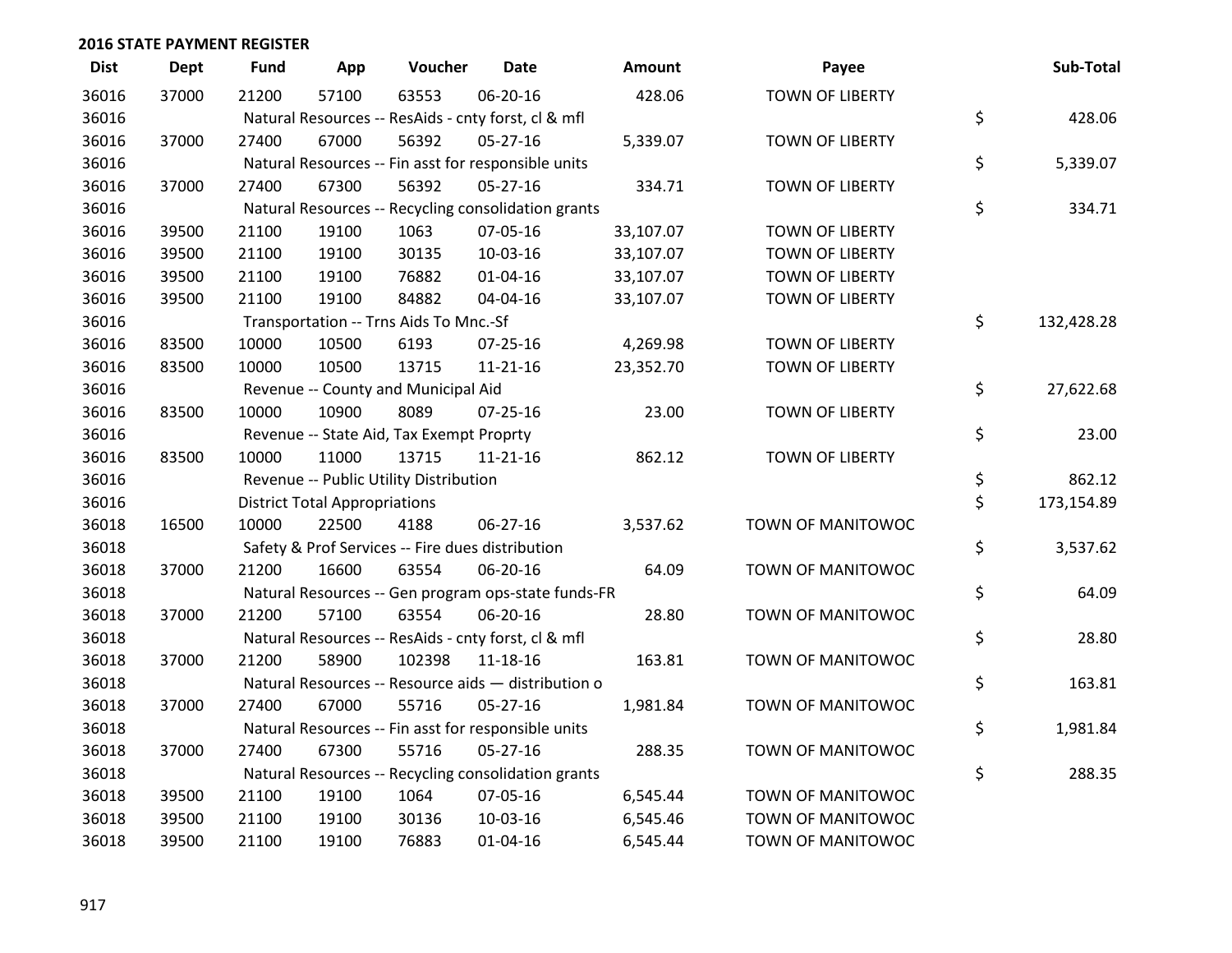| <b>Dist</b> | <b>Dept</b> | Fund  | App                                  | Voucher                                             | <b>Date</b>    | <b>Amount</b> | Payee                    | Sub-Total        |
|-------------|-------------|-------|--------------------------------------|-----------------------------------------------------|----------------|---------------|--------------------------|------------------|
| 36018       | 39500       | 21100 | 19100                                | 84883                                               | 04-04-16       | 6,545.44      | TOWN OF MANITOWOC        |                  |
| 36018       |             |       |                                      | Transportation -- Trns Aids To Mnc.-Sf              |                |               |                          | \$<br>26,181.78  |
| 36018       | 83500       | 10000 | 10500                                | 6194                                                | $07 - 25 - 16$ | 2,713.53      | TOWN OF MANITOWOC        |                  |
| 36018       | 83500       | 10000 | 10500                                | 13716                                               | $11 - 21 - 16$ | 14,364.21     | TOWN OF MANITOWOC        |                  |
| 36018       |             |       |                                      | Revenue -- County and Municipal Aid                 |                |               |                          | \$<br>17,077.74  |
| 36018       | 83500       | 10000 | 10900                                | 8090                                                | 07-25-16       | 126.00        | TOWN OF MANITOWOC        |                  |
| 36018       |             |       |                                      | Revenue -- State Aid, Tax Exempt Proprty            |                |               |                          | \$<br>126.00     |
| 36018       | 83500       | 10000 | 11000                                | 13716                                               | $11 - 21 - 16$ | 1,036.90      | TOWN OF MANITOWOC        |                  |
| 36018       |             |       |                                      | Revenue -- Public Utility Distribution              |                |               |                          | \$<br>1,036.90   |
| 36018       |             |       | <b>District Total Appropriations</b> |                                                     |                |               |                          | \$<br>50,486.93  |
| 36020       | 16500       | 10000 | 22500                                | 4189                                                | 06-27-16       | 8,695.91      | TOWN OF MANITOWOC RAPIDS |                  |
| 36020       |             |       |                                      | Safety & Prof Services -- Fire dues distribution    |                |               |                          | \$<br>8,695.91   |
| 36020       | 37000       | 10000 | 50300                                | 46522                                               | $04 - 21 - 16$ | 20.29         | TOWN OF MANITOWOC RAPIDS |                  |
| 36020       |             |       |                                      | Natural Resources -- Aids in lieu of taxes - gener  |                |               |                          | \$<br>20.29      |
| 36020       | 37000       | 21200 | 16600                                | 63555                                               | 06-20-16       | 195.89        | TOWN OF MANITOWOC RAPIDS |                  |
| 36020       |             |       |                                      | Natural Resources -- Gen program ops-state funds-FR |                |               |                          | \$<br>195.89     |
| 36020       | 37000       | 21200 | 57100                                | 63555                                               | 06-20-16       | 90.03         | TOWN OF MANITOWOC RAPIDS |                  |
| 36020       |             |       |                                      | Natural Resources -- ResAids - cnty forst, cl & mfl |                |               |                          | \$<br>90.03      |
| 36020       | 37000       | 21200 | 58900                                | 102399                                              | 11-18-16       | 232.45        | TOWN OF MANITOWOC RAPIDS |                  |
| 36020       |             |       |                                      | Natural Resources -- Resource aids - distribution o |                |               |                          | \$<br>232.45     |
| 36020       | 37000       | 27400 | 67000                                | 56314                                               | 05-27-16       | 7,610.57      | TOWN OF MANITOWOC RAPIDS |                  |
| 36020       |             |       |                                      | Natural Resources -- Fin asst for responsible units |                |               |                          | \$<br>7,610.57   |
| 36020       | 39500       | 21100 | 19100                                | 1065                                                | 07-05-16       | 28,394.79     | TOWN OF MANITOWOC RAPIDS |                  |
| 36020       | 39500       | 21100 | 19100                                | 30137                                               | 10-03-16       | 28,394.79     | TOWN OF MANITOWOC RAPIDS |                  |
| 36020       | 39500       | 21100 | 19100                                | 76884                                               | $01 - 04 - 16$ | 28,394.79     | TOWN OF MANITOWOC RAPIDS |                  |
| 36020       | 39500       | 21100 | 19100                                | 84884                                               | 04-04-16       | 28,394.79     | TOWN OF MANITOWOC RAPIDS |                  |
| 36020       |             |       |                                      | Transportation -- Trns Aids To Mnc.-Sf              |                |               |                          | \$<br>113,579.16 |
| 36020       | 83500       | 10000 | 10500                                | 6195                                                | $07 - 25 - 16$ | 7,487.30      | TOWN OF MANITOWOC RAPIDS |                  |
| 36020       | 83500       | 10000 | 10500                                | 13717                                               | $11 - 21 - 16$ | 39,410.62     | TOWN OF MANITOWOC RAPIDS |                  |
| 36020       |             |       |                                      | Revenue -- County and Municipal Aid                 |                |               |                          | \$<br>46,897.92  |
| 36020       | 83500       | 10000 | 10900                                | 8091                                                | 07-25-16       | 217.00        | TOWN OF MANITOWOC RAPIDS |                  |
| 36020       |             |       |                                      | Revenue -- State Aid, Tax Exempt Proprty            |                |               |                          | \$<br>217.00     |
| 36020       | 83500       | 10000 | 11000                                | 13717                                               | $11 - 21 - 16$ | 3,041.38      | TOWN OF MANITOWOC RAPIDS |                  |
| 36020       |             |       |                                      | Revenue -- Public Utility Distribution              |                |               |                          | \$<br>3,041.38   |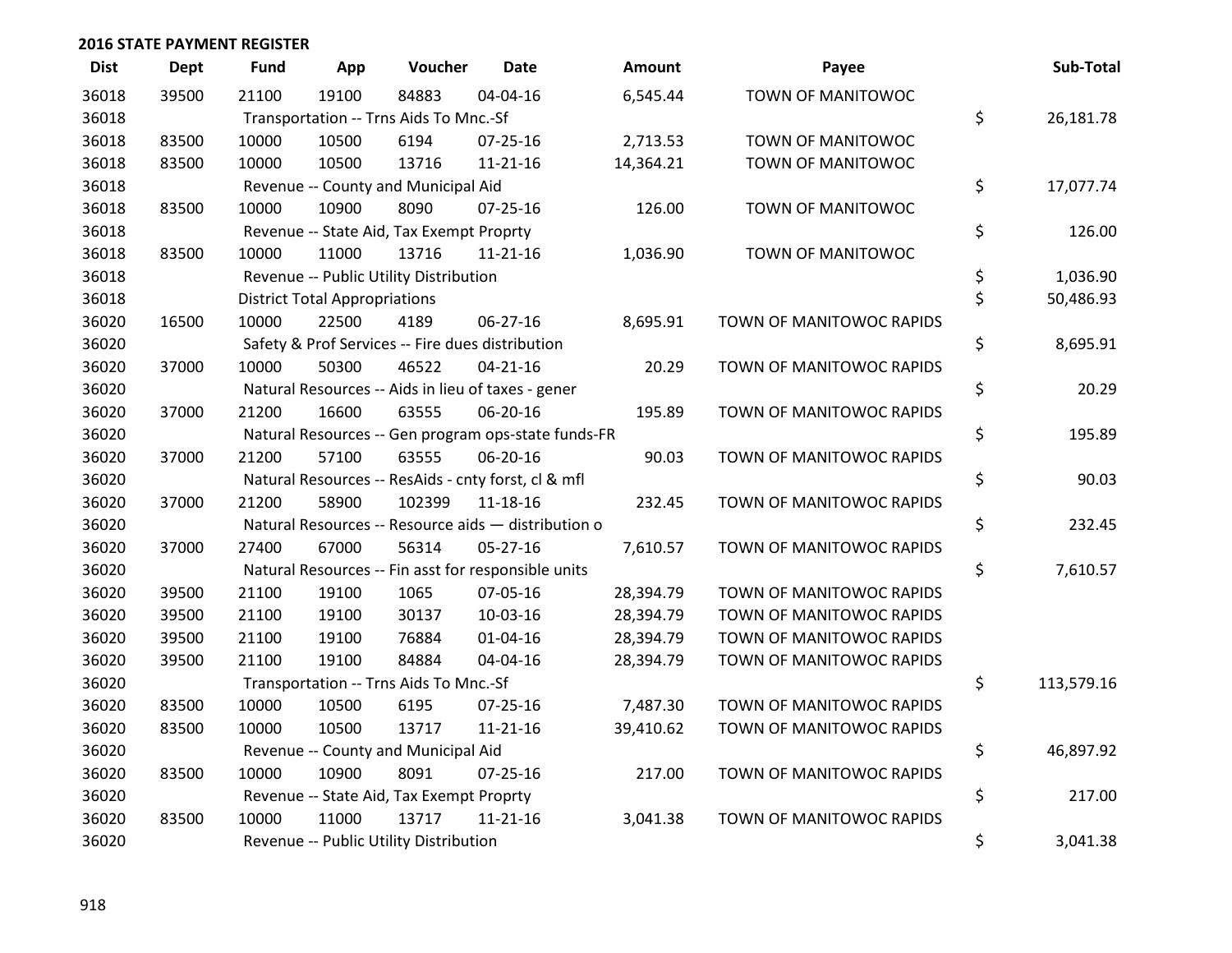| <b>Dist</b> | <b>Dept</b> | <b>Fund</b> | App                                  | Voucher                                             | <b>Date</b>    | Amount    | Payee                | Sub-Total        |
|-------------|-------------|-------------|--------------------------------------|-----------------------------------------------------|----------------|-----------|----------------------|------------------|
| 36020       |             |             | <b>District Total Appropriations</b> |                                                     |                |           |                      | \$<br>180,580.60 |
| 36022       | 16500       | 10000       | 22500                                | 4190                                                | 06-27-16       | 2,486.12  | TOWN OF MAPLE GROVE  |                  |
| 36022       |             |             |                                      | Safety & Prof Services -- Fire dues distribution    |                |           |                      | \$<br>2,486.12   |
| 36022       | 37000       | 21200       | 16600                                | 63556                                               | 06-20-16       | 624.09    | TOWN OF MAPLE GROVE  |                  |
| 36022       |             |             |                                      | Natural Resources -- Gen program ops-state funds-FR |                |           |                      | \$<br>624.09     |
| 36022       | 37000       | 21200       | 57100                                | 63556                                               | 06-20-16       | 299.65    | TOWN OF MAPLE GROVE  |                  |
| 36022       |             |             |                                      | Natural Resources -- ResAids - cnty forst, cl & mfl |                |           |                      | \$<br>299.65     |
| 36022       | 37000       | 21200       | 58900                                | 102400                                              | 11-18-16       | 322.17    | TOWN OF MAPLE GROVE  |                  |
| 36022       |             |             |                                      | Natural Resources -- Resource aids - distribution o |                |           |                      | \$<br>322.17     |
| 36022       | 37000       | 27400       | 67000                                | 56049                                               | $05-27-16$     | 2,135.47  | TOWN OF MAPLE GROVE  |                  |
| 36022       |             |             |                                      | Natural Resources -- Fin asst for responsible units |                |           |                      | \$<br>2,135.47   |
| 36022       | 37000       | 27400       | 67300                                | 56049                                               | 05-27-16       | 217.38    | TOWN OF MAPLE GROVE  |                  |
| 36022       |             |             |                                      | Natural Resources -- Recycling consolidation grants |                |           |                      | \$<br>217.38     |
| 36022       | 39500       | 21100       | 19100                                | 1066                                                | 07-05-16       | 34,692.51 | TOWN OF MAPLE GROVE  |                  |
| 36022       | 39500       | 21100       | 19100                                | 30138                                               | 10-03-16       | 34,692.51 | TOWN OF MAPLE GROVE  |                  |
| 36022       | 39500       | 21100       | 19100                                | 76885                                               | $01 - 04 - 16$ | 34,692.51 | TOWN OF MAPLE GROVE  |                  |
| 36022       | 39500       | 21100       | 19100                                | 84885                                               | 04-04-16       | 34,692.51 | TOWN OF MAPLE GROVE  |                  |
| 36022       |             |             |                                      | Transportation -- Trns Aids To Mnc.-Sf              |                |           |                      | \$<br>138,770.04 |
| 36022       | 83500       | 10000       | 10500                                | 6196                                                | $07 - 25 - 16$ | 9,917.51  | TOWN OF MAPLE GROVE  |                  |
| 36022       | 83500       | 10000       | 10500                                | 13718                                               | $11 - 21 - 16$ | 56,199.57 | TOWN OF MAPLE GROVE  |                  |
| 36022       |             |             |                                      | Revenue -- County and Municipal Aid                 |                |           |                      | \$<br>66,117.08  |
| 36022       | 83500       | 10000       | 10900                                | 8092                                                | $07 - 25 - 16$ | 30.00     | TOWN OF MAPLE GROVE  |                  |
| 36022       |             |             |                                      | Revenue -- State Aid, Tax Exempt Proprty            |                |           |                      | \$<br>30.00      |
| 36022       |             |             | <b>District Total Appropriations</b> |                                                     |                |           |                      | \$<br>211,002.00 |
| 36024       | 16500       | 10000       | 22500                                | 5201                                                | 07-07-16       | 4,320.66  | <b>TOWN OF MEEME</b> |                  |
| 36024       |             |             |                                      | Safety & Prof Services -- Fire dues distribution    |                |           |                      | \$<br>4,320.66   |
| 36024       | 37000       | 21200       | 16600                                | 63557                                               | 06-20-16       | 183.33    | <b>TOWN OF MEEME</b> |                  |
| 36024       |             |             |                                      | Natural Resources -- Gen program ops-state funds-FR |                |           |                      | \$<br>183.33     |
| 36024       | 37000       | 21200       | 57100                                | 63557                                               | 06-20-16       | 92.78     | <b>TOWN OF MEEME</b> |                  |
| 36024       |             |             |                                      | Natural Resources -- ResAids - cnty forst, cl & mfl |                |           |                      | \$<br>92.78      |
| 36024       | 37000       | 21200       | 58900                                | 102401                                              | 11-18-16       | 431.94    | <b>TOWN OF MEEME</b> |                  |
| 36024       |             |             |                                      | Natural Resources -- Resource aids - distribution o |                |           |                      | \$<br>431.94     |
| 36024       | 37000       | 27400       | 67000                                | 55873                                               | $05 - 27 - 16$ | 5,651.41  | <b>TOWN OF MEEME</b> |                  |
| 36024       |             |             |                                      | Natural Resources -- Fin asst for responsible units |                |           |                      | \$<br>5,651.41   |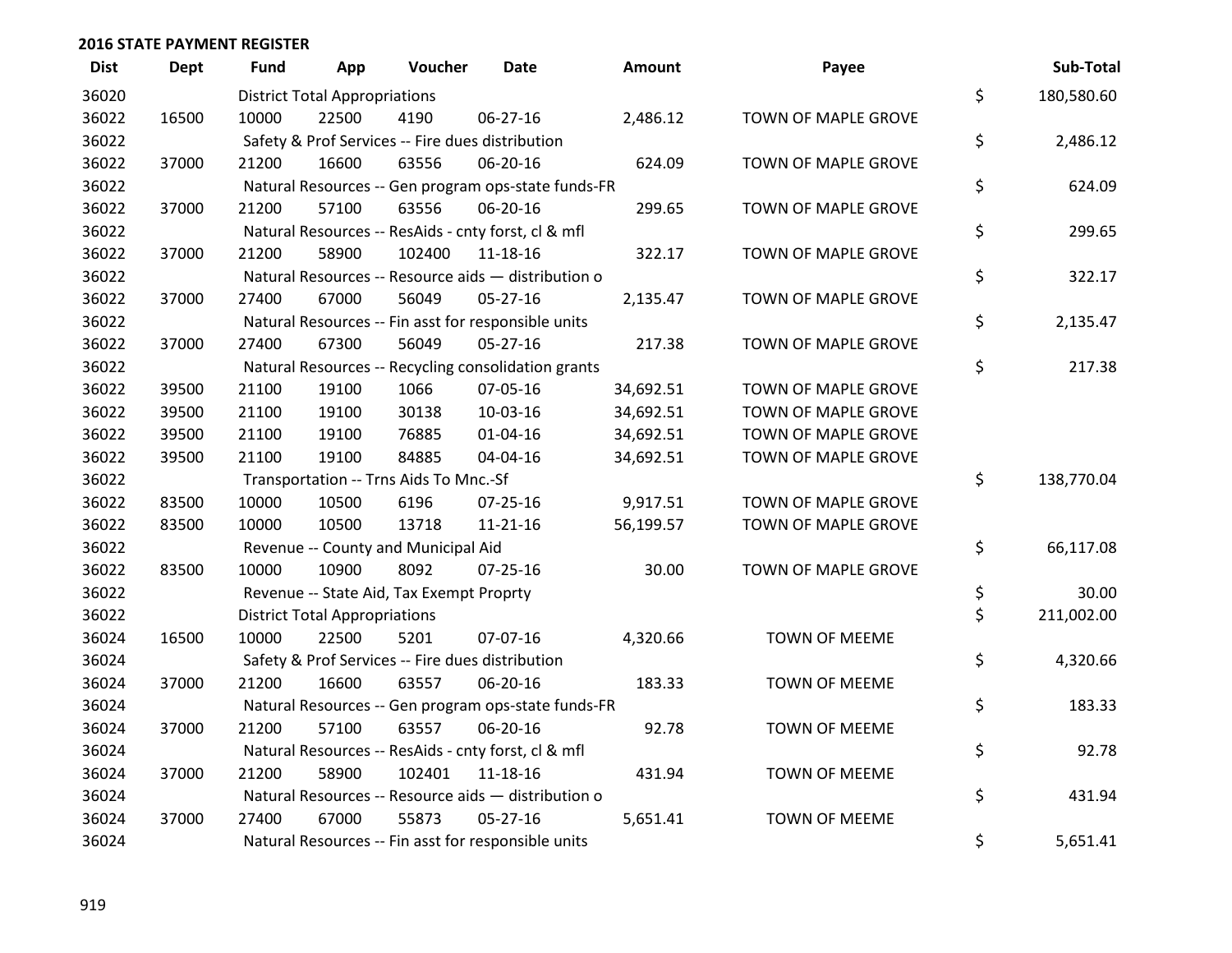| <b>Dist</b> | <b>Dept</b> | <b>Fund</b> | App                                  | Voucher                                             | Date           | Amount    | Payee                   | Sub-Total        |
|-------------|-------------|-------------|--------------------------------------|-----------------------------------------------------|----------------|-----------|-------------------------|------------------|
| 36024       | 37000       | 27400       | 67300                                | 55873                                               | 05-27-16       | 381.06    | <b>TOWN OF MEEME</b>    |                  |
| 36024       |             |             |                                      | Natural Resources -- Recycling consolidation grants |                |           |                         | \$<br>381.06     |
| 36024       | 39500       | 21100       | 19100                                | 1067                                                | 07-05-16       | 28,427.82 | <b>TOWN OF MEEME</b>    |                  |
| 36024       | 39500       | 21100       | 19100                                | 30139                                               | 10-03-16       | 28,427.82 | <b>TOWN OF MEEME</b>    |                  |
| 36024       | 39500       | 21100       | 19100                                | 76886                                               | $01 - 04 - 16$ | 28,427.82 | TOWN OF MEEME           |                  |
| 36024       | 39500       | 21100       | 19100                                | 84886                                               | 04-04-16       | 28,427.82 | <b>TOWN OF MEEME</b>    |                  |
| 36024       |             |             |                                      | Transportation -- Trns Aids To Mnc.-Sf              |                |           |                         | \$<br>113,711.28 |
| 36024       | 83500       | 10000       | 10500                                | 6197                                                | $07 - 25 - 16$ | 5,751.63  | TOWN OF MEEME           |                  |
| 36024       | 83500       | 10000       | 10500                                | 13719                                               | 11-21-16       | 32,146.19 | <b>TOWN OF MEEME</b>    |                  |
| 36024       |             |             |                                      | Revenue -- County and Municipal Aid                 |                |           |                         | \$<br>37,897.82  |
| 36024       | 83500       | 10000       | 10900                                | 8093                                                | $07 - 25 - 16$ | 192.00    | TOWN OF MEEME           |                  |
| 36024       |             |             |                                      | Revenue -- State Aid, Tax Exempt Proprty            |                |           |                         | \$<br>192.00     |
| 36024       | 83500       | 10000       | 11000                                | 13719                                               | $11 - 21 - 16$ | 459.33    | <b>TOWN OF MEEME</b>    |                  |
| 36024       |             |             |                                      | Revenue -- Public Utility Distribution              |                |           |                         | \$<br>459.33     |
| 36024       |             |             | <b>District Total Appropriations</b> |                                                     |                |           |                         | \$<br>163,321.61 |
| 36026       | 16500       | 10000       | 22500                                | 4191                                                | 06-27-16       | 3,857.86  | TOWN OF MISHICOT        |                  |
| 36026       |             |             |                                      | Safety & Prof Services -- Fire dues distribution    |                |           |                         | \$<br>3,857.86   |
| 36026       | 37000       | 21200       | 16600                                | 63558                                               | 06-20-16       | 375.07    | TOWN OF MISHICOT        |                  |
| 36026       |             |             |                                      | Natural Resources -- Gen program ops-state funds-FR |                |           |                         | \$<br>375.07     |
| 36026       | 37000       | 21200       | 57100                                | 63558                                               | 06-20-16       | 173.33    | TOWN OF MISHICOT        |                  |
| 36026       |             |             |                                      | Natural Resources -- ResAids - cnty forst, cl & mfl |                |           |                         | \$<br>173.33     |
| 36026       | 37000       | 27400       | 67000                                | 56264                                               | 05-27-16       | 887.99    | TOWN OF MISHICOT        |                  |
| 36026       |             |             |                                      | Natural Resources -- Fin asst for responsible units |                |           |                         | \$<br>887.99     |
| 36026       | 37000       | 27400       | 67300                                | 56264                                               | $05 - 27 - 16$ | 338.63    | TOWN OF MISHICOT        |                  |
| 36026       |             |             |                                      | Natural Resources -- Recycling consolidation grants |                |           |                         | \$<br>338.63     |
| 36026       | 39500       | 21100       | 19100                                | 1068                                                | 07-05-16       | 29,077.41 | TOWN OF MISHICOT        |                  |
| 36026       | 39500       | 21100       | 19100                                | 30140                                               | 10-03-16       | 29,077.41 | <b>TOWN OF MISHICOT</b> |                  |
| 36026       | 39500       | 21100       | 19100                                | 76887                                               | $01 - 04 - 16$ | 29,077.41 | <b>TOWN OF MISHICOT</b> |                  |
| 36026       | 39500       | 21100       | 19100                                | 84887                                               | 04-04-16       | 29,077.41 | TOWN OF MISHICOT        |                  |
| 36026       |             |             |                                      | Transportation -- Trns Aids To Mnc.-Sf              |                |           |                         | \$<br>116,309.64 |
| 36026       | 83500       | 10000       | 10500                                | 6198                                                | 07-25-16       | 9,777.56  | TOWN OF MISHICOT        |                  |
| 36026       | 83500       | 10000       | 10500                                | 13720                                               | 11-21-16       | 55,406.15 | TOWN OF MISHICOT        |                  |
| 36026       |             |             |                                      | Revenue -- County and Municipal Aid                 |                |           |                         | \$<br>65,183.71  |
| 36026       | 83500       | 10000       | 10900                                | 8094                                                | $07 - 25 - 16$ | 196.00    | <b>TOWN OF MISHICOT</b> |                  |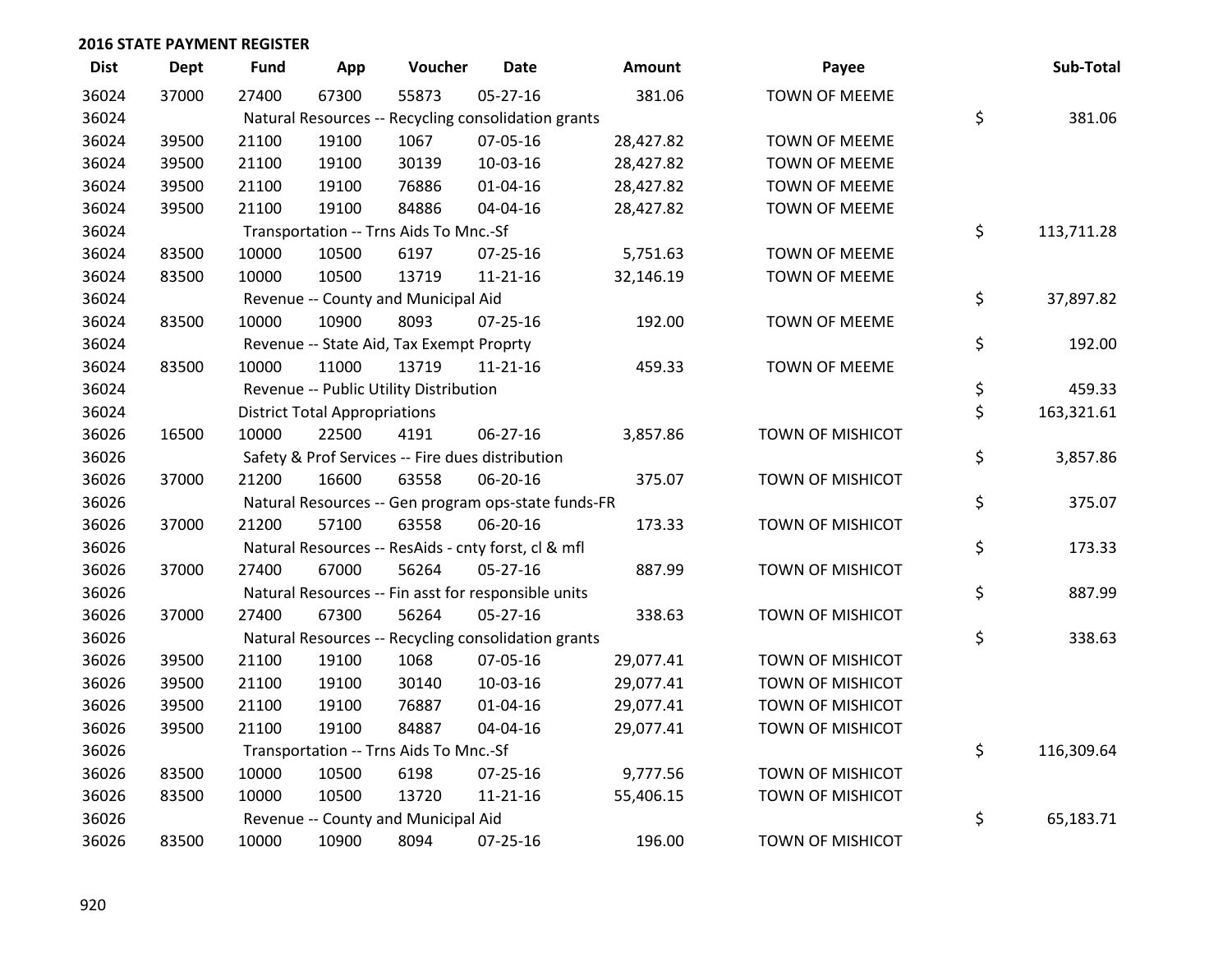| <b>Dist</b> | <b>Dept</b> | <b>Fund</b> | App                                  | Voucher                                             | <b>Date</b>    | Amount    | Payee                   | Sub-Total        |
|-------------|-------------|-------------|--------------------------------------|-----------------------------------------------------|----------------|-----------|-------------------------|------------------|
| 36026       |             |             |                                      | Revenue -- State Aid, Tax Exempt Proprty            |                |           |                         | \$<br>196.00     |
| 36026       |             |             | <b>District Total Appropriations</b> |                                                     |                |           |                         | \$<br>187,322.23 |
| 36028       | 16500       | 10000       | 22500                                | 4192                                                | $06-27-16$     | 8,478.22  | <b>TOWN OF NEWTON</b>   |                  |
| 36028       |             |             |                                      | Safety & Prof Services -- Fire dues distribution    |                |           |                         | \$<br>8,478.22   |
| 36028       | 37000       | 21200       | 16600                                | 63559                                               | 06-20-16       | 217.62    | TOWN OF NEWTON          |                  |
| 36028       |             |             |                                      | Natural Resources -- Gen program ops-state funds-FR |                |           |                         | \$<br>217.62     |
| 36028       | 37000       | 21200       | 57100                                | 63559                                               | 06-20-16       | 97.79     | <b>TOWN OF NEWTON</b>   |                  |
| 36028       |             |             |                                      | Natural Resources -- ResAids - cnty forst, cl & mfl |                |           |                         | \$<br>97.79      |
| 36028       | 37000       | 21200       | 58900                                | 102402                                              | 11-18-16       | 200.75    | TOWN OF NEWTON          |                  |
| 36028       |             |             |                                      | Natural Resources -- Resource aids - distribution o |                |           |                         | \$<br>200.75     |
| 36028       | 37000       | 27400       | 67000                                | 55467                                               | $05-27-16$     | 11,795.51 | TOWN OF NEWTON          |                  |
| 36028       |             |             |                                      | Natural Resources -- Fin asst for responsible units |                |           |                         | \$<br>11,795.51  |
| 36028       | 39500       | 21100       | 19100                                | 1069                                                | 07-05-16       | 35,000.79 | TOWN OF NEWTON          |                  |
| 36028       | 39500       | 21100       | 19100                                | 30141                                               | 10-03-16       | 35,000.79 | <b>TOWN OF NEWTON</b>   |                  |
| 36028       | 39500       | 21100       | 19100                                | 76888                                               | $01 - 04 - 16$ | 35,000.79 | <b>TOWN OF NEWTON</b>   |                  |
| 36028       | 39500       | 21100       | 19100                                | 84888                                               | 04-04-16       | 35,000.79 | TOWN OF NEWTON          |                  |
| 36028       |             |             |                                      | Transportation -- Trns Aids To Mnc.-Sf              |                |           |                         | \$<br>140,003.16 |
| 36028       | 83500       | 10000       | 10500                                | 6199                                                | 07-25-16       | 7,081.43  | <b>TOWN OF NEWTON</b>   |                  |
| 36028       | 83500       | 10000       | 10500                                | 13721                                               | $11 - 21 - 16$ | 40,126.88 | <b>TOWN OF NEWTON</b>   |                  |
| 36028       |             |             |                                      | Revenue -- County and Municipal Aid                 |                |           |                         | \$<br>47,208.31  |
| 36028       | 83500       | 10000       | 10900                                | 8095                                                | $07 - 25 - 16$ | 855.00    | <b>TOWN OF NEWTON</b>   |                  |
| 36028       |             |             |                                      | Revenue -- State Aid, Tax Exempt Proprty            |                |           |                         | \$<br>855.00     |
| 36028       | 83500       | 10000       | 11000                                | 13721                                               | 11-21-16       | 1.25      | TOWN OF NEWTON          |                  |
| 36028       |             |             |                                      | Revenue -- Public Utility Distribution              |                |           |                         | \$<br>1.25       |
| 36028       |             |             | <b>District Total Appropriations</b> |                                                     |                |           |                         | \$<br>208,857.61 |
| 36030       | 16500       | 10000       | 22500                                | 4193                                                | $06-27-16$     | 3,223.14  | TOWN OF ROCKLAND        |                  |
| 36030       |             |             |                                      | Safety & Prof Services -- Fire dues distribution    |                |           |                         | \$<br>3,223.14   |
| 36030       | 37000       | 10000       | 50300                                | 30818                                               | $02 - 17 - 16$ | 1,725.86  | TOWN OF ROCKLAND        |                  |
| 36030       | 37000       | 10000       | 50300                                | 46633                                               | $04 - 21 - 16$ | 2,435.03  | TOWN OF ROCKLAND        |                  |
| 36030       |             |             |                                      | Natural Resources -- Aids in lieu of taxes - gener  |                |           |                         | \$<br>4,160.89   |
| 36030       | 37000       | 21200       | 16600                                | 63560                                               | 06-20-16       | 94.63     | TOWN OF ROCKLAND        |                  |
| 36030       |             |             |                                      | Natural Resources -- Gen program ops-state funds-FR |                |           |                         | \$<br>94.63      |
| 36030       | 37000       | 21200       | 57100                                | 63560                                               | 06-20-16       | 45.53     | <b>TOWN OF ROCKLAND</b> |                  |
| 36030       |             |             |                                      | Natural Resources -- ResAids - cnty forst, cl & mfl |                |           |                         | \$<br>45.53      |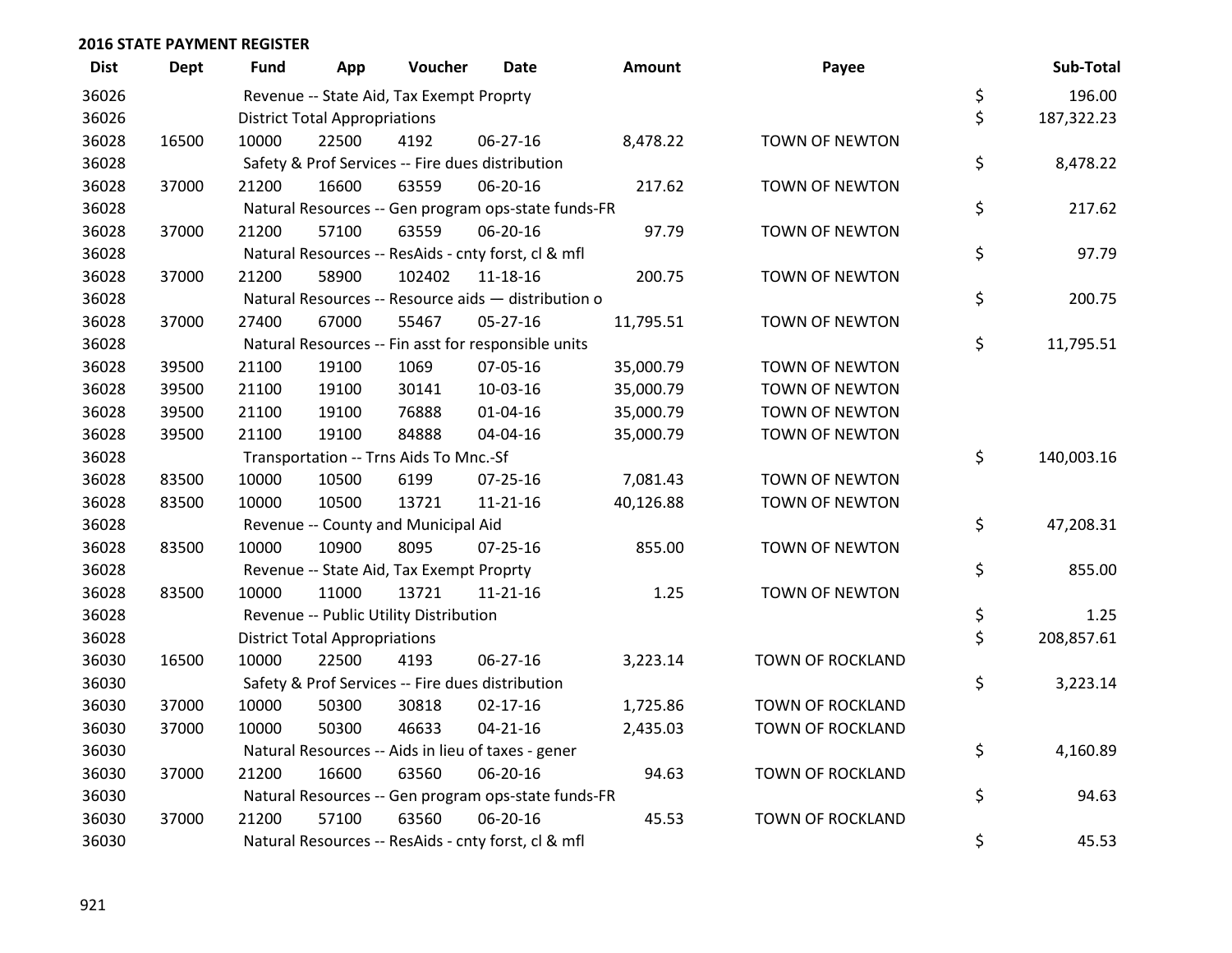| <b>Dist</b> | <b>Dept</b> | <b>Fund</b> | App                                  | Voucher                                             | <b>Date</b>    | <b>Amount</b> | Payee                   | Sub-Total        |
|-------------|-------------|-------------|--------------------------------------|-----------------------------------------------------|----------------|---------------|-------------------------|------------------|
| 36030       | 37000       | 21200       | 57900                                | 46634                                               | $04 - 21 - 16$ | 1,266.70      | <b>TOWN OF ROCKLAND</b> |                  |
| 36030       |             |             |                                      | Natural Resources -- Aids in lieu of taxes - sum s  |                |               |                         | \$<br>1,266.70   |
| 36030       | 37000       | 27400       | 67000                                | 55859                                               | $05 - 27 - 16$ | 3,832.65      | <b>TOWN OF ROCKLAND</b> |                  |
| 36030       |             |             |                                      | Natural Resources -- Fin asst for responsible units |                |               |                         | \$<br>3,832.65   |
| 36030       | 37000       | 27400       | 67300                                | 55859                                               | $05 - 27 - 16$ | 262.42        | TOWN OF ROCKLAND        |                  |
| 36030       |             |             |                                      | Natural Resources -- Recycling consolidation grants |                |               |                         | \$<br>262.42     |
| 36030       | 39500       | 21100       | 19100                                | 1070                                                | 07-05-16       | 29,165.49     | TOWN OF ROCKLAND        |                  |
| 36030       | 39500       | 21100       | 19100                                | 30142                                               | 10-03-16       | 29,165.49     | <b>TOWN OF ROCKLAND</b> |                  |
| 36030       | 39500       | 21100       | 19100                                | 76889                                               | $01 - 04 - 16$ | 29,165.49     | <b>TOWN OF ROCKLAND</b> |                  |
| 36030       | 39500       | 21100       | 19100                                | 84889                                               | 04-04-16       | 29,165.49     | TOWN OF ROCKLAND        |                  |
| 36030       |             |             |                                      | Transportation -- Trns Aids To Mnc.-Sf              |                |               |                         | \$<br>116,661.96 |
| 36030       | 83500       | 10000       | 10500                                | 6200                                                | 07-25-16       | 7,781.97      | TOWN OF ROCKLAND        |                  |
| 36030       | 83500       | 10000       | 10500                                | 13722                                               | $11 - 21 - 16$ | 44,097.83     | <b>TOWN OF ROCKLAND</b> |                  |
| 36030       |             |             |                                      | Revenue -- County and Municipal Aid                 |                |               |                         | \$<br>51,879.80  |
| 36030       | 83500       | 10000       | 10900                                | 8096                                                | $07 - 25 - 16$ | 149.00        | TOWN OF ROCKLAND        |                  |
| 36030       |             |             |                                      | Revenue -- State Aid, Tax Exempt Proprty            |                |               |                         | \$<br>149.00     |
| 36030       | 83500       | 10000       | 50100                                | 2581                                                | $01-29-16$     | 244.37        | <b>TOWN OF ROCKLAND</b> |                  |
| 36030       |             |             |                                      | Revenue -- Payments for municipal svcs              |                |               |                         | \$<br>244.37     |
| 36030       |             |             | <b>District Total Appropriations</b> |                                                     |                |               |                         | \$<br>181,821.09 |
| 36032       | 16500       | 10000       | 22500                                | 4194                                                | 06-27-16       | 7,990.52      | TOWN OF SCHLESWIG       |                  |
| 36032       |             |             |                                      | Safety & Prof Services -- Fire dues distribution    |                |               |                         | \$<br>7,990.52   |
| 36032       | 37000       | 10000       | 50300                                | 46654                                               | $04 - 21 - 16$ | 150.59        | TOWN OF SCHLESWIG       |                  |
| 36032       | 37000       | 10000       | 50300                                | 46655                                               | $04 - 21 - 16$ | 6.80          | TOWN OF SCHLESWIG       |                  |
| 36032       |             |             |                                      | Natural Resources -- Aids in lieu of taxes - gener  |                |               |                         | \$<br>157.39     |
| 36032       | 37000       | 21200       | 16600                                | 63561                                               | 06-20-16       | 775.17        | TOWN OF SCHLESWIG       |                  |
| 36032       |             |             |                                      | Natural Resources -- Gen program ops-state funds-FR |                |               |                         | \$<br>775.17     |
| 36032       | 37000       | 21200       | 57100                                | 63561                                               | 06-20-16       | 359.14        | TOWN OF SCHLESWIG       |                  |
| 36032       |             |             |                                      | Natural Resources -- ResAids - cnty forst, cl & mfl |                |               |                         | \$<br>359.14     |
| 36032       | 37000       | 21200       | 57900                                | 46653                                               | $04 - 21 - 16$ | 15.06         | TOWN OF SCHLESWIG       |                  |
| 36032       | 37000       | 21200       | 57900                                | 46656                                               | $04 - 21 - 16$ | 0.68          | TOWN OF SCHLESWIG       |                  |
| 36032       |             |             |                                      | Natural Resources -- Aids in lieu of taxes - sum s  |                |               |                         | \$<br>15.74      |
| 36032       | 37000       | 21200       | 58900                                | 102403                                              | $11 - 18 - 16$ | 1,956.52      | TOWN OF SCHLESWIG       |                  |
| 36032       |             |             |                                      | Natural Resources -- Resource aids - distribution o |                |               |                         | \$<br>1,956.52   |
| 36032       | 37000       | 27400       | 67000                                | 55924                                               | 05-27-16       | 3,894.12      | TOWN OF SCHLESWIG       |                  |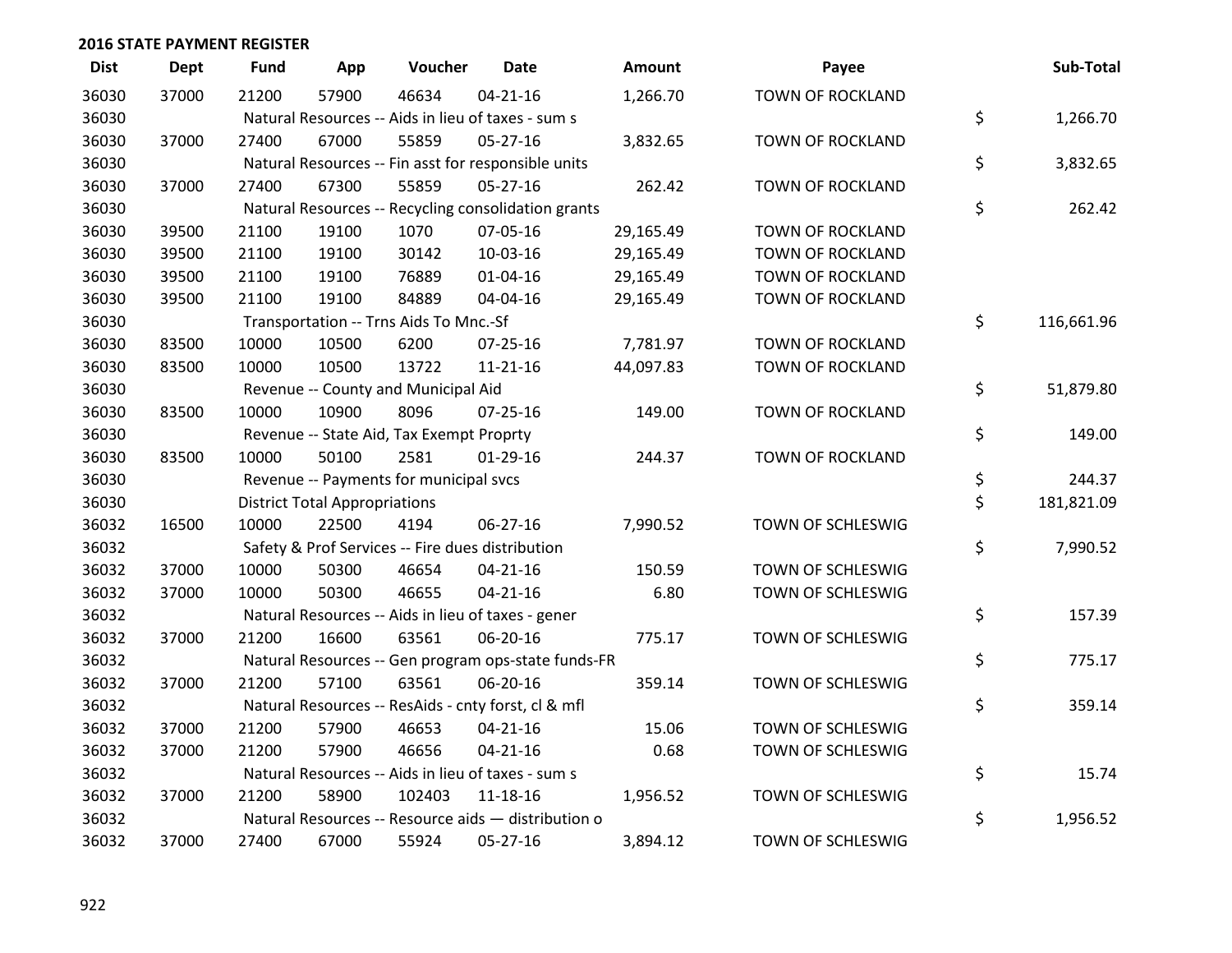| <b>Dist</b> | Dept  | Fund  | App                                  | Voucher                                             | <b>Date</b>    | <b>Amount</b> | Payee                     | Sub-Total        |
|-------------|-------|-------|--------------------------------------|-----------------------------------------------------|----------------|---------------|---------------------------|------------------|
| 36032       |       |       |                                      | Natural Resources -- Fin asst for responsible units |                |               |                           | \$<br>3,894.12   |
| 36032       | 37000 | 27400 | 67300                                | 55924                                               | 05-27-16       | 521.44        | TOWN OF SCHLESWIG         |                  |
| 36032       |       |       |                                      | Natural Resources -- Recycling consolidation grants |                |               |                           | \$<br>521.44     |
| 36032       | 39500 | 21100 | 19100                                | 1071                                                | 07-05-16       | 30,949.11     | TOWN OF SCHLESWIG         |                  |
| 36032       | 39500 | 21100 | 19100                                | 30143                                               | 10-03-16       | 30,949.11     | TOWN OF SCHLESWIG         |                  |
| 36032       | 39500 | 21100 | 19100                                | 76890                                               | 01-04-16       | 30,949.11     | TOWN OF SCHLESWIG         |                  |
| 36032       | 39500 | 21100 | 19100                                | 84890                                               | 04-04-16       | 30,949.11     | TOWN OF SCHLESWIG         |                  |
| 36032       |       |       |                                      | Transportation -- Trns Aids To Mnc.-Sf              |                |               |                           | \$<br>123,796.44 |
| 36032       | 83500 | 10000 | 10500                                | 6201                                                | $07 - 25 - 16$ | 4,295.38      | TOWN OF SCHLESWIG         |                  |
| 36032       | 83500 | 10000 | 10500                                | 13723                                               | 11-21-16       | 24,098.15     | TOWN OF SCHLESWIG         |                  |
| 36032       |       |       |                                      | Revenue -- County and Municipal Aid                 |                |               |                           | \$<br>28,393.53  |
| 36032       | 83500 | 10000 | 10900                                | 8097                                                | $07 - 25 - 16$ | 65.00         | TOWN OF SCHLESWIG         |                  |
| 36032       |       |       |                                      | Revenue -- State Aid, Tax Exempt Proprty            |                |               |                           | \$<br>65.00      |
| 36032       | 83500 | 10000 | 11000                                | 13723                                               | $11 - 21 - 16$ | 188.12        | TOWN OF SCHLESWIG         |                  |
| 36032       |       |       |                                      | Revenue -- Public Utility Distribution              |                |               |                           | \$<br>188.12     |
| 36032       | 83500 | 52100 | 36300                                | 3157                                                | 03-29-16       | 1,757.44      | TOWN OF SCHLESWIG         |                  |
| 36032       |       |       |                                      | Revenue -- Lottery & Gaming Credit                  |                |               |                           | \$<br>1,757.44   |
| 36032       |       |       | <b>District Total Appropriations</b> |                                                     |                |               |                           | \$<br>169,870.57 |
| 36034       | 16500 | 10000 | 22500                                | 4195                                                | 06-27-16       | 1,590.18      | TOWN OF TWO CREEKS        |                  |
| 36034       |       |       |                                      | Safety & Prof Services -- Fire dues distribution    |                |               |                           | \$<br>1,590.18   |
| 36034       | 37000 | 10000 | 50300                                | 45508                                               | $04 - 21 - 16$ | 12.31         | TOWN OF TWO CREEKS        |                  |
| 36034       |       |       |                                      | Natural Resources -- Aids in lieu of taxes - gener  |                |               |                           | \$<br>12.31      |
| 36034       | 37000 | 21200 | 16600                                | 63562                                               | 06-20-16       | 13.80         | TOWN OF TWO CREEKS        |                  |
| 36034       |       |       |                                      | Natural Resources -- Gen program ops-state funds-FR |                |               |                           | \$<br>13.80      |
| 36034       | 37000 | 21200 | 57100                                | 63562                                               | 06-20-16       | 6.20          | TOWN OF TWO CREEKS        |                  |
| 36034       |       |       |                                      | Natural Resources -- ResAids - cnty forst, cl & mfl |                |               |                           | \$<br>6.20       |
| 36034       | 37000 | 27400 | 67000                                | 55991                                               | 05-27-16       | 662.62        | TOWN OF TWO CREEKS        |                  |
| 36034       |       |       |                                      | Natural Resources -- Fin asst for responsible units |                |               |                           | \$<br>662.62     |
| 36034       | 39500 | 21100 | 19100                                | 1072                                                | 07-05-16       | 13,916.64     | TOWN OF TWO CREEKS        |                  |
| 36034       | 39500 | 21100 | 19100                                | 30144                                               | 10-03-16       | 13,916.64     | TOWN OF TWO CREEKS        |                  |
| 36034       | 39500 | 21100 | 19100                                | 76891                                               | 01-04-16       | 13,916.64     | TOWN OF TWO CREEKS        |                  |
| 36034       | 39500 | 21100 | 19100                                | 84891                                               | 04-04-16       | 13,916.64     | <b>TOWN OF TWO CREEKS</b> |                  |
| 36034       |       |       |                                      | Transportation -- Trns Aids To Mnc.-Sf              |                |               |                           | \$<br>55,666.56  |
| 36034       | 83500 | 10000 | 10500                                | 6202                                                | $07 - 25 - 16$ | 35,219.04     | TOWN OF TWO CREEKS        |                  |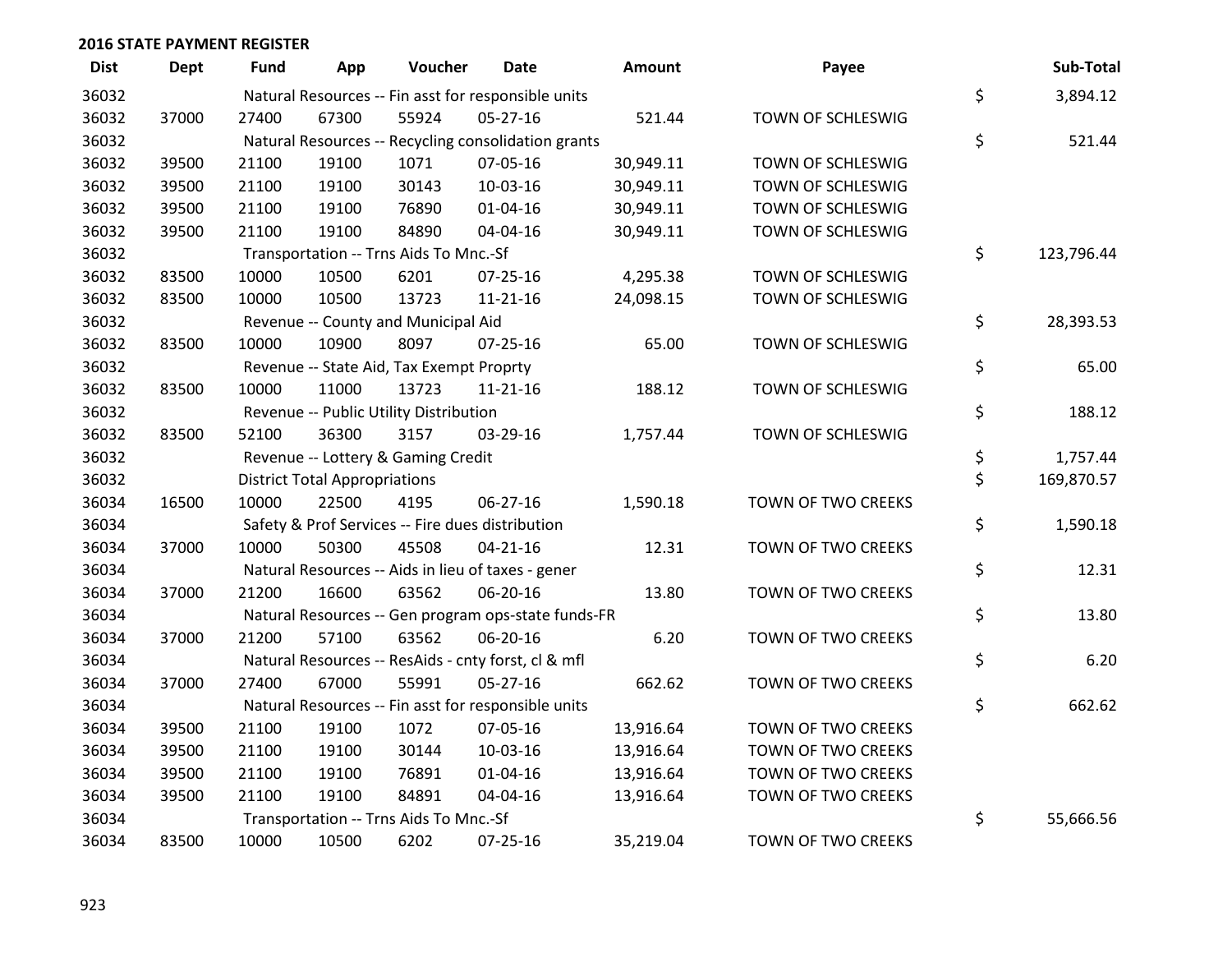| <b>Dist</b> | <b>Dept</b> | <b>Fund</b> | App                                  | Voucher                                             | <b>Date</b>    | <b>Amount</b> | Payee              | Sub-Total        |
|-------------|-------------|-------------|--------------------------------------|-----------------------------------------------------|----------------|---------------|--------------------|------------------|
| 36034       | 83500       | 10000       | 10500                                | 13724                                               | $11 - 21 - 16$ | 2,459.54      | TOWN OF TWO CREEKS |                  |
| 36034       |             |             |                                      | Revenue -- County and Municipal Aid                 |                |               |                    | \$<br>37,678.58  |
| 36034       | 83500       | 10000       | 11000                                | 13724                                               | 11-21-16       | 195,840.00    | TOWN OF TWO CREEKS |                  |
| 36034       |             |             |                                      | Revenue -- Public Utility Distribution              |                |               |                    | \$<br>195,840.00 |
| 36034       |             |             | <b>District Total Appropriations</b> |                                                     |                |               |                    | \$<br>291,470.25 |
| 36036       | 16500       | 10000       | 22500                                | 4196                                                | $06 - 27 - 16$ | 5,192.68      | TOWN OF TWO RIVERS |                  |
| 36036       |             |             |                                      | Safety & Prof Services -- Fire dues distribution    |                |               |                    | \$<br>5,192.68   |
| 36036       | 37000       | 10000       | 50300                                | 30498                                               | $02 - 17 - 16$ | 1,405.03      | TOWN OF TWO RIVERS |                  |
| 36036       |             |             |                                      | Natural Resources -- Aids in lieu of taxes - gener  |                |               |                    | \$<br>1,405.03   |
| 36036       | 37000       | 21200       | 16600                                | 63563                                               | 06-20-16       | 127.64        | TOWN OF TWO RIVERS |                  |
| 36036       |             |             |                                      | Natural Resources -- Gen program ops-state funds-FR |                |               |                    | \$<br>127.64     |
| 36036       | 37000       | 21200       | 57100                                | 63563                                               | 06-20-16       | 63.56         | TOWN OF TWO RIVERS |                  |
| 36036       |             |             |                                      | Natural Resources -- ResAids - cnty forst, cl & mfl |                |               |                    | \$<br>63.56      |
| 36036       | 37000       | 21200       | 57900                                | 45432                                               | $04 - 21 - 16$ | 15.13         | TOWN OF TWO RIVERS |                  |
| 36036       | 37000       | 21200       | 57900                                | 45433                                               | $04 - 21 - 16$ | 2,514.05      | TOWN OF TWO RIVERS |                  |
| 36036       |             |             |                                      | Natural Resources -- Aids in lieu of taxes - sum s  |                |               |                    | \$<br>2,529.18   |
| 36036       | 37000       | 27400       | 67000                                | 55538                                               | 05-27-16       | 7,107.68      | TOWN OF TWO RIVERS |                  |
| 36036       |             |             |                                      | Natural Resources -- Fin asst for responsible units |                |               |                    | \$<br>7,107.68   |
| 36036       | 37000       | 27400       | 67300                                | 55538                                               | $05 - 27 - 16$ | 466.70        | TOWN OF TWO RIVERS |                  |
| 36036       |             |             |                                      | Natural Resources -- Recycling consolidation grants |                |               |                    | \$<br>466.70     |
| 36036       | 39500       | 21100       | 19100                                | 1073                                                | 07-05-16       | 22,950.34     | TOWN OF TWO RIVERS |                  |
| 36036       | 39500       | 21100       | 19100                                | 30145                                               | 10-03-16       | 22,950.36     | TOWN OF TWO RIVERS |                  |
| 36036       | 39500       | 21100       | 19100                                | 76892                                               | $01 - 04 - 16$ | 22,950.34     | TOWN OF TWO RIVERS |                  |
| 36036       | 39500       | 21100       | 19100                                | 84892                                               | 04-04-16       | 22,950.34     | TOWN OF TWO RIVERS |                  |
| 36036       |             |             |                                      | Transportation -- Trns Aids To Mnc.-Sf              |                |               |                    | \$<br>91,801.38  |
| 36036       | 83500       | 10000       | 10500                                | 6203                                                | 07-25-16       | 8,982.09      | TOWN OF TWO RIVERS |                  |
| 36036       | 83500       | 10000       | 10500                                | 13725                                               | $11 - 21 - 16$ | 45,882.36     | TOWN OF TWO RIVERS |                  |
| 36036       |             |             |                                      | Revenue -- County and Municipal Aid                 |                |               |                    | \$<br>54,864.45  |
| 36036       | 83500       | 10000       | 10900                                | 8098                                                | $07 - 25 - 16$ | 135.00        | TOWN OF TWO RIVERS |                  |
| 36036       |             |             |                                      | Revenue -- State Aid, Tax Exempt Proprty            |                |               |                    | \$<br>135.00     |
| 36036       | 83500       | 10000       | 11000                                | 13725                                               | 11-21-16       | 5,081.13      | TOWN OF TWO RIVERS |                  |
| 36036       |             |             |                                      | Revenue -- Public Utility Distribution              |                |               |                    | \$<br>5,081.13   |
| 36036       | 83500       | 10000       | 50100                                | 2582                                                | $01-29-16$     | 233.35        | TOWN OF TWO RIVERS |                  |
| 36036       |             |             |                                      | Revenue -- Payments for municipal svcs              |                |               |                    | \$<br>233.35     |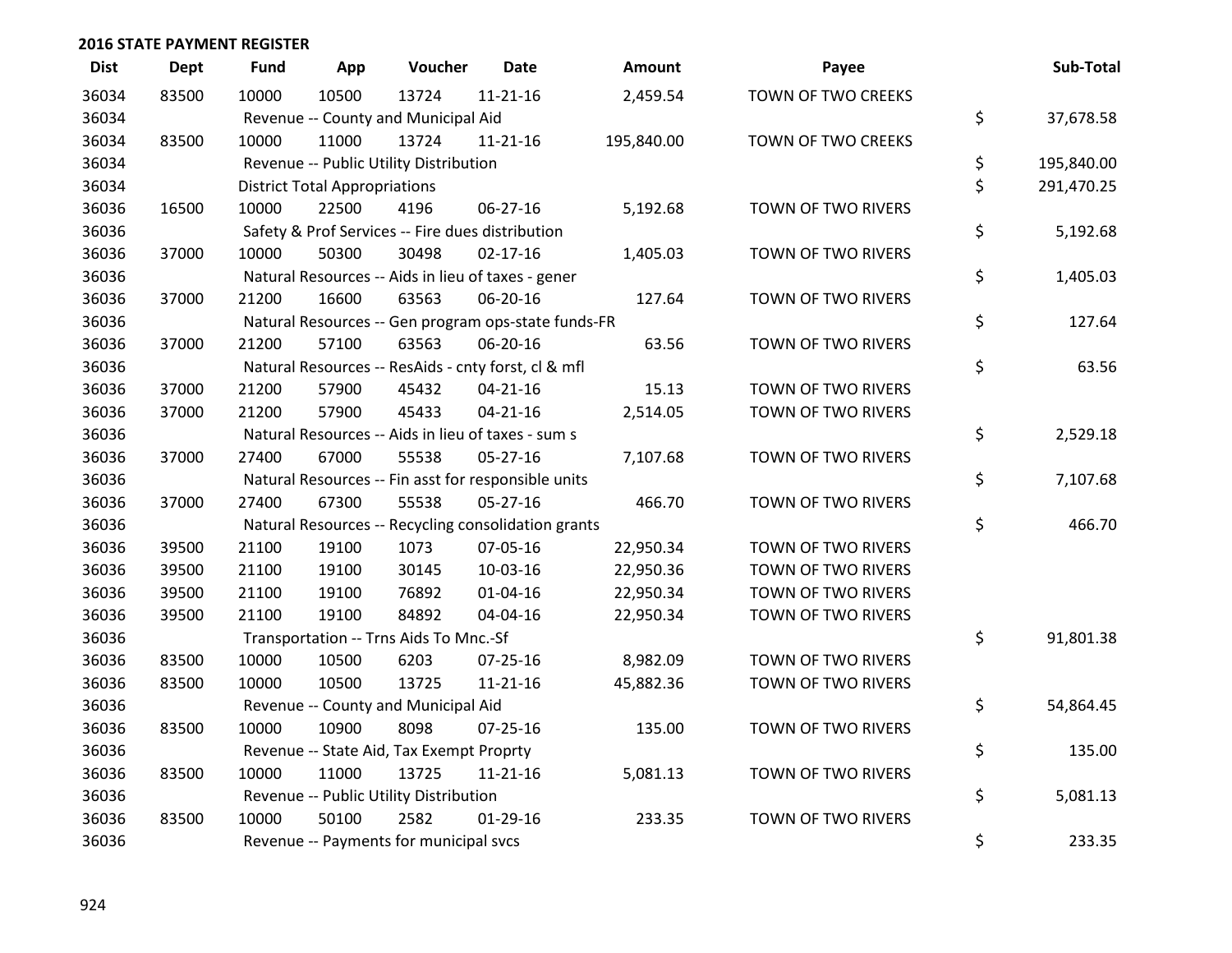| <b>Dist</b> | <b>Dept</b> | <b>Fund</b> | App                                  | Voucher                                          | <b>Date</b>                                         | Amount     | Payee                           | Sub-Total        |
|-------------|-------------|-------------|--------------------------------------|--------------------------------------------------|-----------------------------------------------------|------------|---------------------------------|------------------|
| 36036       |             |             | <b>District Total Appropriations</b> |                                                  |                                                     |            |                                 | \$<br>169,007.78 |
| 36112       | 16500       | 10000       | 22500                                | 4197                                             | 06-27-16                                            | 3,489.71   | VILLAGE OF CLEVELAND            |                  |
| 36112       |             |             |                                      | Safety & Prof Services -- Fire dues distribution |                                                     |            |                                 | \$<br>3,489.71   |
| 36112       | 37000       | 10000       | 50300                                | 30501                                            | $02 - 17 - 16$                                      | 10,143.84  | <b>VILLAGE OF CLEVELAND</b>     |                  |
| 36112       |             |             |                                      |                                                  | Natural Resources -- Aids in lieu of taxes - gener  |            |                                 | \$<br>10,143.84  |
| 36112       | 37000       | 27400       | 67000                                | 56316                                            | $05 - 27 - 16$                                      | 2,538.52   | VILLAGE OF CLEVELAND            |                  |
| 36112       |             |             |                                      |                                                  | Natural Resources -- Fin asst for responsible units |            |                                 | \$<br>2,538.52   |
| 36112       | 37000       | 27400       | 67300                                | 56316                                            | $05 - 27 - 16$                                      | 397.82     | <b>VILLAGE OF CLEVELAND</b>     |                  |
| 36112       |             |             |                                      |                                                  | Natural Resources -- Recycling consolidation grants |            |                                 | \$<br>397.82     |
| 36112       | 39500       | 21100       | 19100                                | 1074                                             | 07-05-16                                            | 20,888.49  | VILLAGE OF CLEVELAND            |                  |
| 36112       | 39500       | 21100       | 19100                                | 30146                                            | 10-03-16                                            | 20,888.51  | VILLAGE OF CLEVELAND            |                  |
| 36112       |             |             |                                      | Transportation -- Trns Aids To Mnc.-Sf           |                                                     |            |                                 | \$<br>41,777.00  |
| 36112       | 39500       | 21100       | 18500                                | 80655                                            | 05-02-16                                            | 4,000.00   | TREAS VIL CLEVELAND             |                  |
| 36112       |             |             |                                      | Transportation -- Hwy Sfty Loc Aid Ffd           |                                                     |            |                                 | \$<br>4,000.00   |
| 36112       | 39500       | 21100       | 19100                                | 76893                                            | $01 - 04 - 16$                                      | 20,888.49  | <b>VILLAGE OF CLEVELAND</b>     |                  |
| 36112       | 39500       | 21100       | 19100                                | 84893                                            | 04-04-16                                            | 20,888.49  | VILLAGE OF CLEVELAND            |                  |
| 36112       |             |             |                                      | Transportation -- Trns Aids To Mnc.-Sf           |                                                     |            |                                 | \$<br>41,776.98  |
| 36112       | 45500       | 10000       | 23100                                | 10298                                            | 05-24-16                                            | 480.00     | <b>VILLAGE OF CLEVELAND</b>     |                  |
| 36112       |             |             |                                      | Justice -- Law enforcement train, local          |                                                     |            |                                 | \$<br>480.00     |
| 36112       | 83500       | 10000       | 10500                                | 6204                                             | 07-25-16                                            | 45,806.45  | <b>VILLAGE OF CLEVELAND</b>     |                  |
| 36112       | 83500       | 10000       | 10500                                | 13726                                            | $11 - 21 - 16$                                      | 191,879.65 | VILLAGE OF CLEVELAND            |                  |
| 36112       |             |             |                                      | Revenue -- County and Municipal Aid              |                                                     |            |                                 | \$<br>237,686.10 |
| 36112       | 83500       | 10000       | 10900                                | 8099                                             | $07 - 25 - 16$                                      | 827.00     | <b>VILLAGE OF CLEVELAND</b>     |                  |
| 36112       | 83500       | 10000       | 10900                                | 9718                                             | $07 - 25 - 16$                                      | 113.00     | <b>VILLAGE OF CLEVELAND</b>     |                  |
| 36112       |             |             |                                      | Revenue -- State Aid, Tax Exempt Proprty         |                                                     |            |                                 | \$<br>940.00     |
| 36112       | 83500       | 10000       | 11000                                | 13726                                            | 11-21-16                                            | 416.86     | VILLAGE OF CLEVELAND            |                  |
| 36112       |             |             |                                      | Revenue -- Public Utility Distribution           |                                                     |            |                                 | \$<br>416.86     |
| 36112       | 83500       | 52100       | 36300                                | 3158                                             | 03-28-16                                            | 6,900.44   | <b>VILLAGE OF CLEVELAND</b>     |                  |
| 36112       |             |             |                                      | Revenue -- Lottery & Gaming Credit               |                                                     |            |                                 | \$<br>6,900.44   |
| 36112       |             |             | <b>District Total Appropriations</b> |                                                  |                                                     |            |                                 | \$<br>350,547.27 |
| 36126       | 16500       | 10000       | 22500                                | 4198                                             | 06-27-16                                            | 1,817.70   | <b>VILLAGE OF FRANCIS CREEK</b> |                  |
| 36126       |             |             |                                      | Safety & Prof Services -- Fire dues distribution |                                                     |            |                                 | \$<br>1,817.70   |
| 36126       | 37000       | 10000       | 50300                                | 30481                                            | $02 - 17 - 16$                                      | 656.00     | <b>VILLAGE OF FRANCIS CREEK</b> |                  |
| 36126       |             |             |                                      |                                                  | Natural Resources -- Aids in lieu of taxes - gener  |            |                                 | \$<br>656.00     |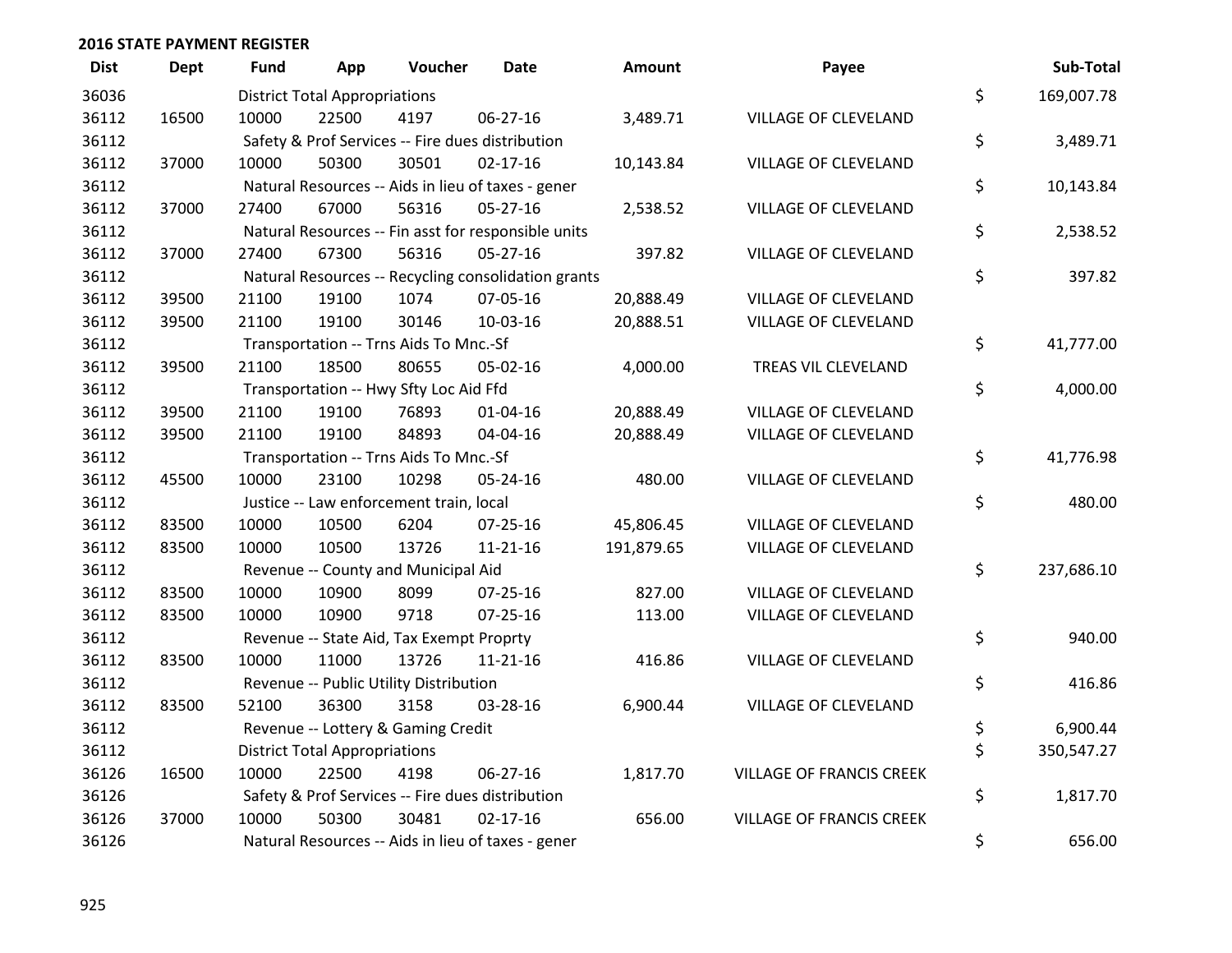| <b>Dist</b> | Dept  | <b>Fund</b> | App                                  | Voucher                                             | <b>Date</b>    | <b>Amount</b> | Payee                           | Sub-Total       |
|-------------|-------|-------------|--------------------------------------|-----------------------------------------------------|----------------|---------------|---------------------------------|-----------------|
| 36126       | 37000 | 27400       | 67000                                | 56239                                               | $05 - 27 - 16$ | 665.29        | <b>VILLAGE OF FRANCIS CREEK</b> |                 |
| 36126       |       |             |                                      | Natural Resources -- Fin asst for responsible units |                |               |                                 | \$<br>665.29    |
| 36126       | 37000 | 27400       | 67300                                | 56239                                               | 05-27-16       | 174.42        | <b>VILLAGE OF FRANCIS CREEK</b> |                 |
| 36126       |       |             |                                      | Natural Resources -- Recycling consolidation grants |                |               |                                 | \$<br>174.42    |
| 36126       | 39500 | 21100       | 19100                                | 1075                                                | 07-05-16       | 4,158.31      | <b>VILLAGE OF FRANCIS CREEK</b> |                 |
| 36126       | 39500 | 21100       | 19100                                | 30147                                               | 10-03-16       | 4,158.34      | <b>VILLAGE OF FRANCIS CREEK</b> |                 |
| 36126       | 39500 | 21100       | 19100                                | 76894                                               | $01 - 04 - 16$ | 4,158.31      | <b>VILLAGE OF FRANCIS CREEK</b> |                 |
| 36126       | 39500 | 21100       | 19100                                | 84894                                               | 04-04-16       | 4,158.31      | <b>VILLAGE OF FRANCIS CREEK</b> |                 |
| 36126       |       |             |                                      | Transportation -- Trns Aids To Mnc.-Sf              |                |               |                                 | \$<br>16,633.27 |
| 36126       | 83500 | 10000       | 10500                                | 6205                                                | 07-25-16       | 10,521.63     | <b>VILLAGE OF FRANCIS CREEK</b> |                 |
| 36126       | 83500 | 10000       | 10500                                | 13727                                               | $11 - 21 - 16$ | 59,622.56     | <b>VILLAGE OF FRANCIS CREEK</b> |                 |
| 36126       |       |             |                                      | Revenue -- County and Municipal Aid                 |                |               |                                 | \$<br>70,144.19 |
| 36126       | 83500 | 10000       | 10900                                | 8100                                                | $07 - 25 - 16$ | 113.00        | <b>VILLAGE OF FRANCIS CREEK</b> |                 |
| 36126       | 83500 | 10000       | 10900                                | 9719                                                | $07 - 25 - 16$ | 379.00        | <b>VILLAGE OF FRANCIS CREEK</b> |                 |
| 36126       |       |             |                                      | Revenue -- State Aid, Tax Exempt Proprty            |                |               |                                 | \$<br>492.00    |
| 36126       |       |             | <b>District Total Appropriations</b> |                                                     |                |               |                                 | \$<br>90,582.87 |
| 36132       | 16500 | 10000       | 22500                                | 4199                                                | 06-27-16       | 599.03        | VILLAGE OF KELLNERSVILLE        |                 |
| 36132       |       |             |                                      | Safety & Prof Services -- Fire dues distribution    |                |               |                                 | \$<br>599.03    |
| 36132       | 37000 | 27400       | 67000                                | 55469                                               | $05 - 27 - 16$ | 2,254.34      | VILLAGE OF KELLNERSVILLE        |                 |
| 36132       |       |             |                                      | Natural Resources -- Fin asst for responsible units |                |               |                                 | \$<br>2,254.34  |
| 36132       | 39500 | 21100       | 19100                                | 1076                                                | 07-05-16       | 1,173.97      | VILLAGE OF KELLNERSVILLE        |                 |
| 36132       | 39500 | 21100       | 19100                                | 30148                                               | 10-03-16       | 1,173.99      | VILLAGE OF KELLNERSVILLE        |                 |
| 36132       | 39500 | 21100       | 19100                                | 76895                                               | $01 - 04 - 16$ | 1,173.97      | VILLAGE OF KELLNERSVILLE        |                 |
| 36132       | 39500 | 21100       | 19100                                | 84895                                               | 04-04-16       | 1,173.97      | VILLAGE OF KELLNERSVILLE        |                 |
| 36132       |       |             |                                      | Transportation -- Trns Aids To Mnc.-Sf              |                |               |                                 | \$<br>4,695.90  |
| 36132       | 83500 | 10000       | 10500                                | 6206                                                | $07 - 25 - 16$ | 10,911.57     | VILLAGE OF KELLNERSVILLE        |                 |
| 36132       | 83500 | 10000       | 10500                                | 13728                                               | $11 - 21 - 16$ | 61,832.21     | VILLAGE OF KELLNERSVILLE        |                 |
| 36132       |       |             |                                      | Revenue -- County and Municipal Aid                 |                |               |                                 | \$<br>72,743.78 |
| 36132       | 83500 | 10000       | 10900                                | 9720                                                | $07 - 25 - 16$ | 97.00         | VILLAGE OF KELLNERSVILLE        |                 |
| 36132       |       |             |                                      | Revenue -- State Aid, Tax Exempt Proprty            |                |               |                                 | \$<br>97.00     |
| 36132       | 83500 | 52100       | 36300                                | 3159                                                | 03-29-16       | 550.80        | VILLAGE OF KELLNERSVILLE        |                 |
| 36132       |       |             |                                      | Revenue -- Lottery & Gaming Credit                  |                |               |                                 | \$<br>550.80    |
| 36132       |       |             | <b>District Total Appropriations</b> |                                                     |                |               |                                 | \$<br>80,940.85 |
| 36147       | 16500 | 10000       | 22500                                | 4200                                                | 06-27-16       | 740.06        | <b>VILLAGE OF MARIBEL</b>       |                 |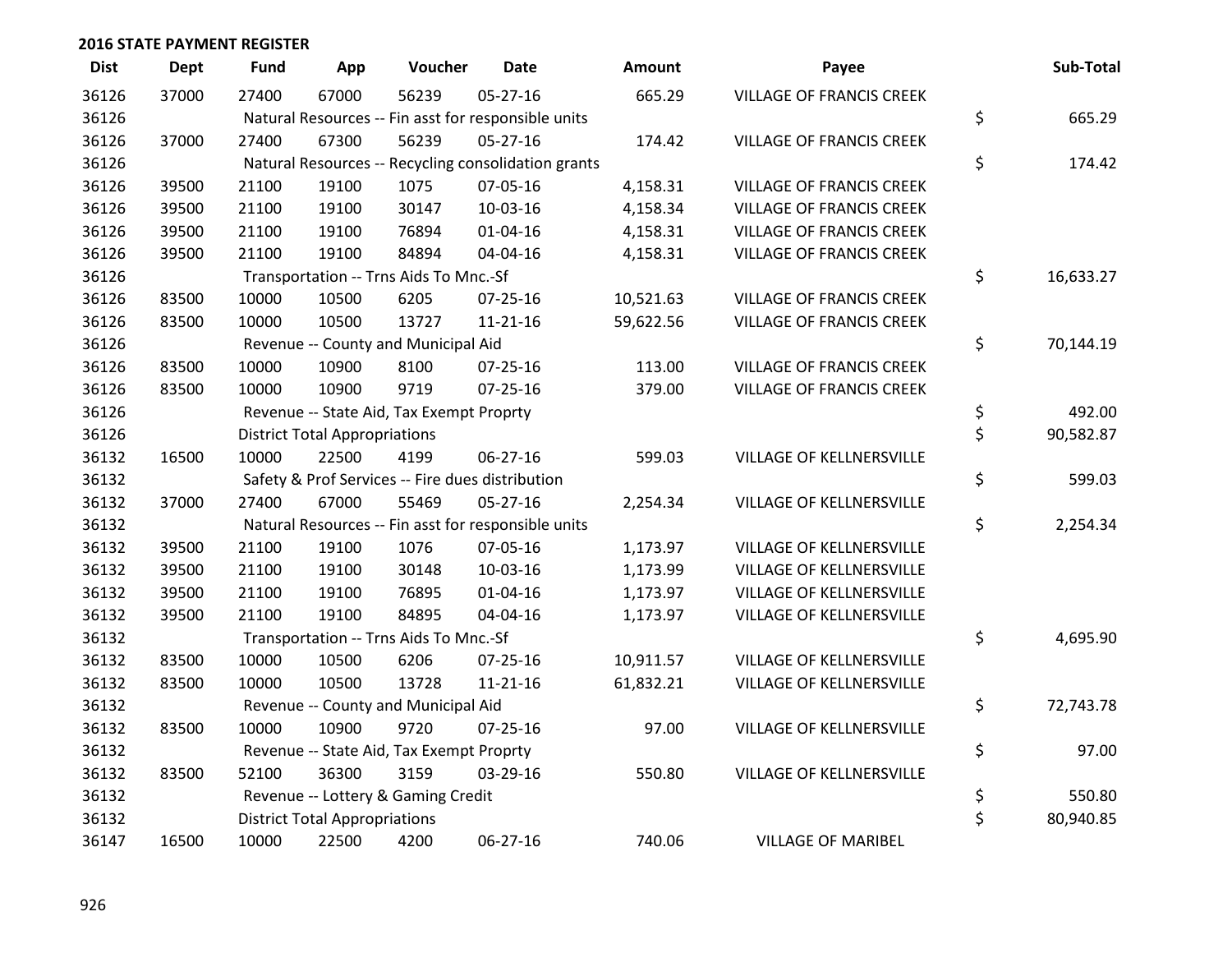| <b>Dist</b> | <b>Dept</b> | Fund  | App                                  | Voucher                                  | <b>Date</b>                                         | <b>Amount</b> | Payee                        | Sub-Total        |
|-------------|-------------|-------|--------------------------------------|------------------------------------------|-----------------------------------------------------|---------------|------------------------------|------------------|
| 36147       |             |       |                                      |                                          | Safety & Prof Services -- Fire dues distribution    |               |                              | \$<br>740.06     |
| 36147       | 37000       | 10000 | 50300                                | 28861                                    | $02 - 12 - 16$                                      | 530.53        | <b>VILLAGE OF MARIBEL</b>    |                  |
| 36147       |             |       |                                      |                                          | Natural Resources -- Aids in lieu of taxes - gener  |               |                              | \$<br>530.53     |
| 36147       | 37000       | 27400 | 67000                                | 55959                                    | 05-27-16                                            | 1,500.59      | <b>VILLAGE OF MARIBEL</b>    |                  |
| 36147       |             |       |                                      |                                          | Natural Resources -- Fin asst for responsible units |               |                              | \$<br>1,500.59   |
| 36147       | 37000       | 27400 | 67300                                | 55959                                    | $05 - 27 - 16$                                      | 90.36         | <b>VILLAGE OF MARIBEL</b>    |                  |
| 36147       |             |       |                                      |                                          | Natural Resources -- Recycling consolidation grants |               |                              | \$<br>90.36      |
| 36147       | 39500       | 21100 | 19100                                | 1077                                     | 07-05-16                                            | 1,046.86      | <b>VILLAGE OF MARIBEL</b>    |                  |
| 36147       | 39500       | 21100 | 19100                                | 30149                                    | 10-03-16                                            | 1,046.88      | <b>VILLAGE OF MARIBEL</b>    |                  |
| 36147       | 39500       | 21100 | 19100                                | 76896                                    | $01 - 04 - 16$                                      | 1,046.86      | <b>VILLAGE OF MARIBEL</b>    |                  |
| 36147       | 39500       | 21100 | 19100                                | 84896                                    | 04-04-16                                            | 1,046.86      | <b>VILLAGE OF MARIBEL</b>    |                  |
| 36147       |             |       |                                      | Transportation -- Trns Aids To Mnc.-Sf   |                                                     |               |                              | \$<br>4,187.46   |
| 36147       | 83500       | 10000 | 10500                                | 6207                                     | $07 - 25 - 16$                                      | 6,905.31      | <b>VILLAGE OF MARIBEL</b>    |                  |
| 36147       | 83500       | 10000 | 10500                                | 13729                                    | $11 - 21 - 16$                                      | 39,130.08     | <b>VILLAGE OF MARIBEL</b>    |                  |
| 36147       |             |       |                                      | Revenue -- County and Municipal Aid      |                                                     |               |                              | \$<br>46,035.39  |
| 36147       | 83500       | 10000 | 10900                                | 8101                                     | $07 - 25 - 16$                                      | 141.00        | <b>VILLAGE OF MARIBEL</b>    |                  |
| 36147       |             |       |                                      | Revenue -- State Aid, Tax Exempt Proprty |                                                     |               |                              | \$<br>141.00     |
| 36147       |             |       | <b>District Total Appropriations</b> |                                          |                                                     |               |                              | \$<br>53,225.39  |
| 36151       | 16500       | 10000 | 22500                                | 4201                                     | 06-27-16                                            | 3,673.15      | <b>VILLAGE OF MISHICOT</b>   |                  |
| 36151       |             |       |                                      |                                          | Safety & Prof Services -- Fire dues distribution    |               |                              | \$<br>3,673.15   |
| 36151       | 39500       | 21100 | 19100                                | 1078                                     | 07-05-16                                            | 10,764.55     | <b>VILLAGE OF MISHICOT</b>   |                  |
| 36151       | 39500       | 21100 | 19100                                | 30150                                    | 10-03-16                                            | 10,764.55     | <b>VILLAGE OF MISHICOT</b>   |                  |
| 36151       | 39500       | 21100 | 19100                                | 76897                                    | $01 - 04 - 16$                                      | 10,764.55     | <b>VILLAGE OF MISHICOT</b>   |                  |
| 36151       | 39500       | 21100 | 19100                                | 84897                                    | 04-04-16                                            | 10,764.55     | <b>VILLAGE OF MISHICOT</b>   |                  |
| 36151       |             |       |                                      | Transportation -- Trns Aids To Mnc.-Sf   |                                                     |               |                              | \$<br>43,058.20  |
| 36151       | 83500       | 10000 | 10500                                | 6208                                     | $07 - 25 - 16$                                      | 16,078.46     | <b>VILLAGE OF MISHICOT</b>   |                  |
| 36151       | 83500       | 10000 | 10500                                | 13730                                    | $11 - 21 - 16$                                      | 91,111.24     | <b>VILLAGE OF MISHICOT</b>   |                  |
| 36151       |             |       |                                      | Revenue -- County and Municipal Aid      |                                                     |               |                              | \$<br>107,189.70 |
| 36151       | 83500       | 10000 | 10900                                | 8102                                     | $07 - 25 - 16$                                      | 2,074.00      | <b>VILLAGE OF MISHICOT</b>   |                  |
| 36151       |             |       |                                      | Revenue -- State Aid, Tax Exempt Proprty |                                                     |               |                              | \$<br>2,074.00   |
| 36151       |             |       | <b>District Total Appropriations</b> |                                          |                                                     |               |                              | \$<br>155,995.05 |
| 36176       | 16500       | 10000 | 22500                                | 4202                                     | 06-27-16                                            | 2,312.19      | VILLAGE OF REEDSVILLE        |                  |
| 36176       |             |       |                                      |                                          | Safety & Prof Services -- Fire dues distribution    |               |                              | \$<br>2,312.19   |
| 36176       | 37000       | 27400 | 67000                                | 56030                                    | 05-27-16                                            | 2,008.13      | <b>VILLAGE OF REEDSVILLE</b> |                  |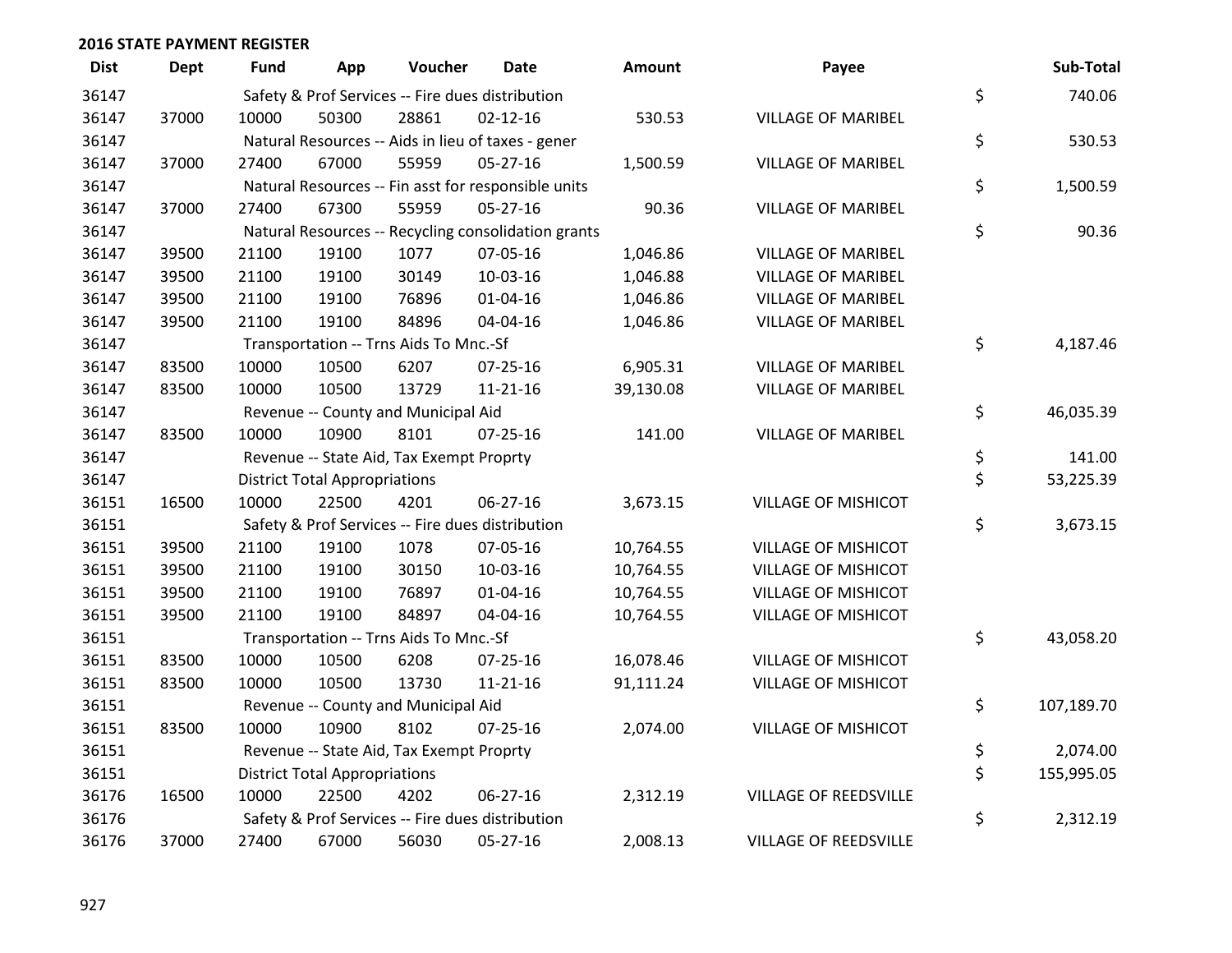| <b>Dist</b> | <b>Dept</b> | Fund  | App                                  | Voucher                                             | <b>Date</b>    | <b>Amount</b> | Payee                        | Sub-Total        |
|-------------|-------------|-------|--------------------------------------|-----------------------------------------------------|----------------|---------------|------------------------------|------------------|
| 36176       |             |       |                                      | Natural Resources -- Fin asst for responsible units |                |               |                              | \$<br>2,008.13   |
| 36176       | 37000       | 27400 | 67300                                | 56030                                               | 05-27-16       | 314.54        | VILLAGE OF REEDSVILLE        |                  |
| 36176       |             |       |                                      | Natural Resources -- Recycling consolidation grants |                |               |                              | \$<br>314.54     |
| 36176       | 39500       | 21100 | 19100                                | 1079                                                | 07-05-16       | 18,996.68     | <b>VILLAGE OF REEDSVILLE</b> |                  |
| 36176       | 39500       | 21100 | 19100                                | 30151                                               | 10-03-16       | 18,996.68     | <b>VILLAGE OF REEDSVILLE</b> |                  |
| 36176       | 39500       | 21100 | 19100                                | 76898                                               | $01 - 04 - 16$ | 18,996.68     | <b>VILLAGE OF REEDSVILLE</b> |                  |
| 36176       | 39500       | 21100 | 19100                                | 84898                                               | 04-04-16       | 18,996.68     | <b>VILLAGE OF REEDSVILLE</b> |                  |
| 36176       |             |       |                                      | Transportation -- Trns Aids To Mnc.-Sf              |                |               |                              | \$<br>75,986.72  |
| 36176       | 45500       | 10000 | 23100                                | 20815                                               | 12-16-16       | 160.00        | VILLAGE OF REEDSVILLE        |                  |
| 36176       |             |       |                                      | Justice -- Law enforcement train, local             |                |               |                              | \$<br>160.00     |
| 36176       | 83500       | 10000 | 10500                                | 6209                                                | 07-25-16       | 61,218.96     | VILLAGE OF REEDSVILLE        |                  |
| 36176       | 83500       | 10000 | 10500                                | 13731                                               | $11 - 21 - 16$ | 242,294.35    | VILLAGE OF REEDSVILLE        |                  |
| 36176       |             |       |                                      | Revenue -- County and Municipal Aid                 |                |               |                              | \$<br>303,513.31 |
| 36176       | 83500       | 10000 | 10900                                | 8103                                                | $07 - 25 - 16$ | 1,084.00      | VILLAGE OF REEDSVILLE        |                  |
| 36176       |             |       |                                      | Revenue -- State Aid, Tax Exempt Proprty            |                |               |                              | \$<br>1,084.00   |
| 36176       | 83500       | 52100 | 36300                                | 3160                                                | 03-29-16       | 2,129.28      | <b>VILLAGE OF REEDSVILLE</b> |                  |
| 36176       |             |       |                                      | Revenue -- Lottery & Gaming Credit                  |                |               |                              | \$<br>2,129.28   |
| 36176       |             |       | <b>District Total Appropriations</b> |                                                     |                |               |                              | \$<br>387,508.17 |
| 36181       | 16500       | 10000 | 22500                                | 4203                                                | 06-27-16       | 1,803.67      | VILLAGE OF SAINT NAZIANZ     |                  |
| 36181       |             |       |                                      | Safety & Prof Services -- Fire dues distribution    |                |               |                              | \$<br>1,803.67   |
| 36181       | 37000       | 21200 | 16600                                | 63564                                               | 06-20-16       | 1.76          | VILLAGE OF SAINT NAZIANZ     |                  |
| 36181       |             |       |                                      | Natural Resources -- Gen program ops-state funds-FR |                |               |                              | \$<br>1.76       |
| 36181       | 37000       | 21200 | 57100                                | 63564                                               | 06-20-16       | 0.79          | VILLAGE OF SAINT NAZIANZ     |                  |
| 36181       |             |       |                                      | Natural Resources -- ResAids - cnty forst, cl & mfl |                |               |                              | \$<br>0.79       |
| 36181       | 37000       | 27400 | 67000                                | 56326                                               | $05 - 27 - 16$ | 2,506.97      | VILLAGE OF SAINT NAZIANZ     |                  |
| 36181       |             |       |                                      | Natural Resources -- Fin asst for responsible units |                |               |                              | \$<br>2,506.97   |
| 36181       | 37000       | 27400 | 67300                                | 56326                                               | 05-27-16       | 204.02        | VILLAGE OF SAINT NAZIANZ     |                  |
| 36181       |             |       |                                      | Natural Resources -- Recycling consolidation grants |                |               |                              | \$<br>204.02     |
| 36181       | 39500       | 21100 | 19100                                | 1080                                                | 07-05-16       | 5,265.29      | VILLAGE OF SAINT NAZIANZ     |                  |
| 36181       | 39500       | 21100 | 19100                                | 30152                                               | 10-03-16       | 5,265.29      | VILLAGE OF SAINT NAZIANZ     |                  |
| 36181       | 39500       | 21100 | 19100                                | 76899                                               | $01 - 04 - 16$ | 5,265.29      | VILLAGE OF SAINT NAZIANZ     |                  |
| 36181       | 39500       | 21100 | 19100                                | 84899                                               | 04-04-16       | 5,265.29      | VILLAGE OF SAINT NAZIANZ     |                  |
| 36181       |             |       |                                      | Transportation -- Trns Aids To Mnc.-Sf              |                |               |                              | \$<br>21,061.16  |
| 36181       | 83500       | 10000 | 10500                                | 6210                                                | 07-25-16       | 28,451.78     | VILLAGE OF SAINT NAZIANZ     |                  |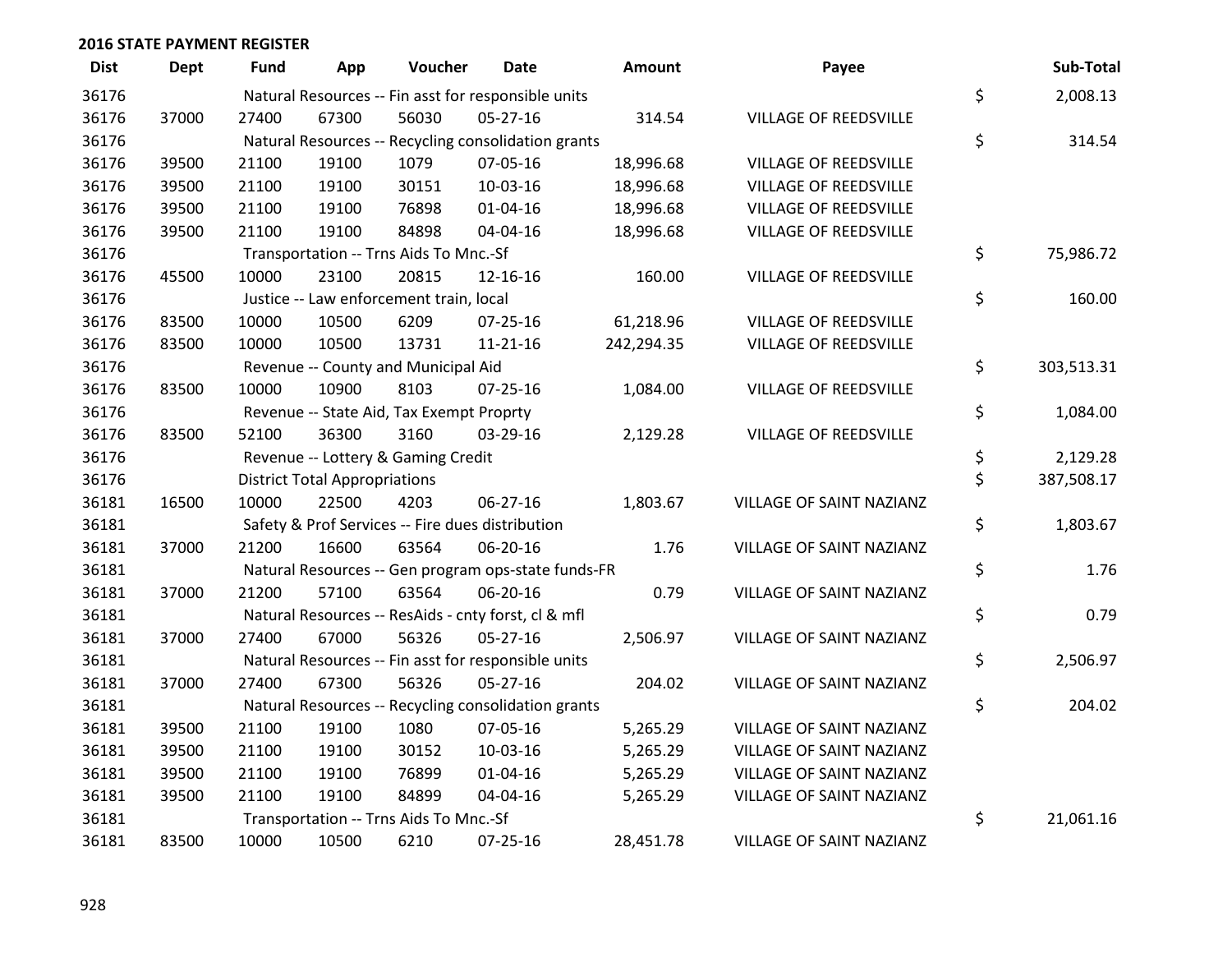| <b>Dist</b> | Dept  | <b>Fund</b> | App                                  | Voucher                                             | <b>Date</b>    | Amount                                              | Payee                      | Sub-Total        |
|-------------|-------|-------------|--------------------------------------|-----------------------------------------------------|----------------|-----------------------------------------------------|----------------------------|------------------|
| 36181       | 83500 | 10000       | 10500                                | 13732                                               | $11 - 21 - 16$ | 130,508.60                                          | VILLAGE OF SAINT NAZIANZ   |                  |
| 36181       |       |             |                                      | Revenue -- County and Municipal Aid                 |                |                                                     |                            | \$<br>158,960.38 |
| 36181       | 83500 | 10000       | 10900                                | 8104                                                | $07 - 25 - 16$ | 5,350.00                                            | VILLAGE OF SAINT NAZIANZ   |                  |
| 36181       |       |             |                                      | Revenue -- State Aid, Tax Exempt Proprty            |                |                                                     |                            | \$<br>5,350.00   |
| 36181       | 83500 | 52100       | 36300                                | 3161                                                | 03-29-16       | 2,980.80                                            | VILLAGE OF SAINT NAZIANZ   |                  |
| 36181       |       |             |                                      | Revenue -- Lottery & Gaming Credit                  |                |                                                     |                            | \$<br>2,980.80   |
| 36181       |       |             | <b>District Total Appropriations</b> |                                                     |                |                                                     |                            | \$<br>192,869.55 |
| 36186       | 16500 | 10000       | 22500                                | 4204                                                | $06 - 27 - 16$ | 2,251.77                                            | <b>VILLAGE OF VALDERS</b>  |                  |
| 36186       |       |             |                                      | Safety & Prof Services -- Fire dues distribution    |                |                                                     |                            | \$<br>2,251.77   |
| 36186       | 37000 | 27400       | 67000                                | 55567                                               | $05 - 27 - 16$ | 3,225.18                                            | <b>VILLAGE OF VALDERS</b>  |                  |
| 36186       |       |             |                                      | Natural Resources -- Fin asst for responsible units |                |                                                     |                            | \$<br>3,225.18   |
| 36186       | 37000 | 27400       | 67300                                | 55567                                               | 05-27-16       | 250.90                                              | VILLAGE OF VALDERS         |                  |
| 36186       |       |             |                                      | Natural Resources -- Recycling consolidation grants |                |                                                     |                            | \$<br>250.90     |
| 36186       | 37000 | 36300       | TH100                                | 68128                                               | 06-22-16       | 12,182.00                                           | <b>VILLAGE OF VALDERS</b>  |                  |
| 36186       |       |             |                                      |                                                     |                | Natural Resources -- URBAN NONPOINT SOURCE COST-SHA |                            | \$<br>12,182.00  |
| 36186       | 39500 | 21100       | 19100                                | 1081                                                | 07-05-16       | 11,258.48                                           | <b>VILLAGE OF VALDERS</b>  |                  |
| 36186       | 39500 | 21100       | 19100                                | 30153                                               | 10-03-16       | 11,258.49                                           | <b>VILLAGE OF VALDERS</b>  |                  |
| 36186       |       |             |                                      | Transportation -- Trns Aids To Mnc.-Sf              |                |                                                     |                            | \$<br>22,516.97  |
| 36186       | 39500 | 21100       | 18500                                | 83478                                               | 06-03-16       | 4,000.00                                            | TREAS VIL VALDERS          |                  |
| 36186       |       |             |                                      | Transportation -- Hwy Sfty Loc Aid Ffd              |                |                                                     |                            | \$<br>4,000.00   |
| 36186       | 39500 | 21100       | 19100                                | 76900                                               | $01 - 04 - 16$ | 11,258.48                                           | <b>VILLAGE OF VALDERS</b>  |                  |
| 36186       | 39500 | 21100       | 19100                                | 84900                                               | 04-04-16       | 11,258.48                                           | <b>VILLAGE OF VALDERS</b>  |                  |
| 36186       |       |             |                                      | Transportation -- Trns Aids To Mnc.-Sf              |                |                                                     |                            | \$<br>22,516.96  |
| 36186       | 83500 | 10000       | 10500                                | 6211                                                | 07-25-16       | 34,488.25                                           | <b>VILLAGE OF VALDERS</b>  |                  |
| 36186       | 83500 | 10000       | 10500                                | 13733                                               | $11 - 21 - 16$ | 163,777.34                                          | <b>VILLAGE OF VALDERS</b>  |                  |
| 36186       |       |             |                                      | Revenue -- County and Municipal Aid                 |                |                                                     |                            | \$<br>198,265.59 |
| 36186       | 83500 | 10000       | 10900                                | 8105                                                | $07 - 25 - 16$ | 1,257.00                                            | <b>VILLAGE OF VALDERS</b>  |                  |
| 36186       |       |             |                                      | Revenue -- State Aid, Tax Exempt Proprty            |                |                                                     |                            | \$<br>1,257.00   |
| 36186       | 83500 | 10000       | 11000                                | 13733                                               | $11 - 21 - 16$ | 1,055.42                                            | <b>VILLAGE OF VALDERS</b>  |                  |
| 36186       |       |             |                                      | Revenue -- Public Utility Distribution              |                |                                                     |                            | \$<br>1,055.42   |
| 36186       | 83500 | 52100       | 36300                                | 3162                                                | 03-29-16       | 1,362.48                                            | <b>VILLAGE OF VALDERS</b>  |                  |
| 36186       |       |             |                                      | Revenue -- Lottery & Gaming Credit                  |                |                                                     |                            | \$<br>1,362.48   |
| 36186       |       |             | <b>District Total Appropriations</b> |                                                     |                |                                                     |                            | \$<br>268,884.27 |
| 36191       | 16500 | 10000       | 22500                                | 4205                                                | 06-27-16       | 1,747.87                                            | <b>VILLAGE OF WHITELAW</b> |                  |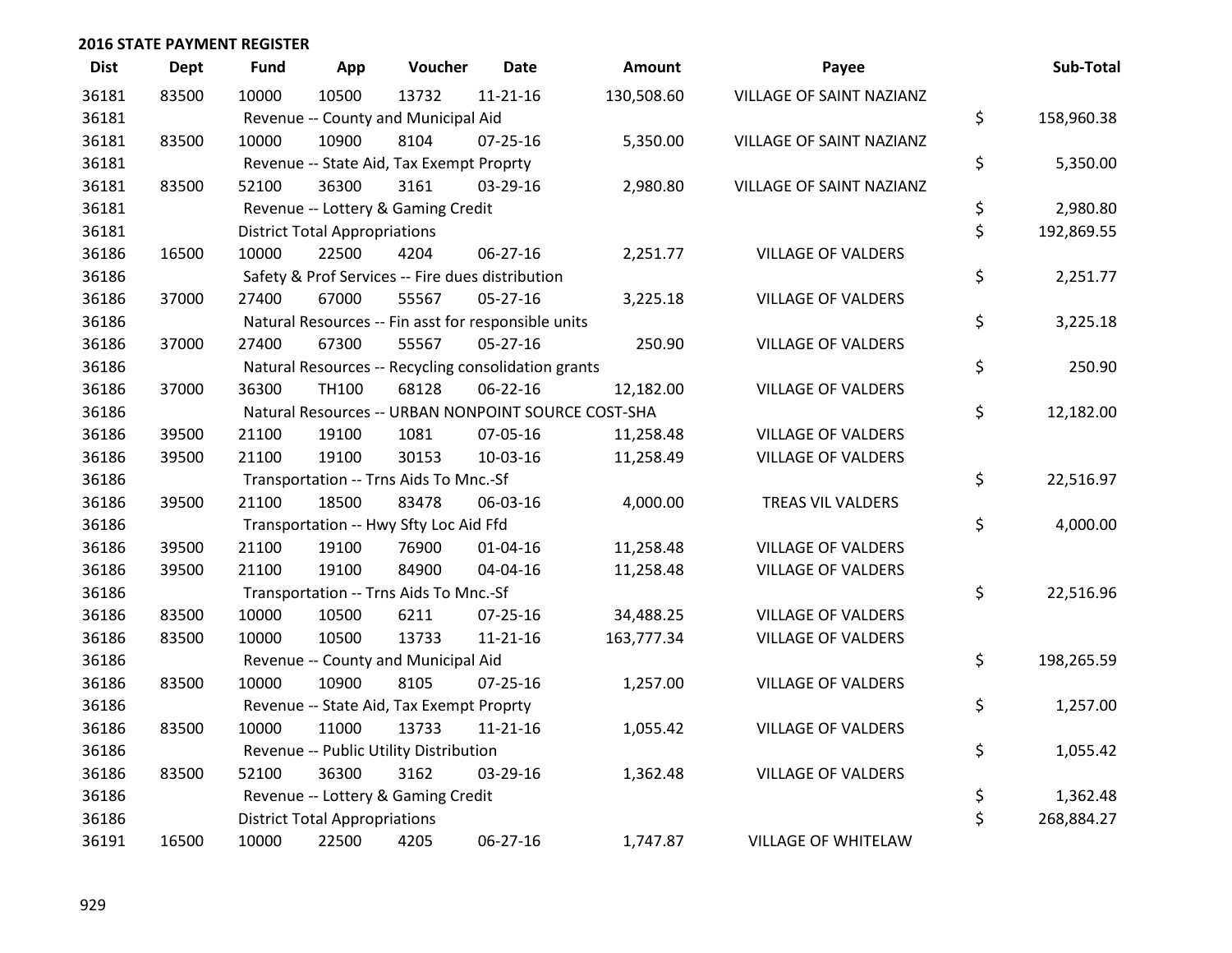| <b>Dist</b> | <b>Dept</b> | <b>Fund</b>                                      | App                                  | Voucher                                  | <b>Date</b>                                         | <b>Amount</b> | Payee                      | Sub-Total        |
|-------------|-------------|--------------------------------------------------|--------------------------------------|------------------------------------------|-----------------------------------------------------|---------------|----------------------------|------------------|
| 36191       |             | Safety & Prof Services -- Fire dues distribution | \$<br>1,747.87                       |                                          |                                                     |               |                            |                  |
| 36191       | 37000       | 27400                                            | 67000                                | 56348                                    | 05-27-16                                            | 3,247.69      | VILLAGE OF WHITELAW        |                  |
| 36191       |             |                                                  |                                      |                                          | Natural Resources -- Fin asst for responsible units |               |                            | \$<br>3,247.69   |
| 36191       | 37000       | 27400                                            | 67300                                | 56348                                    | 05-27-16                                            | 197.21        | <b>VILLAGE OF WHITELAW</b> |                  |
| 36191       |             |                                                  |                                      |                                          | Natural Resources -- Recycling consolidation grants |               |                            | \$<br>197.21     |
| 36191       | 39500       | 21100                                            | 19100                                | 1082                                     | 07-05-16                                            | 6,599.18      | VILLAGE OF WHITELAW        |                  |
| 36191       | 39500       | 21100                                            | 19100                                | 30154                                    | 10-03-16                                            | 6,599.21      | <b>VILLAGE OF WHITELAW</b> |                  |
| 36191       | 39500       | 21100                                            | 19100                                | 76901                                    | $01 - 04 - 16$                                      | 6,599.18      | <b>VILLAGE OF WHITELAW</b> |                  |
| 36191       | 39500       | 21100                                            | 19100                                | 84901                                    | 04-04-16                                            | 6,599.18      | VILLAGE OF WHITELAW        |                  |
| 36191       |             |                                                  |                                      | Transportation -- Trns Aids To Mnc.-Sf   |                                                     |               |                            | \$<br>26,396.75  |
| 36191       | 83500       | 10000                                            | 10500                                | 6212                                     | $07 - 25 - 16$                                      | 13,768.01     | VILLAGE OF WHITELAW        |                  |
| 36191       | 83500       | 10000                                            | 10500                                | 13734                                    | $11 - 21 - 16$                                      | 78,018.72     | VILLAGE OF WHITELAW        |                  |
| 36191       |             |                                                  |                                      | Revenue -- County and Municipal Aid      |                                                     |               |                            | \$<br>91,786.73  |
| 36191       | 83500       | 10000                                            | 10900                                | 8106                                     | 07-25-16                                            | 85.00         | VILLAGE OF WHITELAW        |                  |
| 36191       |             |                                                  |                                      | Revenue -- State Aid, Tax Exempt Proprty |                                                     |               |                            | \$<br>85.00      |
| 36191       |             |                                                  | <b>District Total Appropriations</b> |                                          |                                                     |               |                            | \$<br>123,461.25 |
| 36241       | 39500       | 21100                                            | 16200                                | 2081                                     | 07-05-16                                            | 4,607.80      | <b>CITY OF KIEL</b>        |                  |
| 36241       | 39500       | 21100                                            | 16200                                | 29183                                    | 10-03-16                                            | 4,607.83      | <b>CITY OF KIEL</b>        |                  |
| 36241       |             |                                                  |                                      | Transportation -- Conn Hwy Aids St Fds   |                                                     |               |                            | \$<br>9,215.63   |
| 36241       | 39500       | 21100                                            | 19100                                | 1083                                     | 07-05-16                                            | 48,278.19     | <b>CITY OF KIEL</b>        |                  |
| 36241       | 39500       | 21100                                            | 19100                                | 30155                                    | 10-03-16                                            | 48,278.20     | <b>CITY OF KIEL</b>        |                  |
| 36241       |             |                                                  |                                      | Transportation -- Trns Aids To Mnc.-Sf   |                                                     |               |                            | \$<br>96,556.39  |
| 36241       | 39500       | 21100                                            | 16200                                | 78048                                    | $01 - 04 - 16$                                      | 4,607.80      | <b>CITY OF KIEL</b>        |                  |
| 36241       | 39500       | 21100                                            | 16200                                | 82048                                    | 04-04-16                                            | 4,607.80      | <b>CITY OF KIEL</b>        |                  |
| 36241       |             |                                                  |                                      | Transportation -- Conn Hwy Aids St Fds   |                                                     |               |                            | \$<br>9,215.60   |
| 36241       | 39500       | 21100                                            | 19100                                | 76902                                    | $01 - 04 - 16$                                      | 48,278.19     | <b>CITY OF KIEL</b>        |                  |
| 36241       | 39500       | 21100                                            | 19100                                | 84902                                    | 04-04-16                                            | 48,278.19     | <b>CITY OF KIEL</b>        |                  |
| 36241       |             |                                                  |                                      | Transportation -- Trns Aids To Mnc.-Sf   |                                                     |               |                            | \$<br>96,556.38  |
| 36241       | 83500       | 10000                                            | 10500                                | 6213                                     | 07-25-16                                            | 82,150.54     | <b>CITY OF KIEL</b>        |                  |
| 36241       | 83500       | 10000                                            | 10500                                | 13735                                    | $11 - 21 - 16$                                      | 461,225.11    | <b>CITY OF KIEL</b>        |                  |
| 36241       |             |                                                  |                                      | Revenue -- County and Municipal Aid      |                                                     |               |                            | \$<br>543,375.65 |
| 36241       | 83500       | 10000                                            | 10900                                | 8107                                     | 07-25-16                                            | 5,374.00      | <b>CITY OF KIEL</b>        |                  |
| 36241       | 83500       | 10000                                            | 10900                                | 9721                                     | $07 - 25 - 16$                                      | 1,463.00      | <b>CITY OF KIEL</b>        |                  |
| 36241       |             |                                                  |                                      | Revenue -- State Aid, Tax Exempt Proprty |                                                     |               |                            | \$<br>6,837.00   |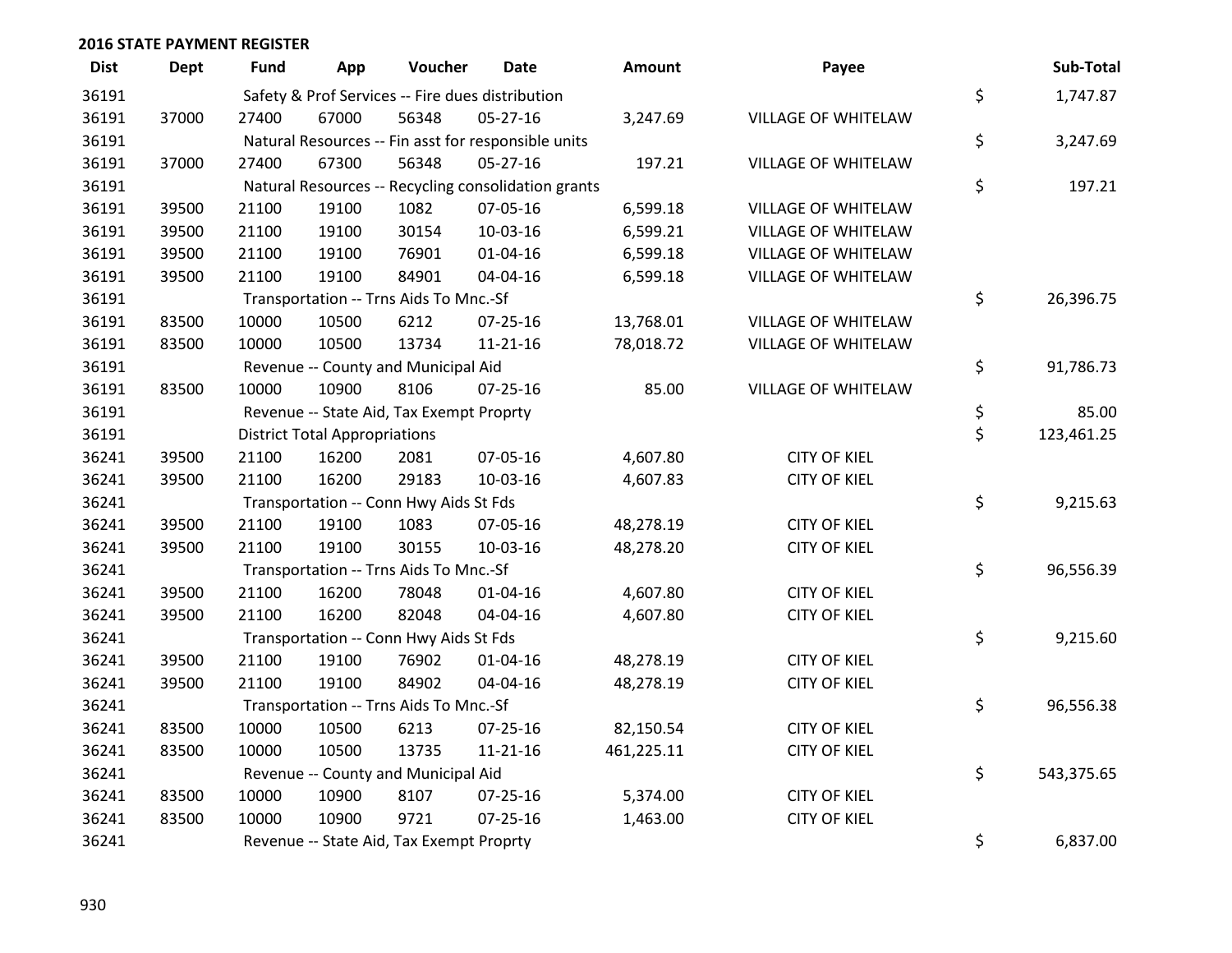| <b>Dist</b> | <b>Dept</b> | <b>Fund</b> | App                                  | Voucher                                | Date                                                 | Amount     | Payee                    | Sub-Total        |
|-------------|-------------|-------------|--------------------------------------|----------------------------------------|------------------------------------------------------|------------|--------------------------|------------------|
| 36241       |             |             | <b>District Total Appropriations</b> |                                        |                                                      |            |                          | \$<br>761,756.65 |
| 36251       | 16500       | 10000       | 22500                                | 4206                                   | 06-27-16                                             | 79,522.88  | MANITOWOC, CITY OF       |                  |
| 36251       |             |             |                                      |                                        | Safety & Prof Services -- Fire dues distribution     |            |                          | \$<br>79,522.88  |
| 36251       | 25500       | 10000       | 34300                                | 16591                                  | $02 - 16 - 16$                                       | 3,445.00   | MANITOWOC, CITY OF       |                  |
| 36251       | 25500       | 10000       | 34300                                | 16592                                  | $02 - 16 - 16$                                       | 8,840.00   | MANITOWOC, CITY OF       |                  |
| 36251       | 25500       | 10000       | 34300                                | 53539                                  | $11 - 21 - 16$                                       | 6,326.38   | MANITOWOC, CITY OF       |                  |
| 36251       | 25500       | 10000       | 34300                                | 53540                                  | $11 - 21 - 16$                                       | 595.00     | MANITOWOC, CITY OF       |                  |
| 36251       |             |             |                                      |                                        | Public Instruction -- Federal funds, local assistanc |            |                          | \$<br>19,206.38  |
| 36251       | 37000       | 27400       | 67000                                | 56031                                  | 05-27-16                                             | 196,592.05 | MANITOWOC, CITY OF       |                  |
| 36251       |             |             |                                      |                                        | Natural Resources -- Fin asst for responsible units  |            |                          | \$<br>196,592.05 |
| 36251       | 37000       | 27400       | 67300                                | 56031                                  | 05-27-16                                             | 8,826.77   | MANITOWOC, CITY OF       |                  |
| 36251       |             |             |                                      |                                        | Natural Resources -- Recycling consolidation grants  |            |                          | \$<br>8,826.77   |
| 36251       | 39500       | 21100       | 16200                                | 2082                                   | 07-05-16                                             | 56,569.65  | MANITOWOC, CITY OF       |                  |
| 36251       | 39500       | 21100       | 16200                                | 29184                                  | 10-03-16                                             | 56,569.66  | MANITOWOC, CITY OF       |                  |
| 36251       |             |             |                                      | Transportation -- Conn Hwy Aids St Fds |                                                      |            |                          | \$<br>113,139.31 |
| 36251       | 39500       | 21100       | 17700                                | 6070                                   | 07-29-16                                             | 61,933.00  | MANITOWOC, CITY OF       |                  |
| 36251       | 39500       | 21100       | 17700                                | 32903                                  | 10-05-16                                             | 61,933.00  | MANITOWOC, CITY OF       |                  |
| 36251       | 39500       | 21100       | 17700                                | 56743                                  | 12-02-16                                             | 28,332.00  | MANITOWOC, CITY OF       |                  |
| 36251       | 39500       | 21100       | 17700                                | 69107                                  | 12-29-16                                             | 37,160.00  | MANITOWOC, CITY OF       |                  |
| 36251       |             |             |                                      | Transportation -- Tc, Trns Oper Aid Sf |                                                      |            |                          | \$<br>189,358.00 |
| 36251       | 39500       | 21100       | 18200                                | 27994                                  | 09-27-16                                             | 181,360.00 | MANITOWOC, CITY OF       |                  |
| 36251       | 39500       | 21100       | 18200                                | 31970                                  | 09-30-16                                             | 248,364.00 | MANITOWOC, CITY OF       |                  |
| 36251       | 39500       | 21100       | 18200                                | 57985                                  | 12-05-16                                             | 236,129.00 | MANITOWOC, CITY OF       |                  |
| 36251       | 39500       | 21100       | 18200                                | 63004                                  | 12-20-16                                             | 35,355.20  | MANITOWOC, CITY OF       |                  |
| 36251       |             |             |                                      | Transportation -- Trnst/Trns-Rel Aid F |                                                      |            |                          | \$<br>701,208.20 |
| 36251       | 39500       | 21100       | 18500                                | 38165                                  | $10-14-16$                                           | 3,401.95   | MANITOWOC, CITY OF       |                  |
| 36251       | 39500       | 21100       | 18500                                | 58334                                  | 12-05-16                                             | 804.44     | MANITOWOC, CITY OF       |                  |
| 36251       | 39500       | 21100       | 18500                                | 58875                                  | 12-05-16                                             | 1,276.86   | MANITOWOC, CITY OF       |                  |
| 36251       |             |             |                                      | Transportation -- Hwy Sfty Loc Aid Ffd |                                                      |            |                          | \$<br>5,483.25   |
| 36251       | 39500       | 21100       | 19100                                | 1084                                   | 07-05-16                                             | 392,429.94 | MANITOWOC, CITY OF       |                  |
| 36251       | 39500       | 21100       | 19100                                | 30156                                  | 10-03-16                                             | 392,429.96 | MANITOWOC, CITY OF       |                  |
| 36251       |             |             |                                      | Transportation -- Trns Aids To Mnc.-Sf |                                                      |            |                          | \$<br>784,859.90 |
| 36251       | 39500       | 21100       | 16200                                | 78049                                  | $01 - 04 - 16$                                       | 56,569.65  | <b>CITY OF MANITOWOC</b> |                  |
| 36251       | 39500       | 21100       | 16200                                | 82049                                  | 04-04-16                                             | 56,569.65  | <b>CITY OF MANITOWOC</b> |                  |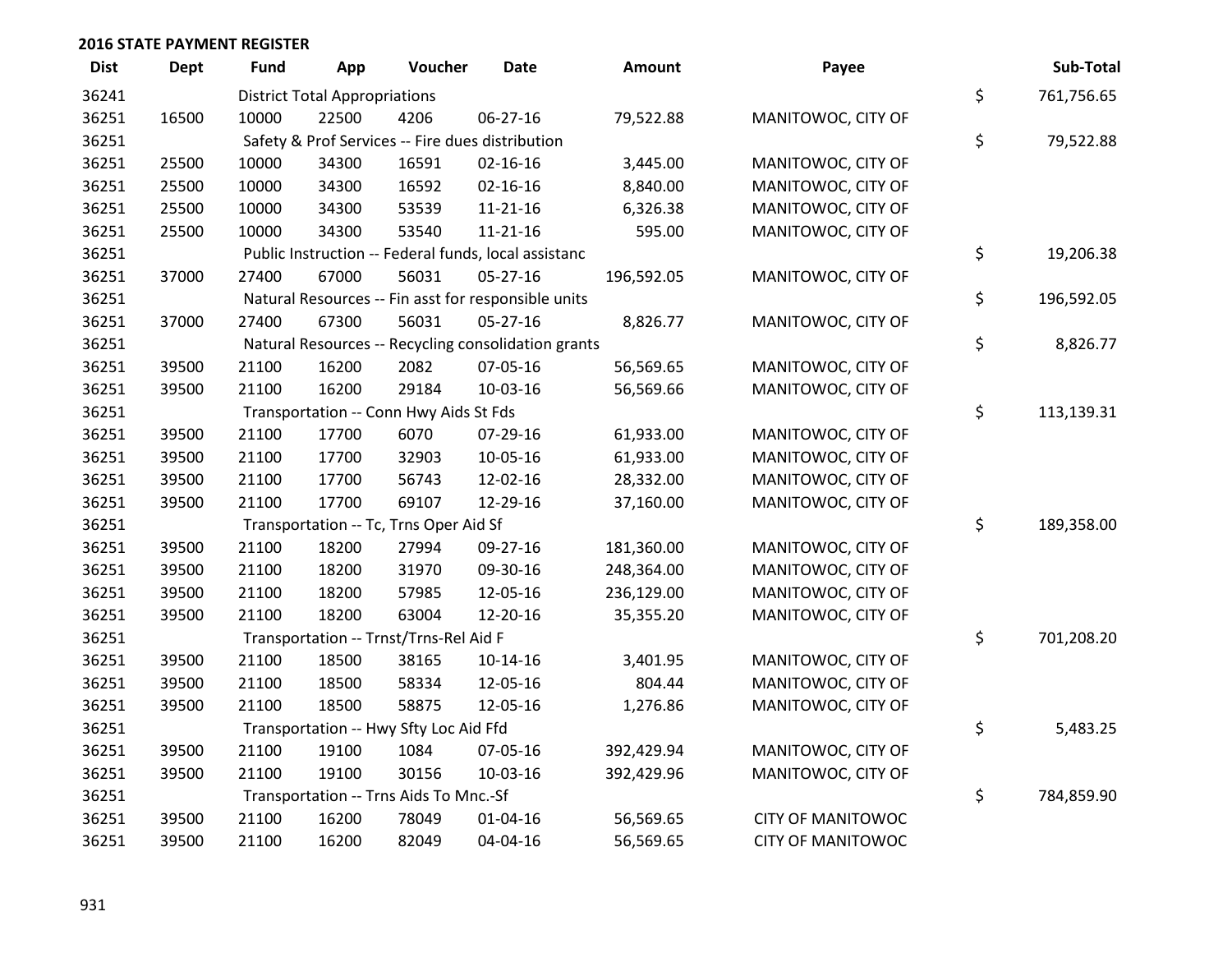| <b>Dist</b> | <b>Dept</b> | Fund  | App                                 | Voucher                                           | <b>Date</b>    | Amount       | Payee                       |    | Sub-Total  |  |
|-------------|-------------|-------|-------------------------------------|---------------------------------------------------|----------------|--------------|-----------------------------|----|------------|--|
| 36251       |             |       |                                     | Transportation -- Conn Hwy Aids St Fds            |                |              |                             | \$ | 113,139.30 |  |
| 36251       | 39500       | 21100 | 16400                               | 85489                                             | 06-23-16       | 153,890.43   | <b>TREAS CITY MANITOWOC</b> |    |            |  |
| 36251       |             |       |                                     | Transportation -- Lift Bridge State Fd            |                |              |                             | \$ | 153,890.43 |  |
| 36251       | 39500       | 21100 | 17500                               | 82611                                             | 05-23-16       | 22,869.00    | TREAS CITY MANITOWOC        |    |            |  |
| 36251       |             |       |                                     | Transportation -- Paratransit Aids, Sf            |                |              |                             | \$ | 22,869.00  |  |
| 36251       | 39500       | 21100 | 17700                               | 72036                                             | $01 - 04 - 16$ | 42,114.00    | <b>CITY OF MANITOWOC</b>    |    |            |  |
| 36251       | 39500       | 21100 | 17700                               | 90035                                             | $05 - 27 - 16$ | 61,933.00    | <b>CITY OF MANITOWOC</b>    |    |            |  |
| 36251       |             |       |                                     | Transportation -- Tc, Trns Oper Aid Sf            |                |              |                             | \$ | 104,047.00 |  |
| 36251       | 39500       | 21100 | 18200                               | 74719                                             | $02 - 25 - 16$ | 252,974.00   | TREAS CITY MANITOWOC        |    |            |  |
| 36251       |             |       |                                     | Transportation -- Trnst/Trns-Rel Aid F            |                |              |                             | \$ | 252,974.00 |  |
| 36251       | 39500       | 21100 | 18500                               | 70604                                             | $01 - 11 - 16$ | 446.79       | TREAS CITY MANITOWOC        |    |            |  |
| 36251       | 39500       | 21100 | 18500                               | 70604                                             | $01 - 11 - 16$ | 1,146.00     | TREAS CITY MANITOWOC        |    |            |  |
| 36251       | 39500       | 21100 | 18500                               | 72632                                             | $02 - 02 - 16$ | 1,944.41     | TREAS CITY MANITOWOC        |    |            |  |
| 36251       | 39500       | 21100 | 18500                               | 76940                                             | $03 - 21 - 16$ | 890.66       | TREAS CITY MANITOWOC        |    |            |  |
| 36251       | 39500       | 21100 | 18500                               | 77350                                             | 03-23-16       | 999.30       | TREAS CITY MANITOWOC        |    |            |  |
| 36251       | 39500       | 21100 | 18500                               | 79414                                             | $04 - 18 - 16$ | 1,302.22     | TREAS CITY MANITOWOC        |    |            |  |
| 36251       | 39500       | 21100 | 18500                               | 82611                                             | 05-23-16       | 635.93       | TREAS CITY MANITOWOC        |    |            |  |
| 36251       | 39500       | 21100 | 18500                               | 82611                                             | 05-23-16       | 4,000.00     | TREAS CITY MANITOWOC        |    |            |  |
| 36251       | 39500       | 21100 | 18500                               | 85369                                             | 06-22-16       | 2,249.81     | TREAS CITY MANITOWOC        |    |            |  |
| 36251       |             |       |                                     | Transportation -- Hwy Sfty Loc Aid Ffd            |                |              |                             | \$ | 13,615.12  |  |
| 36251       | 39500       | 21100 | 19100                               | 76903                                             | $01 - 04 - 16$ | 392,429.94   | <b>CITY OF MANITOWOC</b>    |    |            |  |
| 36251       | 39500       | 21100 | 19100                               | 84903                                             | 04-04-16       | 392,429.94   | <b>CITY OF MANITOWOC</b>    |    |            |  |
| 36251       |             |       |                                     | Transportation -- Trns Aids To Mnc.-Sf            |                |              |                             | \$ | 784,859.88 |  |
| 36251       | 43500       | 10000 | 11900                               | 72130                                             | 09-02-16       | 4,814.49     | MANITOWOC, CITY OF          |    |            |  |
| 36251       |             |       |                                     | Health Services -- Emergency medical services, ai |                |              |                             | \$ | 4,814.49   |  |
| 36251       | 45500       | 10000 | 22100                               | 14381                                             | $07 - 22 - 16$ | 380.00       | MANITOWOC, CITY OF          |    |            |  |
| 36251       |             |       |                                     | Justice -- Crime laboratories, DNA                |                |              |                             | \$ | 380.00     |  |
| 36251       | 45500       | 10000 | 23100                               | 14768                                             | 08-03-16       | 9,120.00     | MANITOWOC, CITY OF          |    |            |  |
| 36251       |             |       |                                     | Justice -- Law enforcement train, local           |                |              |                             | \$ | 9,120.00   |  |
| 36251       | 45500       | 10000 | 28400                               | 17536                                             | 10-06-16       | 168.00       | MANITOWOC, CITY OF          |    |            |  |
| 36251       |             |       |                                     | Justice -- Internet Crimes Against Childr         |                |              |                             | \$ | 168.00     |  |
| 36251       | 83500       | 10000 | 10500                               | 6214                                              | 07-25-16       | 1,235,037.55 | MANITOWOC, CITY OF          |    |            |  |
| 36251       | 83500       | 10000 | 10500                               | 13736                                             | 11-21-16       | 4,492,157.95 | MANITOWOC, CITY OF          |    |            |  |
| 36251       |             |       | Revenue -- County and Municipal Aid |                                                   |                |              |                             |    |            |  |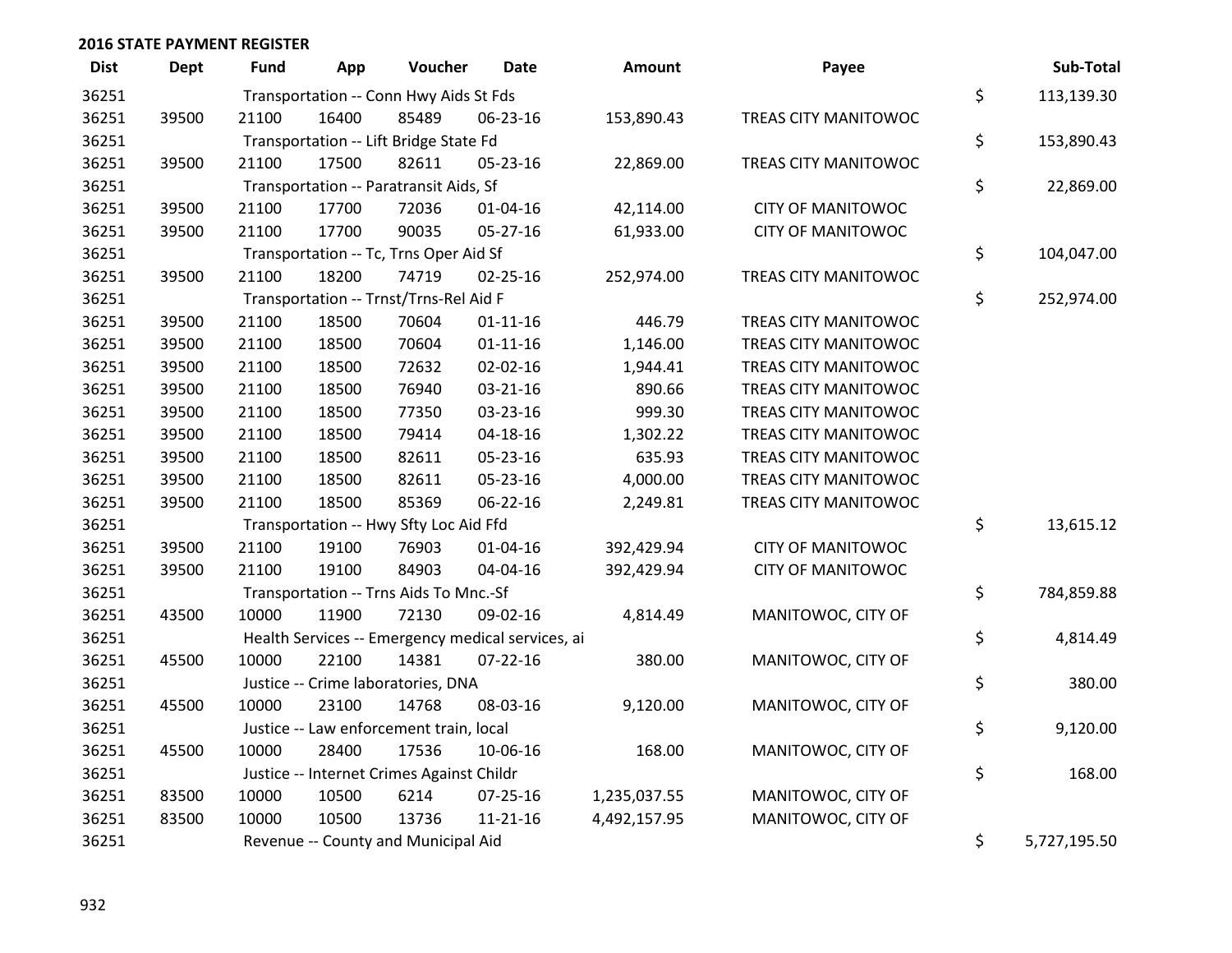| <b>Dist</b> | Dept  | <b>Fund</b> | App                                  | Voucher                                             | <b>Date</b>    | <b>Amount</b> | Payee                     | Sub-Total           |
|-------------|-------|-------------|--------------------------------------|-----------------------------------------------------|----------------|---------------|---------------------------|---------------------|
| 36251       | 83500 | 10000       | 10900                                | 8108                                                | $07 - 25 - 16$ | 95,866.00     | MANITOWOC, CITY OF        |                     |
| 36251       | 83500 | 10000       | 10900                                | 9722                                                | $07 - 25 - 16$ | 235,501.00    | MANITOWOC, CITY OF        |                     |
| 36251       |       |             |                                      | Revenue -- State Aid, Tax Exempt Proprty            |                |               |                           | \$<br>331,367.00    |
| 36251       | 83500 | 10000       | 11000                                | 13736                                               | $11 - 21 - 16$ | 28,696.02     | MANITOWOC, CITY OF        |                     |
| 36251       |       |             |                                      | Revenue -- Public Utility Distribution              |                |               |                           | \$<br>28,696.02     |
| 36251       | 83500 | 10000       | 30200                                | 5043                                                | $07 - 25 - 16$ | 712,684.27    | MANITOWOC, CITY OF        |                     |
| 36251       | 83500 | 10000       | 30200                                | 5187                                                | $07 - 25 - 16$ | 2,684,427.80  | MANITOWOC, CITY OF        |                     |
| 36251       |       |             |                                      | Revenue -- School Lvy Tx/First Dollar Cr            |                |               |                           | \$<br>3,397,112.07  |
| 36251       | 83500 | 10000       | 50100                                | 2583                                                | $01-29-16$     | 33,526.33     | MANITOWOC, CITY OF        |                     |
| 36251       |       |             |                                      | Revenue -- Payments for municipal svcs              |                |               |                           | \$<br>33,526.33     |
| 36251       | 83500 | 52100       | 36300                                | 3163                                                | 03-28-16       | 10,320.20     | MANITOWOC, CITY OF        |                     |
| 36251       | 83500 | 52100       | 36300                                | 3446                                                | 03-28-16       | 804,413.68    | MANITOWOC, CITY OF        |                     |
| 36251       |       |             |                                      | Revenue -- Lottery & Gaming Credit                  |                |               |                           | \$<br>814,733.88    |
| 36251       |       |             | <b>District Total Appropriations</b> |                                                     |                |               |                           | \$<br>13,890,704.76 |
| 36286       | 16500 | 10000       | 22500                                | 4207                                                | 06-27-16       | 22,673.76     | <b>CITY OF TWO RIVERS</b> |                     |
| 36286       |       |             |                                      | Safety & Prof Services -- Fire dues distribution    |                |               |                           | \$<br>22,673.76     |
| 36286       | 37000 | 10000       | 50300                                | 30715                                               | $02 - 17 - 16$ | 50.90         | <b>CITY OF TWO RIVERS</b> |                     |
| 36286       |       |             |                                      | Natural Resources -- Aids in lieu of taxes - gener  |                |               |                           | \$<br>50.90         |
| 36286       | 37000 | 27400       | 67000                                | 55585                                               | $05 - 27 - 16$ | 75,772.04     | <b>CITY OF TWO RIVERS</b> |                     |
| 36286       |       |             |                                      | Natural Resources -- Fin asst for responsible units |                |               |                           | \$<br>75,772.04     |
| 36286       | 37000 | 27400       | 67300                                | 55585                                               | $05 - 27 - 16$ | 3,036.19      | <b>CITY OF TWO RIVERS</b> |                     |
| 36286       |       |             |                                      | Natural Resources -- Recycling consolidation grants |                |               |                           | \$<br>3,036.19      |
| 36286       | 37000 | 36300       | <b>TA100</b>                         | 19133                                               | $01-07-16$     | 22,500.00     | <b>CITY OF TWO RIVERS</b> |                     |
| 36286       |       |             |                                      | Natural Resources -- LAND ACQUISITION               |                |               |                           | \$<br>22,500.00     |
| 36286       | 39500 | 21100       | 16200                                | 2083                                                | 07-05-16       | 22,000.84     | <b>CITY OF TWO RIVERS</b> |                     |
| 36286       | 39500 | 21100       | 16200                                | 29185                                               | 10-03-16       | 22,000.86     | <b>CITY OF TWO RIVERS</b> |                     |
| 36286       |       |             |                                      | Transportation -- Conn Hwy Aids St Fds              |                |               |                           | \$<br>44,001.70     |
| 36286       | 39500 | 21100       | 18500                                | 59415                                               | 12-13-16       | 831.60        | <b>CITY OF TWO RIVERS</b> |                     |
| 36286       | 39500 | 21100       | 18500                                | 60621                                               | 12-12-16       | 112.94        | <b>CITY OF TWO RIVERS</b> |                     |
| 36286       | 39500 | 21100       | 18500                                | 63909                                               | 12-22-16       | 1,313.12      | <b>CITY OF TWO RIVERS</b> |                     |
| 36286       |       |             |                                      | Transportation -- Hwy Sfty Loc Aid Ffd              |                |               |                           | \$<br>2,257.66      |
| 36286       | 39500 | 21100       | 19100                                | 1085                                                | 07-05-16       | 148,258.06    | <b>CITY OF TWO RIVERS</b> |                     |
| 36286       | 39500 | 21100       | 19100                                | 30157                                               | 10-03-16       | 148,258.08    | <b>CITY OF TWO RIVERS</b> |                     |
| 36286       |       |             |                                      | Transportation -- Trns Aids To Mnc.-Sf              |                |               |                           | \$<br>296,516.14    |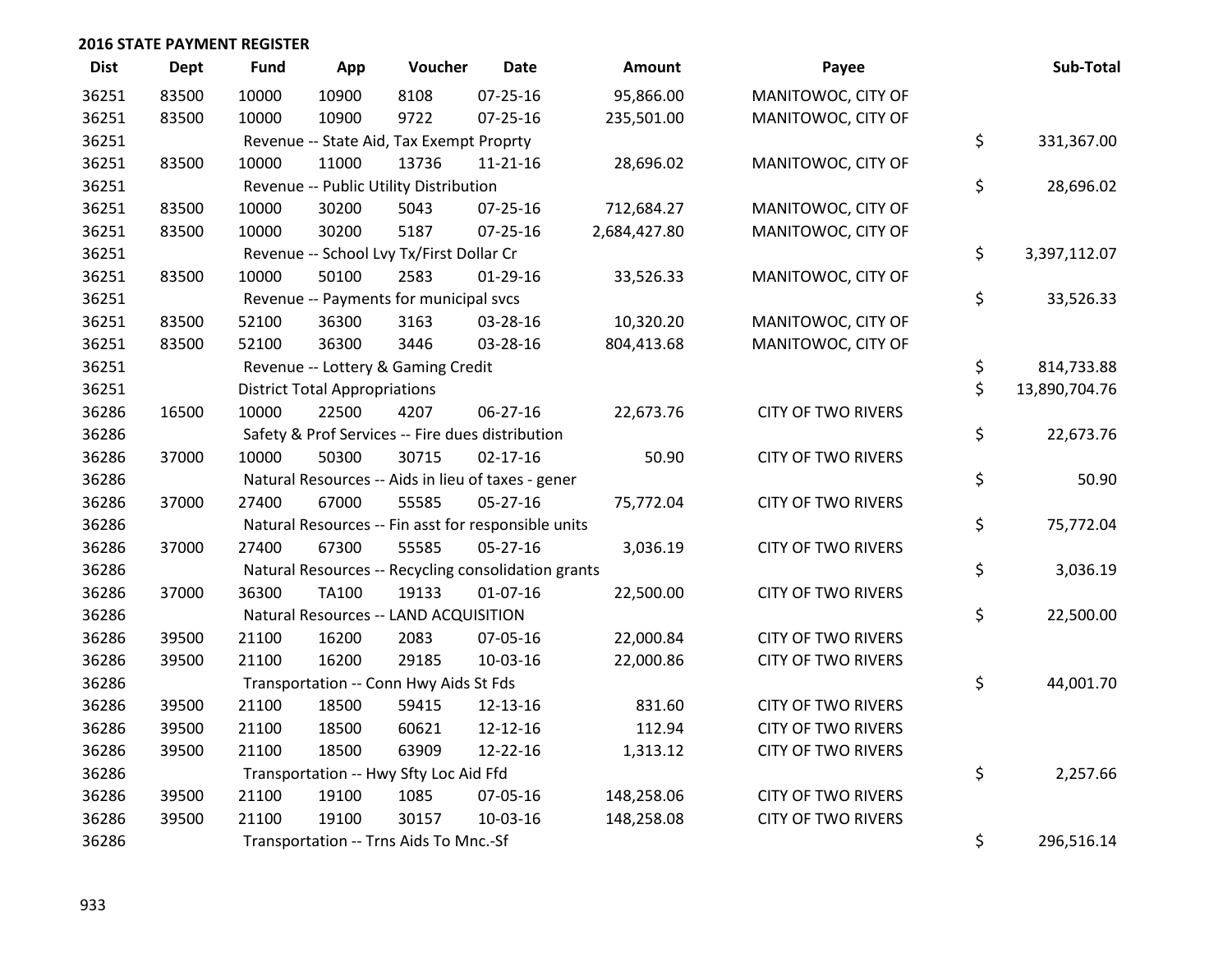| <b>Dist</b> | Dept  | <b>Fund</b> | App                           | Voucher                                           | <b>Date</b>    | Amount     | Payee                     | Sub-Total        |
|-------------|-------|-------------|-------------------------------|---------------------------------------------------|----------------|------------|---------------------------|------------------|
| 36286       | 39500 | 21100       | 90500                         | 19241                                             | 08-31-16       | 31,534.15  | <b>CITY OF TWO RIVERS</b> |                  |
| 36286       | 39500 | 21100       | 90500                         | 43294                                             | $10-27-16$     | 176,078.65 | <b>CITY OF TWO RIVERS</b> |                  |
| 36286       | 39500 | 21100       | 90500                         | 63454                                             | 12-30-16       | 669,718.49 | <b>CITY OF TWO RIVERS</b> |                  |
| 36286       |       |             |                               | Transportation -- Harbor Bond Fund 4              |                |            |                           | \$<br>877,331.29 |
| 36286       | 39500 | 21100       | 16200                         | 78050                                             | $01 - 04 - 16$ | 22,000.84  | <b>CITY OF TWO RIVERS</b> |                  |
| 36286       | 39500 | 21100       | 16200                         | 82050                                             | 04-04-16       | 22,000.84  | <b>CITY OF TWO RIVERS</b> |                  |
| 36286       |       |             |                               | Transportation -- Conn Hwy Aids St Fds            |                |            |                           | \$<br>44,001.68  |
| 36286       | 39500 | 21100       | 18500                         | 74298                                             | $02 - 19 - 16$ | 747.74     | TREAS CITY TWO RIVERS     |                  |
| 36286       | 39500 | 21100       | 18500                         | 74298                                             | 02-19-16       | 967.71     | TREAS CITY TWO RIVERS     |                  |
| 36286       | 39500 | 21100       | 18500                         | 74298                                             | 02-19-16       | 2,988.35   | TREAS CITY TWO RIVERS     |                  |
| 36286       | 39500 | 21100       | 18500                         | 77168                                             | 03-22-16       | 2,274.64   | TREAS CITY TWO RIVERS     |                  |
| 36286       | 39500 | 21100       | 18500                         | 79415                                             | $04 - 18 - 16$ | 1,321.36   | TREAS CITY TWO RIVERS     |                  |
| 36286       | 39500 | 21100       | 18500                         | 79415                                             | $04 - 18 - 16$ | 3,001.55   | TREAS CITY TWO RIVERS     |                  |
| 36286       | 39500 | 21100       | 18500                         | 84261                                             | 06-13-16       | 272.40     | TREAS CITY TWO RIVERS     |                  |
| 36286       | 39500 | 21100       | 18500                         | 85773                                             | 06-27-16       | 1,463.53   | TREAS CITY TWO RIVERS     |                  |
| 36286       |       |             |                               | Transportation -- Hwy Sfty Loc Aid Ffd            |                |            |                           | \$<br>13,037.28  |
| 36286       | 39500 | 21100       | 19100                         | 76904                                             | 01-04-16       | 148,258.06 | <b>CITY OF TWO RIVERS</b> |                  |
| 36286       | 39500 | 21100       | 19100                         | 84904                                             | 04-04-16       | 148,258.06 | <b>CITY OF TWO RIVERS</b> |                  |
| 36286       |       |             |                               | Transportation -- Trns Aids To Mnc.-Sf            |                |            |                           | \$<br>296,516.12 |
| 36286       | 39500 | 21100       | 90500                         | 70991                                             | $01 - 14 - 16$ | 584,000.00 | TREAS CITY TWO RIVERS     |                  |
| 36286       |       |             |                               | Transportation -- Harbor Bond Fund 4              |                |            |                           | \$<br>584,000.00 |
| 36286       | 43500 | 10000       | 11900                         | 72400                                             | 09-02-16       | 4,797.01   | <b>CITY OF TWO RIVERS</b> |                  |
| 36286       |       |             |                               | Health Services -- Emergency medical services, ai |                |            |                           | \$<br>4,797.01   |
| 36286       | 45500 | 10000       | 22100                         | 14400                                             | $07 - 22 - 16$ | 40.00      | <b>CITY OF TWO RIVERS</b> |                  |
| 36286       |       |             |                               | Justice -- Crime laboratories, DNA                |                |            |                           | \$<br>40.00      |
| 36286       | 45500 | 10000       | 23100                         | 21015                                             | 12-19-16       | 3,520.00   | <b>CITY OF TWO RIVERS</b> |                  |
| 36286       |       |             |                               | Justice -- Law enforcement train, local           |                |            |                           | \$<br>3,520.00   |
| 36286       | 50500 | 10000       | 14200                         | 7757                                              | $01 - 28 - 16$ | 2,023.27   | <b>CITY OF TWO RIVERS</b> |                  |
| 36286       | 50500 | 10000       | 14200                         | 8448                                              | $02 - 01 - 16$ | 2,596.21   | <b>CITY OF TWO RIVERS</b> |                  |
| 36286       | 50500 | 10000       | 14200                         | 17353                                             | 04-26-16       | 100.50     | <b>CITY OF TWO RIVERS</b> |                  |
| 36286       | 50500 | 10000       | 14200                         | 32320                                             | $10-25-16$     | 2,746.41   | <b>CITY OF TWO RIVERS</b> |                  |
| 36286       |       |             | Administration -- Federal aid |                                                   |                |            |                           | \$<br>7,466.39   |
| 36286       | 50500 | 10000       | 74300                         | 18719                                             | 05-16-16       | 475,000.00 | <b>CITY OF TWO RIVERS</b> |                  |
| 36286       | 50500 | 10000       | 74300                         | 29487                                             | 09-20-16       | 25,000.00  | <b>CITY OF TWO RIVERS</b> |                  |